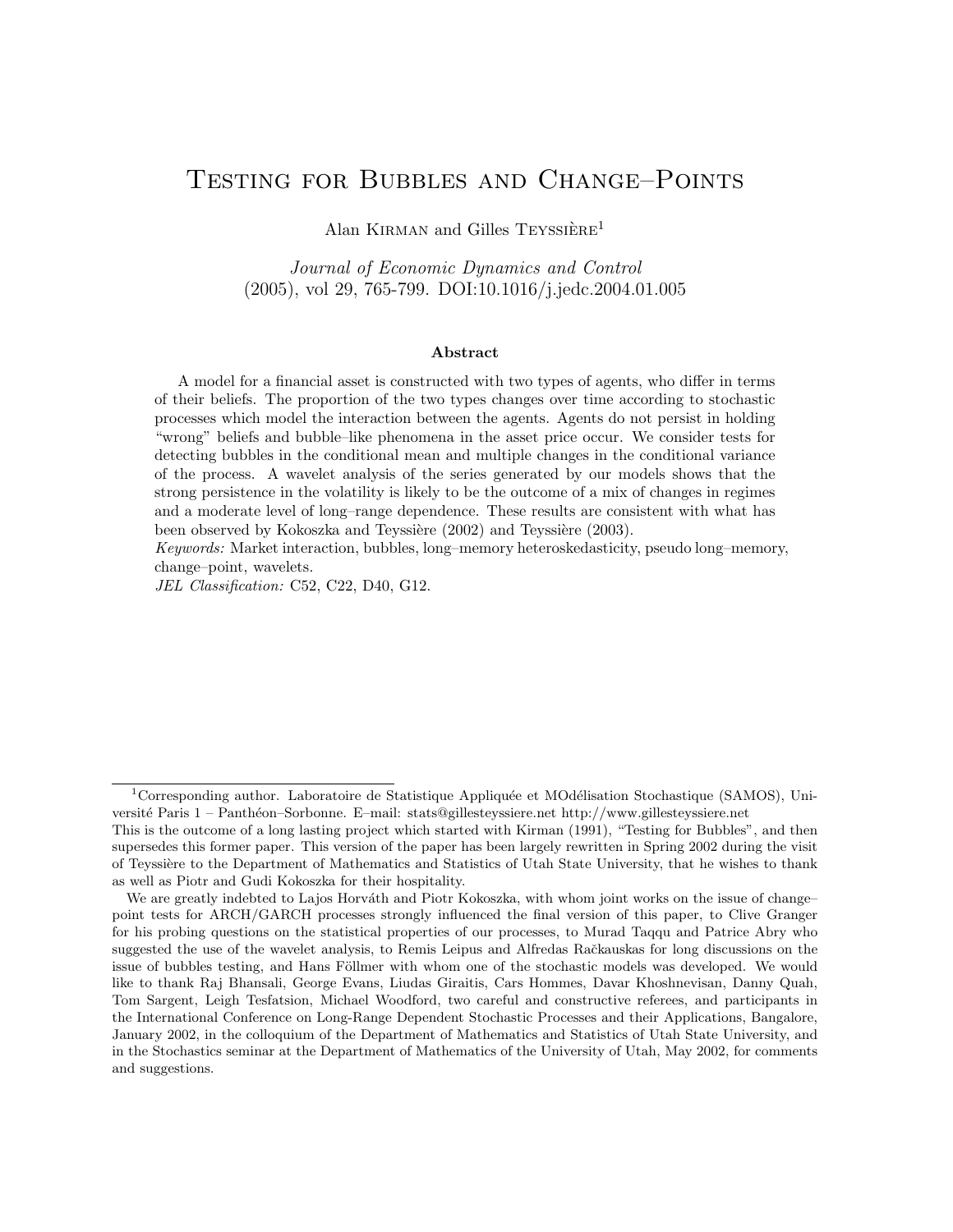I can calculate the motions of heavenly bodies but not the madness of people. *Isaac Newton*

## 1 Introduction

Although the presence of "bubbles" and "herding" behaviour in financial markets is widely accepted there are still few theoretical models which generate such phenomena. Yet they are widely held to be responsible for the instability of foreign exchange markets for example. Indeed, "price bubbles" in markets although particularly associated with the markets for financial assets, have been documented for a wide variety of markets over a considerable period of time. One of the earliest bubbles was that in the price of red mullet in the first century A.D. The red mullet fever is documented by Cicero, Horace, Juvenal and Martial. A survey of other historical bubbles, such as the Tulip, South Sea and Mississippi bubbles, may be found in Garber (2000). More recently there has been a substantial literature on the theoretical basic for and testing of bubbles, see for example Blanchard and Watson (1982), Flood and Garber (1980), Meese (1986), Tirole (1985), West (1988), Woo (1987), Stiglitz (1990), Flood and Hodrick (1990), Donaldson and Kamstra (1996), Avery and Zemsky (1998), Shiller (2000) and Wu and Xiao (2002). One argument that has been advanced is that self reinforcing swings of opinion cause departures from fundamentals, Shiller (1981) observes that attention seems to switch from one share to another in financial markets without any particular change in the fundamentals associated with the share in question. Yet as the title of Shiller's (2000) book, "Irrational Exuberance" suggests, the implication is that such behaviour is irrational.

The purpose of this paper is to suggest that this is not the case. We will analyse a situation in which the participants in the market can choose between several forecasting rules. The nature of these speculative and self reinforcing rules will determine the demands of the various agents and determine the evolution of the equilibrium prices. We give a simple example in which people have a prospect of investing at home or abroad and they are influenced in their choices of rules and hence in their decisions by the yields obtained by their past choices and by, of course, the movements of the exchange rate. In this model self reinforcing changes in the exchange rate can occur, since as the number of individuals following a rule increases the success of that rule increases and more people tend to follow it. If the rule is an extrapolatory one then the exchange rate will leave its "fundamental" value and a "bubble" will occur. This sort of bubble is caused by switches in and transmission of expectation formation. For the reason mentioned this is self reinforcing and causes people to herd on one particular alternative type of forecast and eventually to switch back to another rule. In this case what is important is that there will be an important demand for the asset in question even if the underlying fundamentals do not seem to justify this.

In switching in this way, market participants are not being irrational. They will have good reason to focus on one opinion, one share or one currency for a period and then shift to another and a model of a stochastic process which results from such behaviour is proposed. Thus, it is the shifting composition of expectations that drives asset movements, in our case the exchange rate, and this is of course, at variance with the standard model in which expectations are homogeneous and rational and, of course, where no trade takes place. This is at variance with simple empirical observation of the spot market for foreign exchange where approximately \$1.2 trillion per day was traded in 2001, for example.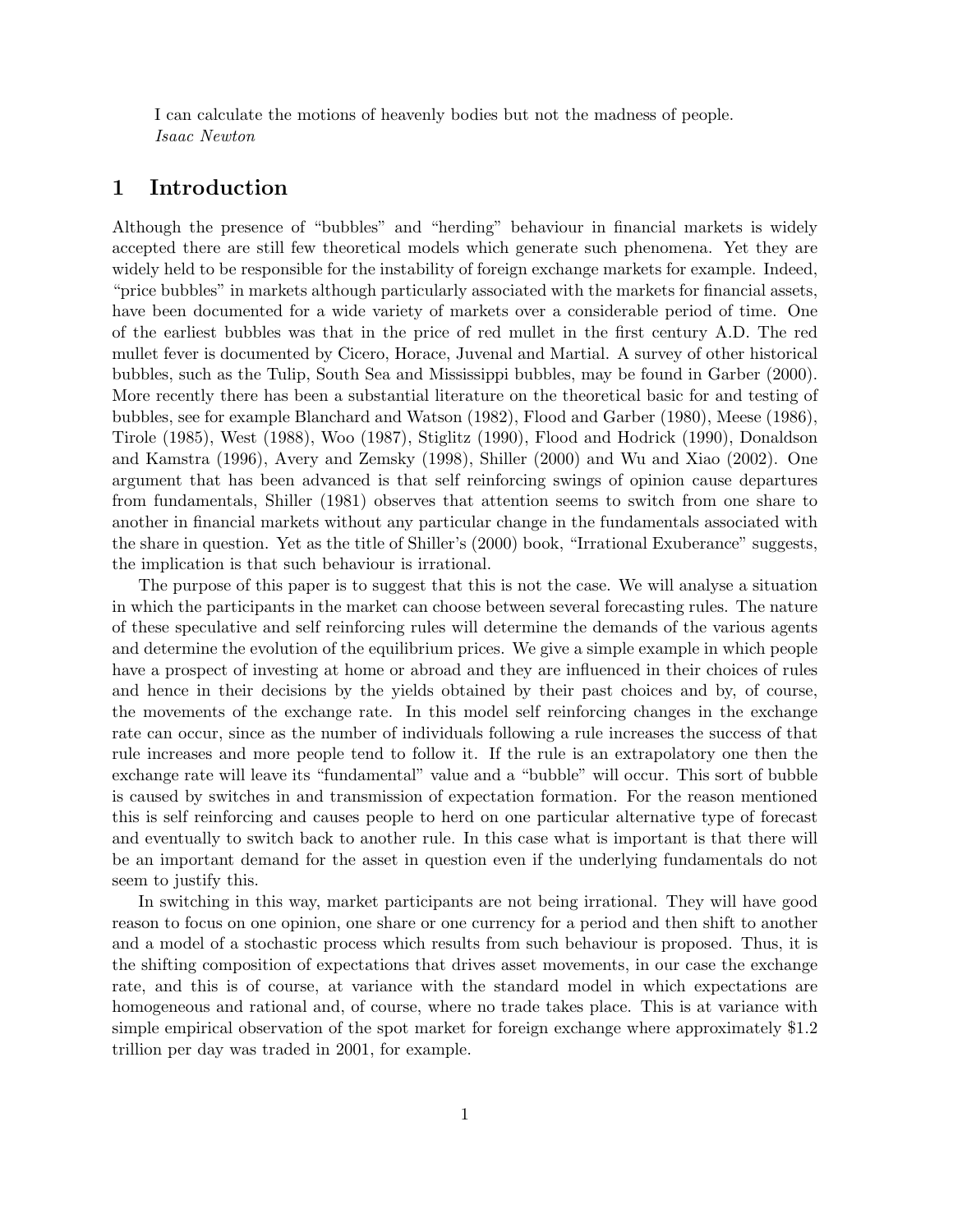As Bacchetta and van Wincoop (2003) point out, the obvious explanation lies in the heterogeneity of the agents on the market and, in particular, in the heterogeneity of their expectations. In the standard "representative agent" model there is no place for such heterogeneity and many authors have suggested that this is the reason for the poor predictive power of such models; evidence for the latter is given by Meese and Rogoff (1983), Frankel and Rose (1995) and Cheung *et al.* (2002). Furthermore, empirical observations suggest that expectations of actors on financial markets are indeed heterogeneous; see Chionis and MacDonald (2002).

A number of authors have introduced heterogeneous expectations into markets in different ways. One idea is simply to introduce agents who systematically have "wrong" expectations but who may survive nevertheless, such models were pioneered by De Long *et al.* (1989) who introduced "noise traders". Such a solution to the problem is not very appealing and if one takes account of the idea that agents may learn it is difficult to accept that certain actors will persist in their error. Another alternative is to introduce dispersed information into the model and one approach suggested by Townsend (1983) is to have symmetrically dispersed information and to analyse the consequences of "higher order expectations", i.e., expectations about others expectations. The idea here is that a small amount of non–fundamental trade may generate considerable volatility since traders perceive movements in asset prices as conveying information about future values of fundamentals; see Allen *et al.* (2003). Again, despite the more sophisticated reasoning attributed to agents, a certain degree of irrational behaviour is needed to generate the results.

Up to this point we have mentioned bubbles without being very precise about what we mean. In fact, there are two basic problems involved in the discussion of bubbles, on the one hand their definition, and on the other their detection and identification. In this paper we will present several variants on an economic model in which expectations can be heterogeneous, where agents learn from their experience of using different rules, how to form their expectations, where agents are not systematically wrong, and where departures from fundamentals can occur but where there is always a return to fundamentals. Thus we construct a model with reasonable properties which generates "bubbles" and then examine how various of the tests proposed for detecting bubbles perform on the data generated by the models.

These processes produce the bubble–like phenomena resulting from agents changing their forecasts. In introducing bubbles we follow Evans (1991), with two differences. Firstly, instead of simply testing data from a stochastic process with bubble-like characteristics, we use data from a model of economic behaviour with interacting agents. Secondly, this model is characterized by switches from one type of stochastic process to another, and is a particular instance of a random change–point process.

This lead us to consider here the statistical methods for the detection of changes in regimes. Recent research work by Kokoszka and Leipus (1999, 2000), Horváth, Kokoszka and Teyssière  $(2001, 2004)$ , Mikosch and Stărică  $(1999)$ , Berkes, Gombay, Horváth and Kokoszka  $(2004)$ , Kokoszka and Teyssière (2002) and Berkes, Horváth and Kokoszka (2003) on the issue of change– point testing for the class of GARCH processes motivated preliminary studies by Teyssière (2003) and Kirman and Teyssière (2002b) which show that these tests detect switches in the volatility process for this class of microeconomic models, and further can be used for the detection of bubbles. The relevance of the use of this class of change–points tests is reinforced by Mikosch's works (1999), which revealed that changes in the volatility of asset prices match macroeconomic switches from expansion to recession and vice versa. It then appears that the phenomena of bubbles in asset prices, persistence and changes in their volatility might be closely related.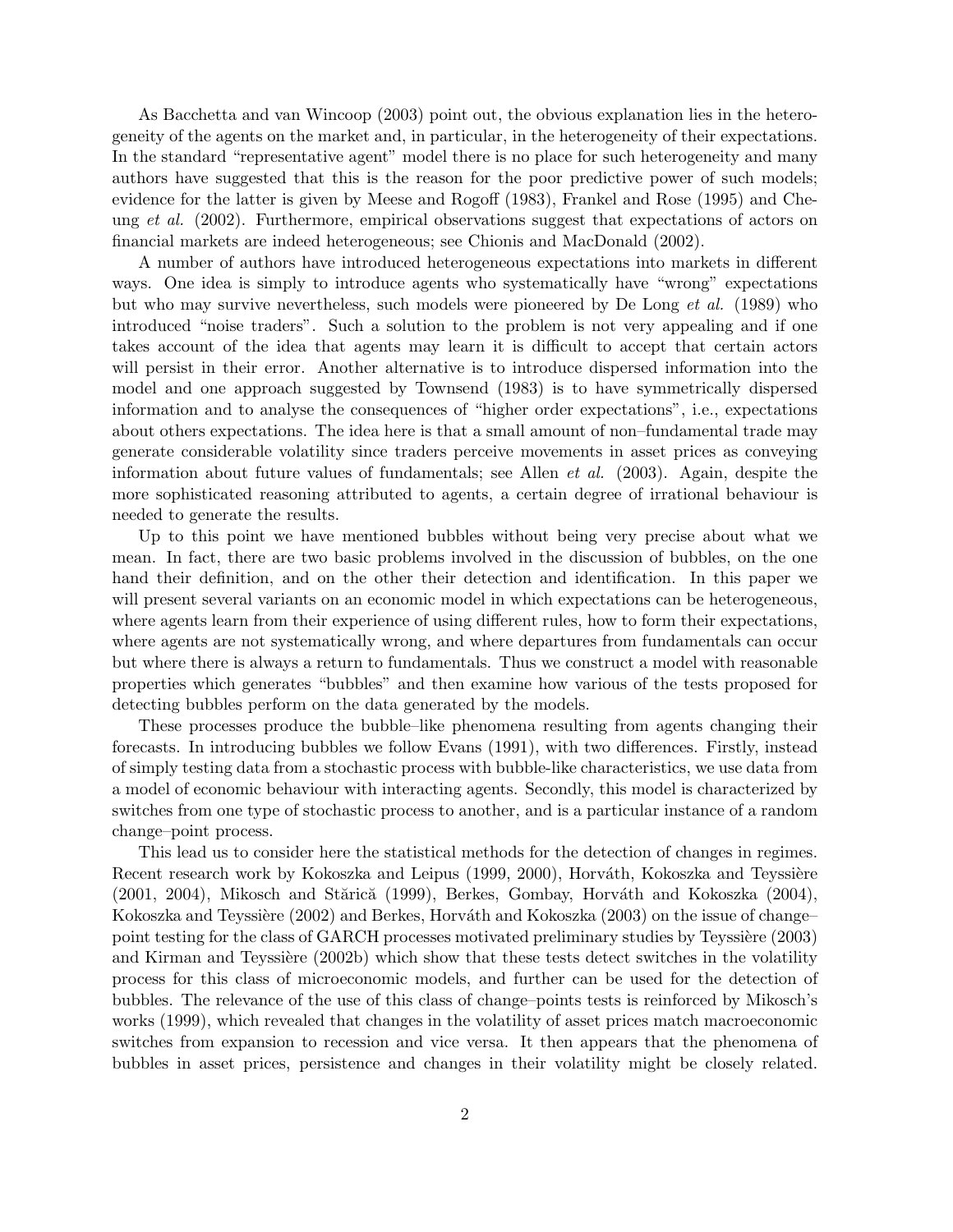This is of practical interest since the phenomena of persistence and changes in volatility can be formally defined and then detected by statistical methods, while there is no formal definition for bubbles which makes their detection more problematic.

We will require two features of bubbles which go beyond the simple departure from fundamentals. Firstly, they should "burst" at some time and not be perpetually explosive, see Diba and Grossman (1988), and secondly that they should be endogenous, i.e., not directly produced by exogenous shocks.

The earlier part of the literature on bubbles, such as the contributions of Le Roy and Porter (1981), Shiller (1981) and Blanchard and Watson (1982), all came to the view that asset prices were too volatile to be explained by fundamentals alone. Thus it was argued that there was "excess volatility". Meese and Rogoff (1983) came to the same conclusion for exchange rates.

The debate has, however, swung somewhat in the opposite direction. In part it has been suggested that the econometric analysis in the papers mentioned was faulty and in part that the process governing the fundamentals had been misspecified, a good idea of the main issues in this discussion can be obtained from Campbell and Shiller (1987), Mankiw, Romer and Shapiro (1985), Marsh and Merten (1986), West (1987, 1988), Flood and Hodrick (1990) and Donaldson and Kamstra (1996), or even that some unobserved fundamentals might have been omitted, see Hamilton and Whiteman (1985). Alternatively as suggested by Miller (1991) even small changes may bring about large shifts in prices if horizons are sufficiently long. Two other facets of the debate have also developed: that based on the psychology of investors' behaviour, see Wärneryd (2001), and that which shows that bubbles will occur, even for assets with perfectly defined fundamental values in experimental markets, see Caginalp *et al.* (1998).

Diba and Grossman (1988) claimed that the data for stock prices does not have the explosive characteristics one would expect if bubbles existed. Perron (1989) however, suggested that the unit root tests commonly used may fail to reject the presence of unit roots, when in fact the underlying process is one with a "broken trend" or a shift in regime. Indeed Evans (1991) has found, by testing data from simulating a stochastic process known to contain bubbles, that in general the unit roots hypothesis was not rejected. Recently, Wu and Xiao (2002) have shown that these procedures based on unit root tests are also unable to detect collapsible bubbles.

The real question seems, however, not to be quite as simple as that discussed in the general debate on the issue. If asset prices do in general follow fundamentals, but randomly depart from them, then the situation is rather complicated. If fundamentals follow a random walk as theory might suggest in the case of stock prices for example, then for some, maybe substantial, part of the time this is the process that will be realised. The process that is followed at other periods has, of course, to be specified.

In particular, it should be clear that the basic point at issue here is not does or does not the asset price process have unit roots but how far and for how long does it deviate from that process and how can one separate out these deviations? In the long run, as indeed the word suggests, bubbles do not matter, but their impact in the short run may be very significant.

In the foreign exchange market which we take as an example, roughly two thirds of all turnover consists of spot transactions. Since dealers have very short horizons, many have to have a closed position at the end of the day, and their customers are sensitive to price changes, it is clear that episodes in which extrapolatory behaviour can take the market away from fundamentals can be very important. Yet most dealers argue that, "in the long run fundamentals matter", see Barrow (1994). The way in which fundamentals eventually pull prices back is through underlying order flows, see Kouri (1983) and Lyons (2001), but since these in turn are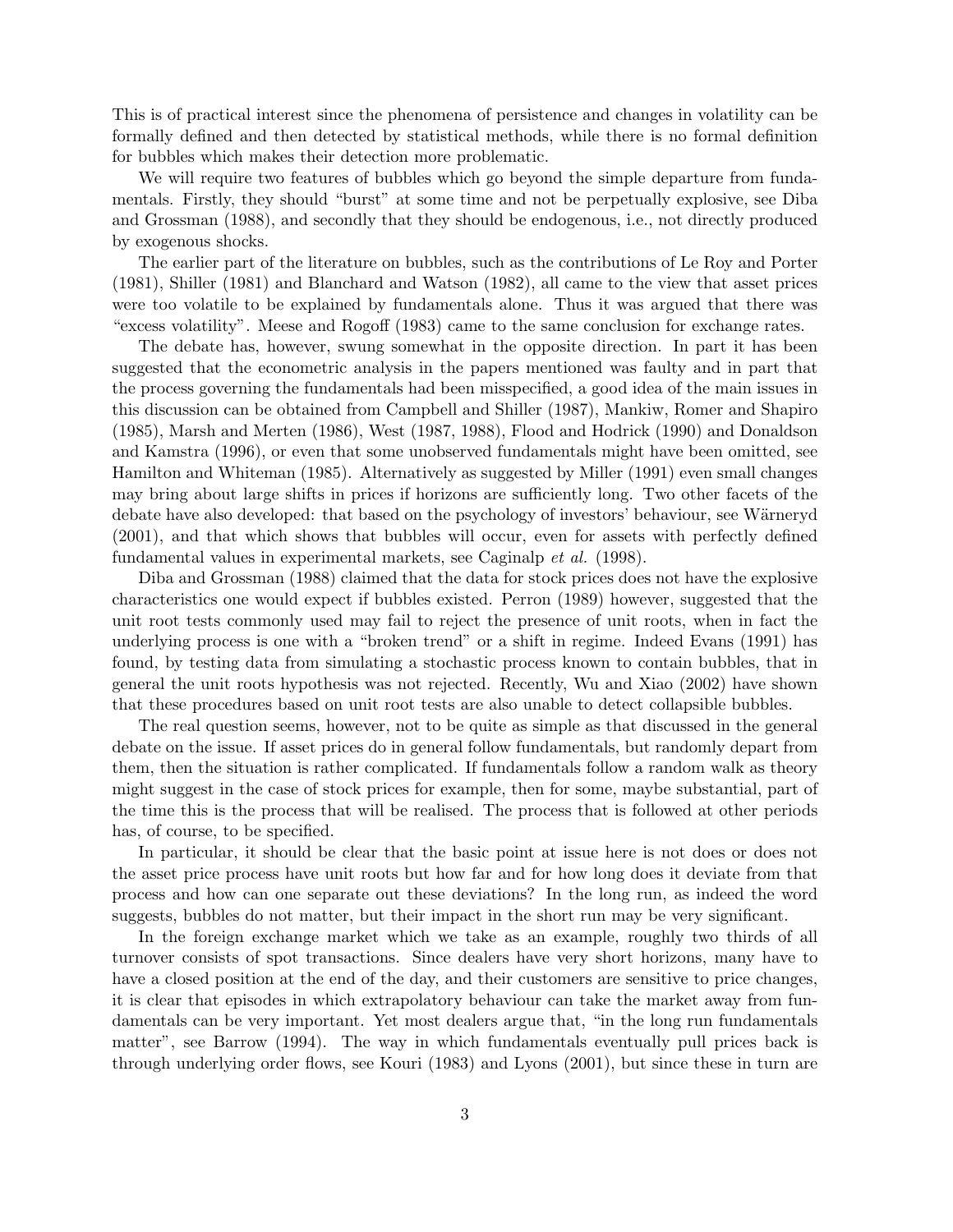affected by the evolution of current prices the magnitude and duration of deviations are difficult to calculate.

We consider here a class of models which has the basic characteristics just outlined. This class of microeconomic models generating non–homogeneous processes is of interest in financial econometrics as it constitutes a microeconomic–based framework for the analysis of long–range dependence in asset price volatility. These empirical volatility processes are characterized by a slow hyperbolic decay of the autocorrelation function and a singularity of their spectrum near the zero frequency, properties which are typical of long–range dependent, henceforth LRD, processes, also called strongly dependent or long–memory processes. However, two features lead us to conclude that volatility processes are more complex than standard LRD processes.

Volatility processes are not trended and then differ from the most common LRD process, the fractionally integrated  $I(d)$  process, see Granger (2002) for further details. Thus, volatility processes might be the realisation of either a more sophisticated LRD process, see e.g., Teyssière (1996), or a process which spuriously exhibits the properties of LRD processes mentioned above. In Kirman and Teyssière (2002b) we called these latter processes "pseudo long–memory processes". A process of interest is the non–homogeneous GARCH volatility process, i.e., a GARCH process with coefficients constant only on a time interval of finite length. Mikosch and Stărică (1999) have demonstrated that the power transformation of a non–homogeneous  $\text{GARCH}(1,1)$ process, with coefficients changing so that the unconditional variance of the process is not constant, displays strong dependence, the intensity of which is proportional to the magnitude of the change in the unconditional variance. Evidence reported in Teyssière (2003) show that  $R/S$ –type tests for stationarity against LRD alternatives wrongly detect LRD–type behaviour on power transformations of non–homogeneous GARCH processes, while the power of these tests tend to their size when the unconditional variance of the process is constant. Thus, the empirical properties of asset price volatility might be a statistical artefact, and all usual conclusions in the financial econometric literature on the presence of strong dependence in asset price volatility might be simply the consequence of the inadequacy of the standard statistical procedures for adjudicating between genuine long range dependence and switches in regimes.

A multivariate analysis of the empirical LRD properties pioneered by Teyssière (1997, 1998) show that the volatility and co–volatility of some financial time series share a common intensity of strong dependence. Since it is likely that financial time series are affected by common breaks, common breaks in the volatility processes might be the cause of the empirically observed commonality of the strong dependence in the volatility process; see Teyssière (2003) and the last section of Granger and Hyung (1999). Following a personal communication from Murad Taqqu and Patrice Abry, Teyssière (2003) and Kokoszka and Teyssière (2002) conducted a wavelet based analysis of the LRD properties of asset prices empirical volatilities and co– volatilities, since the multi-resolution principle of wavelets analysis makes this method robust to un–periodic changes in mean of the process. Simulated and empirical results reported in Teyssière (2003) and Kokoszka and Teyssière (2002) suggest that the volatility and co–volatility processes of asset prices returns mix change–point and LRD processes with a moderate level of persistence.

This paper is organized as follows. The class of economic models generating these bubbles are introduced in section 2. The opinion diffusion processes are detailed in section 3. In section 4, we discuss the LRD and change–point processes alternatives and introduce the wavelet analysis for adjudicating between them. The testing procedure for the detection of collapsible bubbles and change–points, with the simulation results are presented in section 5. Section 6 concludes.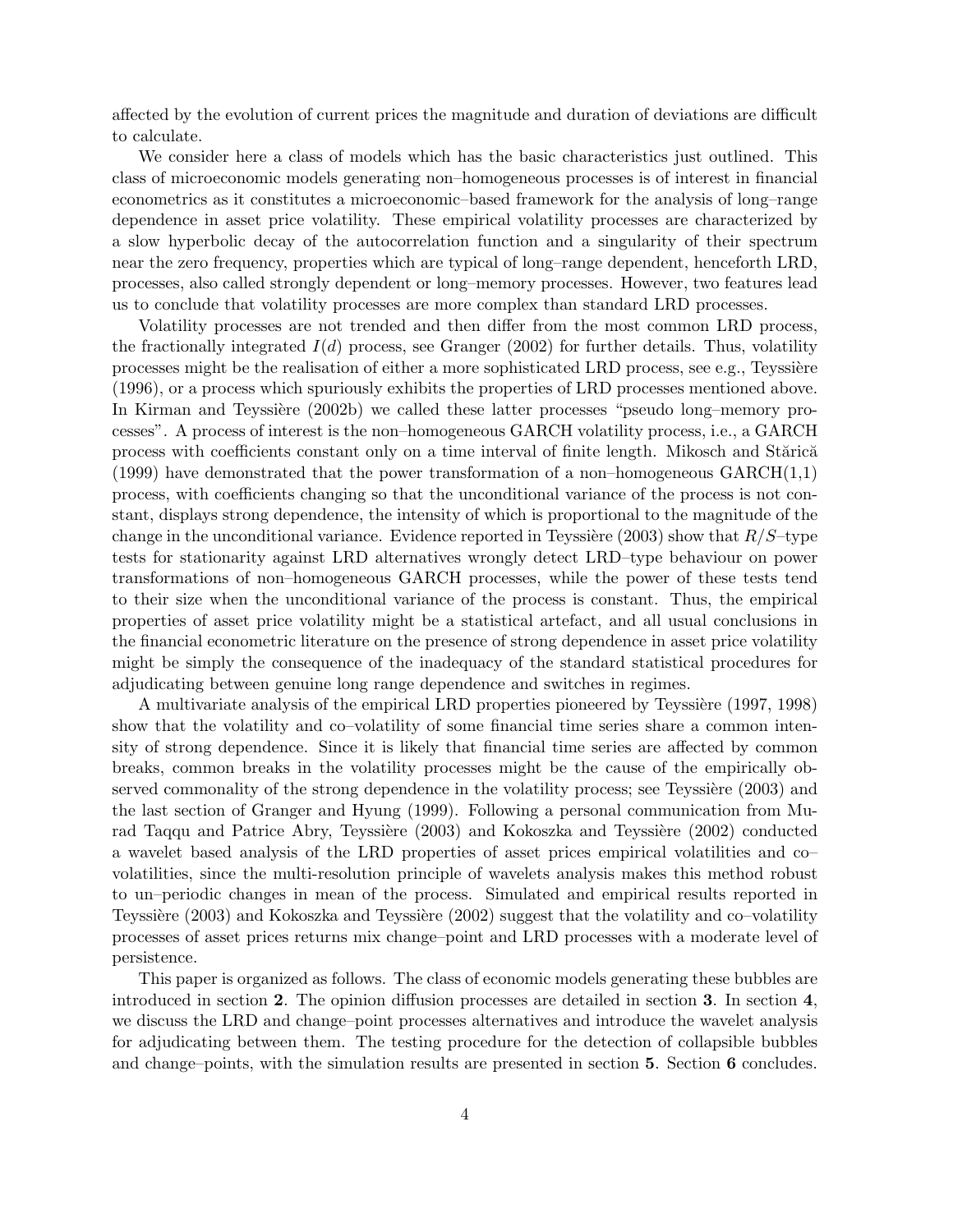## 2 Economic model with heterogeneous agents

This economic models, presented here are variants on that developed in its operational form by Kirman and Teyssière (2002a, 2002b) and Teyssière (2003). It has the essential feature that the price process departs from fundamentals and then returns to them. In addition, bubbles can be both negative and positive. Models which are close in spirit to this sort of model are those of Brock and Hommes (1999) and LeBaron (2001).

We now give a brief description of the model. The different variants of which are then simulated to generate the data to be used for evaluating the recent testing procedures for bubbles in levels and change–points in volatility or their absence.

Agents are faced with a price process  $P_t$  for a financial asset and form expectations about tomorrow's prices. There are two different rules for forming expectations and each agent uses one of them. However, the expectations of the individual agents will change over time as they decide which forecasting rule to adopt. In the first case they are influenced by random meetings with other agents. In the other case they will base their judgment on the basis of the success of the rule. Lastly they may have a combination of the two. Call the two methods of forming expectations the two "opinions" in the model. These could be founded on the forecasts given by "gurus" who offer their advice or could be considered as being reasonable rules from which the agents choose. There is nothing in our model which would exclude having any finite number of such rules. In the case that we consider, that with two possible rules, then if there are N agents, we say that

DEFINITION 1 The state of the system at time t is defined by the number  $k_t$  of agents holding *opinion one, i.e.,*  $k_t \in \{0, 1, ..., N\}$ .

The processes governing the evolution of the opinion diffusion process  $\{k_t\}$  will be introduced in section 3.

Consider two types of individuals who forecast the value of an asset or, as in the model developed by Frankel and Froot (1986), the value of the exchange rate.

"Fundamentalists" believe that the exchange rate  $P_t$  at time t is related to some underlying fundamental  $\bar{P}_t$  which might be a constant  $\bar{P}$ , some long run equilibrium, or might be governed by some dynamic deterministic or stochastic process. We consider here a standard random walk process for  $\bar{P}_t$ 

$$
\bar{P}_t = \bar{P}_{t-1} + \varepsilon_t, \quad \varepsilon_t \sim N(0, \sigma_\varepsilon^2). \tag{1}
$$

Fundamentalists' forecast for the value at the next period, conditional on the information set  $I_t$ available at time  $t$ , is given by

$$
E^f\left(P_{t+1}|I_t\right) = \bar{P}_t + \sum_{j=1}^{M^f} \nu_j (P_{t-j+1} - \bar{P}_{t-j}),\tag{2}
$$

where  $\nu_j$ ,  $j = 1, ..., M^f$  are positive constants,  $M^f$  is the memory of the fundamentalists. In most of the early models the memory of the fundamentalist and of the chartist was limited to one period.

Chartists, on the other hand, forecast by simple extrapolation of the past history of prices and hence predict that the next period exchange rate will be given by

$$
E^{c}(P_{t+1}|I_{t}) = \sum_{j=0}^{M^{c}} h_{j}P_{t-j},
$$
\n(3)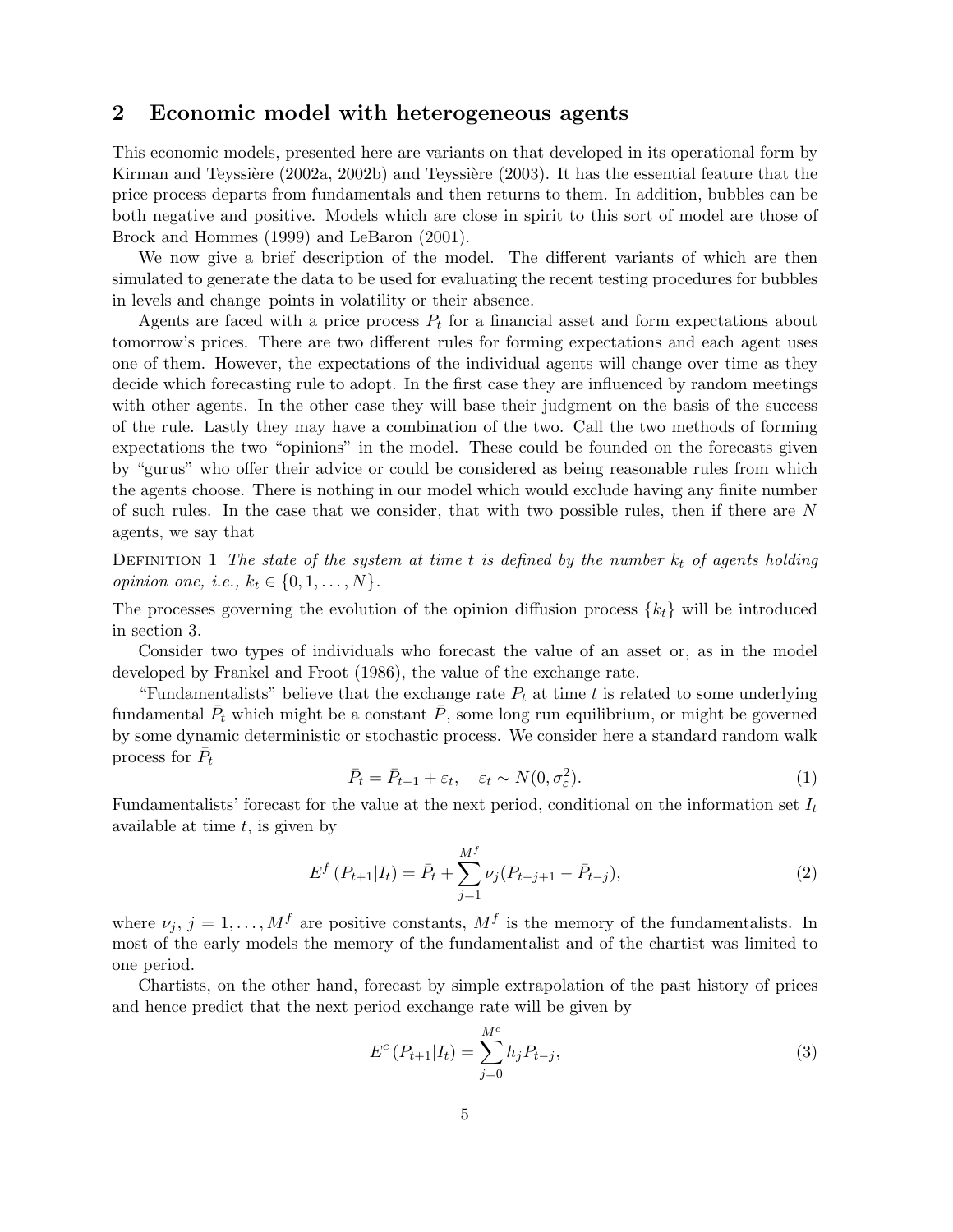where  $h_j, j = 0, \ldots, M^c$  are constants,  $M^c$  is the memory of the chartists. It would, of course, be interesting to try other more sophisticated forms of extrapolation. These would change the forecasts of the chartists but would not change the basic stochastic alternation between regimes for the case of epidemiologic opinion diffusion.

The market view or forecast is given by a weighted average of the two forecasts, i.e.,

$$
E^{m}(P_{t+1}|I_t) = w_t E^{f}(P_{t+1}|I_t) + (1 - w_t) E^{c}(P_{t+1}|I_t),
$$
\n(4)

where  $w_t$  is the proportion of fundamentalists. The weights are determined in Frankel and Froot's model by portfolio managers who effectively choose the weights in such a way as to make the actual outcome constant with the market forecast.

In the model considered here the weights  $w_t$  are determined endogenously, and they reflect the number of agents who act according to each view. To see this consider the process as taking place in two steps. Firstly, an individual meets another and forms an opinion after this meeting about how prices will change. "Meeting" of course does not mean meeting in the literal physical sense, a better word might be "contact". Dealers on markets receive and transmit information in several ways and each of these contacts could be a meeting in our sense.

A market based purely on private information would not be totally realistic and it is often the case that dealers take account of "market sentiment". This is in line with Keynes' observation that it is better to be wrong with the crowd than wrong on your own. Thus we introduce a noisy market signal as an indicator of how many people hold each opinion.

The process can be described as follows:

- 1. Agents meet each other at random and are converted to each others' opinions as defined in the process described above. Consider  $k_t$  as the number of individuals at time t who are "fundamentalists" and the remaining  $N - k_t$  as "chartists". Allow some fixed number M of meetings to take place at each time.
- 2. Defining  $q_t = k_t/N$  each agent now makes an observation of  $q_t$  i.e., tries to assess which opinion is in the majority. She observes  $q_t$  with some noise. Thus, the signal she receives is

$$
q_{i,t} = q_t + \varepsilon_{i,t}, \quad \varepsilon_{i,t} \sim N(0, \sigma_q^2), \quad q_{i,t} \in [0, 1].
$$
 (5)

If now agent i receives a signal  $q_{i,t} \geq 1/2$ , then she will make a fundamentalist forecast since the majority is doing so. Conversely, if  $q_{i,t} < 1/2$  she will forecast as a chartist and act accordingly. The number and proportion of agents who base their demand on fundamental forecasts are therefore given by

$$
w_t = N^{-1} \sum_{i=1}^{N} \# \left\{ i : q_{i,t} \ge \frac{1}{2} \right\}.
$$
 (6)

As one of the requirements at the outset we wish agents to take account of both local and global information. In fact the outcomes in our model will depend on the relation between the two. For a discussion of similar problems see Ellison and Fudenberg (1993). The relationship between the processes  $\{w_t\}$  and  $\{k_t\}$  depends on the variance of the noise in the signal about the majority. If this variance is large, the signal is of little value and people will choose more or less at random. In this case, the process  $\{w_t\}$  will spend more time close to the equal proportion situation than does the  ${k_t}$  process. It seems therefore, reasonable to consider the variance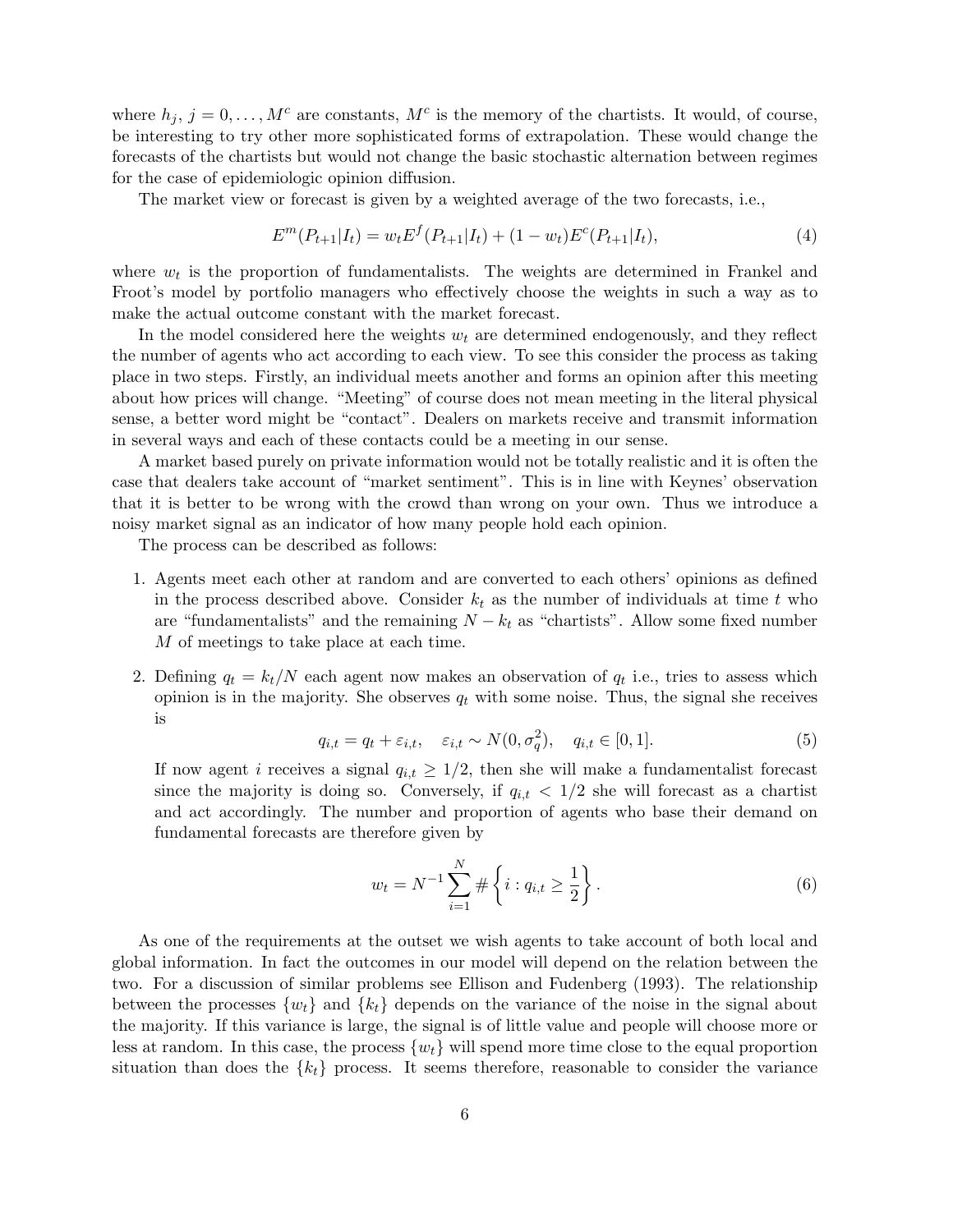as small since otherwise agents should give more weight to their private information. Having now determined the proportion of agents who forecast as fundamentalists the market forecast is given by equation (4) and the market forecast of its change by

$$
\Delta^{m} P_{t+1} | I_t = E^{m} (P_{t+1} | I_t) - P_t.
$$
\n(7)

The price on the market, i.e., the market exchange rate if one is considering the market for foreign exchange, is given by

$$
P_t = cE^m(P_{t+1}|I_t) + Z_t,
$$
\n(8)

where c is a constant and  $Z_t$  is an index of a vector of fundamental variables according to Frankel and Froot (1986). Can this model be derived from individual behaviour? To see that the answer is positive consider the following simple model, suggested by Michael Woodford: agent i has a utility function given by

$$
U^{i}(W_{t+1}^{i}) = E(W_{t+1}^{i}) - \lambda \text{Var}(W_{t+1}^{i}),
$$
\n(9)

where  $\lambda$  denotes the risk aversion coefficient,  $E(.)$  denotes the expectation operator and  $W_{t+1}^i$ , her wealth at time  $t + 1$ , is given by

$$
W_{t+1}^i = (1 + \rho_{t+1})P_{t+1}d_t^i + (W_t^i - P_t d_t^i)(1+r),
$$
\n(10)

where the variables are defined as follows

- $\rho_{t+1}$  is the dividend in foreign currency paid on one unit of foreign currency,
- $P_{t+1}$  is the exchange rate at  $t+1$ ,
- $d_t^i$  is the demand by the  $i^{th}$  individual for foreign currency,
- r is the interest rate on holdings of domestic currency.

The variables  $P_{t+1}$  and  $\rho_{t+1}$  are both considered by agents to be random variables. The first two moments of the distribution of  $P_{t+1}$ , from the point of view of individual i, are given by

$$
E(P_{t+1}) = \Delta P_{t+1}^i + P_t, \quad \text{Var}(P_{t+1}) = \sigma_P^2,
$$
\n(11)

and for  $\rho_{t+1}$  by

$$
E(\rho_{t+1}) = \rho, \quad \text{Var}(\rho_{t+1}) = \sigma_{\rho}^2. \tag{12}
$$

The variance of  $P_{t+1}$  is, in reality, time dependent, but we are following in the tradition now established in the literature of allowing some error of perception by our agents who consider that the conditional variance is constant. Furthermore, assume  $\rho_{t+1}$  and  $P_{t+1}$  to be independent. From these assumptions

$$
E(W_{t+1}^i | I_t) = (1+\rho)E^i(P_{t+1} | I_t)d_t^i + (W_t^i - P_t d_t^i)(1+r),
$$
\n(13)

and

$$
Var(W_{t+1}^i | I_t) = (d_t^i)^2 \zeta_t \quad \text{with} \quad \zeta_t = Var(P_{t+1}(1 + \rho_{t+1})). \tag{14}
$$

Demand  $d_t^i$  is found by maximising utility and writing the first order condition

$$
(1+\rho)E^{i}(P_{t+1}|I_t) - (1+r)P_t - 2\zeta_t\lambda d_t^{i} = 0,
$$
\n(15)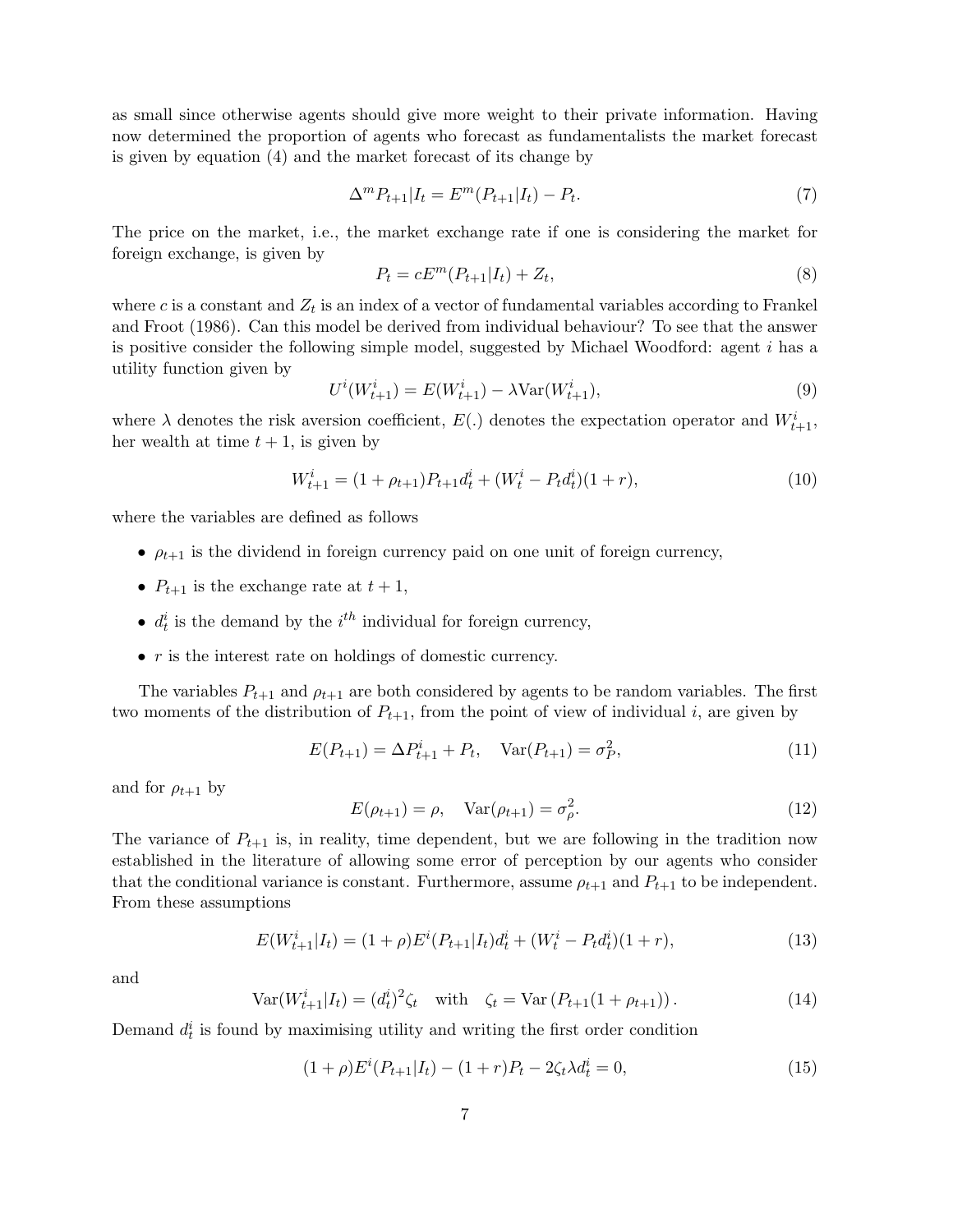where  $E^{i}(.|I_t)$  denotes the expectation of an agent of type *i*. Since  $w_t$  is the proportion of fundamentalists at time  $t$ , the market demand is then given by:

$$
d_{t} = \frac{(1+\rho)\left(w_{t}E^{f}(P_{t+1}|I_{t}) + (1-w_{t})E^{c}(P_{t+1}|I_{t})\right) - (1+r)P_{t}}{2\zeta_{t}\lambda}.
$$
\n(16)

The supply of foreign exchange is given by  $X_t$  and since agents only differ in their forecasts as to the value of the future exchange rate, then the market is in equilibrium if  $X_t = d_t$ , which gives

$$
(1+r)P_t = (1+\rho)\left(w_t E^f(P_{t+1}|I_t) + (1-w_t)E^c(P_{t+1}|I_t)\right) - 2\zeta_t \lambda X_t.
$$
 (17)

which is of the form of equation (8) with c and  $Z_t$  defined appropriately.

A standard condition for a solution to equation (17) is

$$
\frac{(1+r)}{(1+\rho)} \neq \left(w_t \sum \text{coefficients of } P_t \text{ in } E^f(P_{t+1}|I_t) + (1-w_t) \sum \text{coefficients of } P_t \text{ in } E^c(P_{t+1}|I_t)\right),\tag{18}
$$

for all  $w_t \in [0,1]$ .

Clearly the "fundamental" value  $\bar{P}_t$  should be linked to  $X_t$  and we suppose here that  $2\zeta_t \lambda X_t/(1+\rho) = \varpi \bar{P}_t$ . We are in effect considering here that  $X_t$  is a "liquidity demand", i.e., not one generated by speculative motives and therefore exogenous to the model. If we assume that  $M^f = M^c = 1$ , then the equilibrium price is given by

$$
P_t = \frac{w_t - \varpi}{A} \bar{P}_t - \frac{w_t \nu_1}{A} \bar{P}_{t-1} + \frac{(1 - w_t)h_1}{A} P_{t-1}, \quad A = \frac{1 + r}{1 + \rho} - (1 - w_t)h_0 - w_t \nu_1.
$$
 (19)

We set  $\overline{\omega} = 1 - (1 + r)/(1 + \rho)$ , so that if  $\overline{P}_t = \overline{P}$ ,  $\forall t$ , then when  $w_t = 1$ , i.e., all agents are fundamentalists,  $P_t = \bar{P}$ <sup>1</sup>.

To come back to our model, when  $\{w_t\}$  switches from 0 to 1 and vice versa, equation (19) defines a change–point process in the conditional mean. However, Figures 1 and 2 in the appendix, which refer to different processes  $\{w_t\}$ , show that this process never herds on the extremes 0 and 1, and sometimes moves gradually. Thus, equation (19) defines a process more complex than a pure change-point process in the conditional mean. We wish to test whether this varying regime process generates the empirical properties of volatility processes. As shown by equations (5) and (6), the process  $\{w_t\}$  is the composition of the process  $\{k_t\}$  and a majority process, i.e., the "beauty queen" idea by Keynes. The herding behaviour of the process  $\{w_t\}$ is controlled by the parameter  $\sigma_q$  in equation (5) and the parameters governing the herding behaviour of the opinion diffusion process  $\{k_t\}$ .

## 3 Opinions diffusion processes

#### 3.1 Epidemiologic diffusion

In a first approach, we consider that the process  $\{k_t\}$  follows an epidemiologic diffusion process developed by Hans Föllmer and originally based on experimental evidence on the behaviour of

<sup>&</sup>lt;sup>1</sup>It is of interest to link our model to that of the standard Rational Expectation model; see McCallum (1983). It should be noted that our model differs from the standard case examined by George Evans (1986) in his pioneering article on rational bubbles. We thank an anonymous referee for these observations.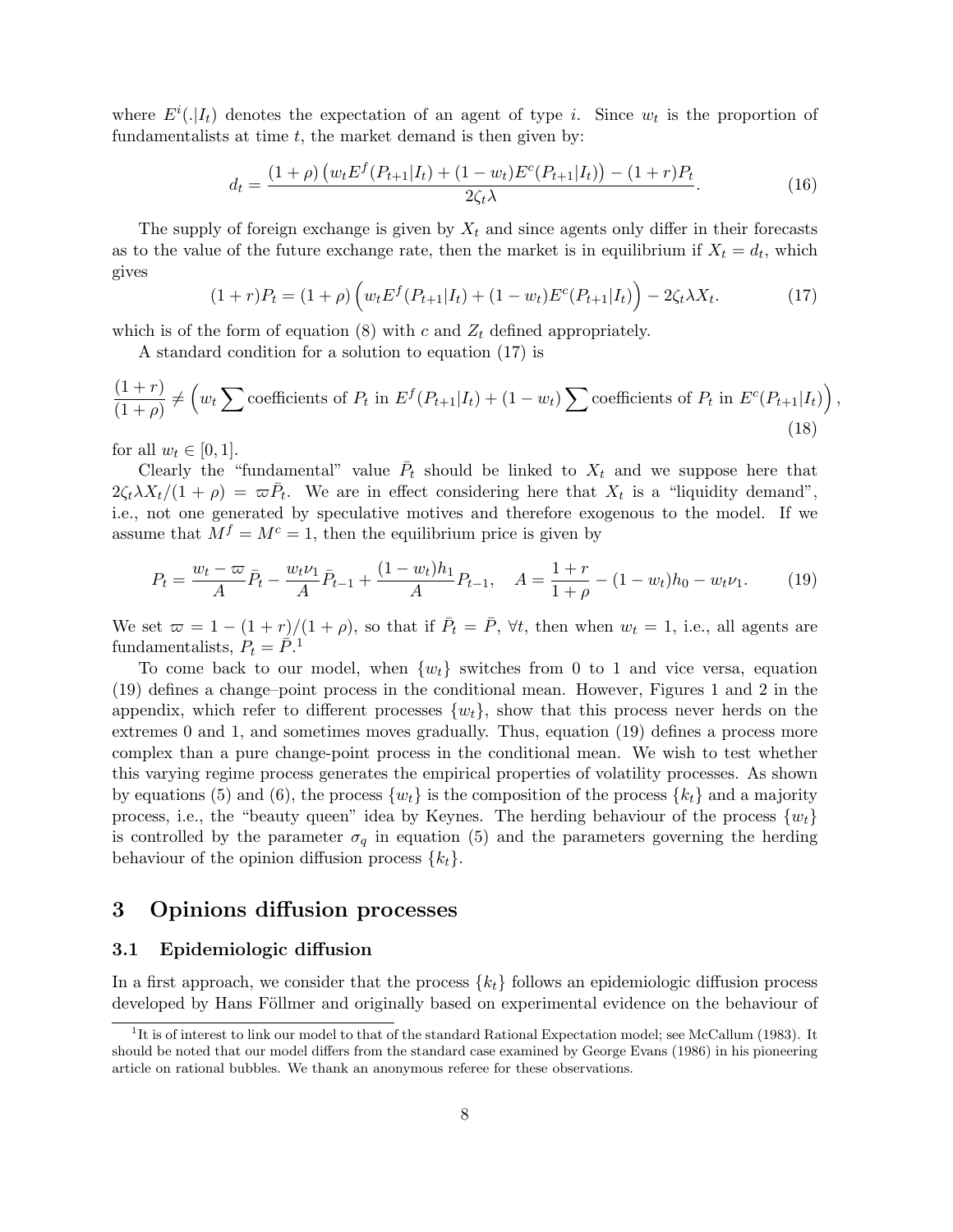ants and considered by Kirman (1991, 1993). The stochastic process governing the state process  $\{k_t\}$  evolves as follows. Two agents meet at random and the first is converted to the second's view with probability  $(1 - \delta)$ . If the meeting is considered as a drawing from an urn with balls of two different colours, it is obvious that which agents is the "first" and which is the "second" is of no importance since the symmetric event occurs with the same probability. There is also a small probability  $\varepsilon$  that the first agent will change her opinion independently of whom she meets. This is a technical necessity to prevent the process from being "absorbed" into one of the two states 0 or N, but can be allowed to go to zero as N becomes large. This  $\varepsilon$  can be thought of as the replacement of some old agents in each new period by agents who may hold either opinion, or by some external shock which influences some people's expectations. Indeed in what follows we shall require for the basic results that  $\varepsilon$  be small.

The process  $\{k_t\}$  then evolves as follows

$$
k+1 \text{ with probability } p(k, k+1) = \left(1 - \frac{k}{N}\right) \left(\varepsilon + (1 - \delta)\frac{k}{N-1}\right),
$$
\n
$$
k \longrightarrow k \text{ with probability } p(k, k) = 1 - p(k, k+1) - p(k, k-1),
$$
\n
$$
k-1 \text{ with probability } p(k, k-1) = \frac{k}{N} \left(\varepsilon + (1 - \delta)\frac{N-k}{N-1}\right).
$$
\n(20)

The first problem is to look at the equilibrium distribution  $\mu(k)$ ,  $k = 0, \ldots, N$  of the Markov Chain defined by (20). This is important in the economic model since it describes the proportion of time that the system will spend in each state. The equilibrium distribution is given by

$$
\mu(k) = \sum_{l=0}^{N} \mu(l)p(l,k),
$$
\n(21)

but given that the process is symmetric and reversible then it follows that

$$
\mu(l)p(l,k) = \mu(k)p(k,l). \tag{22}
$$

From this expression one obtains

$$
\frac{\mu(k+1)}{\mu(k)} = \frac{p(k,k+1)}{p(k+1,k)} = \frac{\left(1 - \frac{k}{N}\right)\left(\varepsilon + \left(1 - \delta\right)\frac{k}{N-1}\right)}{\frac{k+1}{N}\left(\varepsilon + \left(1 - \delta\right)\left(1 - \frac{k}{N-1}\right)\right)},\tag{23}
$$

since it is clear from (22) that

$$
\mu(k) = \frac{\frac{\mu(1)}{\mu(0)} \cdots \frac{\mu(k)}{\mu(k-1)}}{1 + \sum_{l=1}^{N} \frac{\mu(1)}{\mu(0)} \cdots \frac{\mu(l)}{\mu(l-1)}}.
$$
\n(24)

Now the form of  $\mu(k)$  will depend, naturally, on the values of  $\varepsilon$  and  $\delta$ . The case of particular interest here is that in which  $\mu(k)$  has the form indicated in Figure 3 in the appendix. It is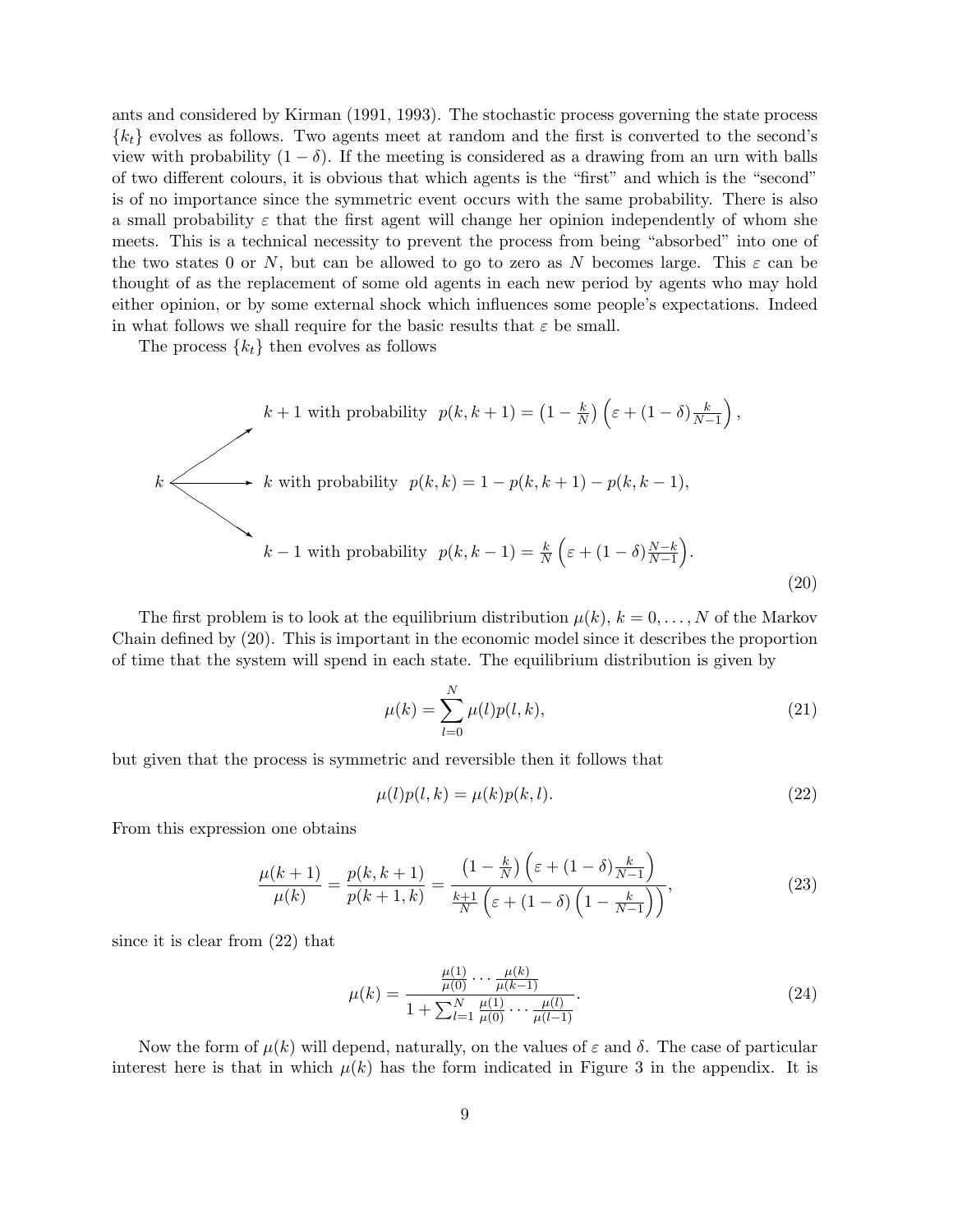easy to see that if  $\varepsilon < (1 - \delta)/(N - 1)$  then  $\mu(k)$  will indeed be convex. Thus this case, in which the process spends most of its time in the extremes, corresponds to the case in which the probability of "self conversion" is small relative to the probability of being converted by the person one meets. Although this probability of conversion is independent of the numbers in each group, which type will actually meet which type depends on the relative numbers in each type at any moment, i.e. on the state of the system. Thus, when one type is in the minority conversion of any individual is much less likely than when the numbers of the two types are fairly equal.

The  $\varepsilon$  might be considered as being simply a technical artefact, therefore it is worth looking at what happens to the process when N becomes large and  $\varepsilon$  goes to zero. Consider the asymptotic form of  $\mu(k)$  when we choose  $\varepsilon$  for each N so that  $\varepsilon < (1 - \delta)/N$ . When N becomes large redefine  $\mu$  as  $\mu$  (k/N) and consider the limit distribution as  $N \to \infty$ . Call this limit distribution, which will be continuous,  $f$ . Then one can prove the following:

PROPOSITION 1 f *is the density of a symmetric Beta distribution, i.e.,*  $f(x) = Cx^{c-1}(1-x)^{c-1}$ , *where* C *is a constant.*

This proposition was proved by Föllmer and the proof is given in Kirman (1993). For any given value of k,  $\mu(k/N)$  increases proportionately with N. Thus, for  $\varsigma < 1$  the distribution has the form illustrated in Figure 3.

This stochastic model of shifts of opinion given here is related to the urn models of Arthur *et al.* (1986) and also to models which have been developed for shifts in voter opinion; see the examples given by Weidlich, cited in Haken (1977), where a similar bimodal distribution is derived. The latter model could also have been taken as the basis for the conversion from one opinion to another here.

#### 3.2 Learning processes

For the epidemiologic process developed in the previous section, the proportion of fundamentalists and the forecasts of agents do not depend on the past performance of forecasts functions. Teyssière (2003) introduced a diffusion process for  $k_t$  which depends on the accuracy of the forecast functions in the recent periods: the probability of choosing a particular forecast function depends on its comparative performance over the competing forecast function. We use Theil's (1961) U–statistic as measure of forecast accuracy over the last  $M$  periods

$$
U_M^j = \sqrt{\frac{M^{-1} \sum_{l=1}^M w_l (P_{t-l} - E^j (P_{t-l} | I_{t-1-l}))^2}{M^{-1} \sum_{l=1}^M w_l P_{t-l}^2}}, \quad j \in \{c, f\}, \quad \sum_l w_l = 1,
$$
 (25)

M being the learning memory of agents, the weights  $w_l, l = 1, \ldots, M$  representing the relative importance of the forecast errors at time  $t - l$ . We choose here an exponential choice function  $g^j(\cdot)$  for the forecast function  $E^j(\cdot)$ , i.e.,

$$
g^{j}(t) = \exp(-\varrho U_M^j), \quad \varrho > 0, \quad j \in \{c, f\},
$$
\n(26)

the parameter  $\varrho$  being the intensity of choice. At time t, agents will chose with probability  $\pi^f(t)$ the fundamentalist forecast function, where

$$
\pi^{f}(t) = \frac{g^{f}(t)}{g^{f}(t) + g^{c}(t)},
$$
\n(27)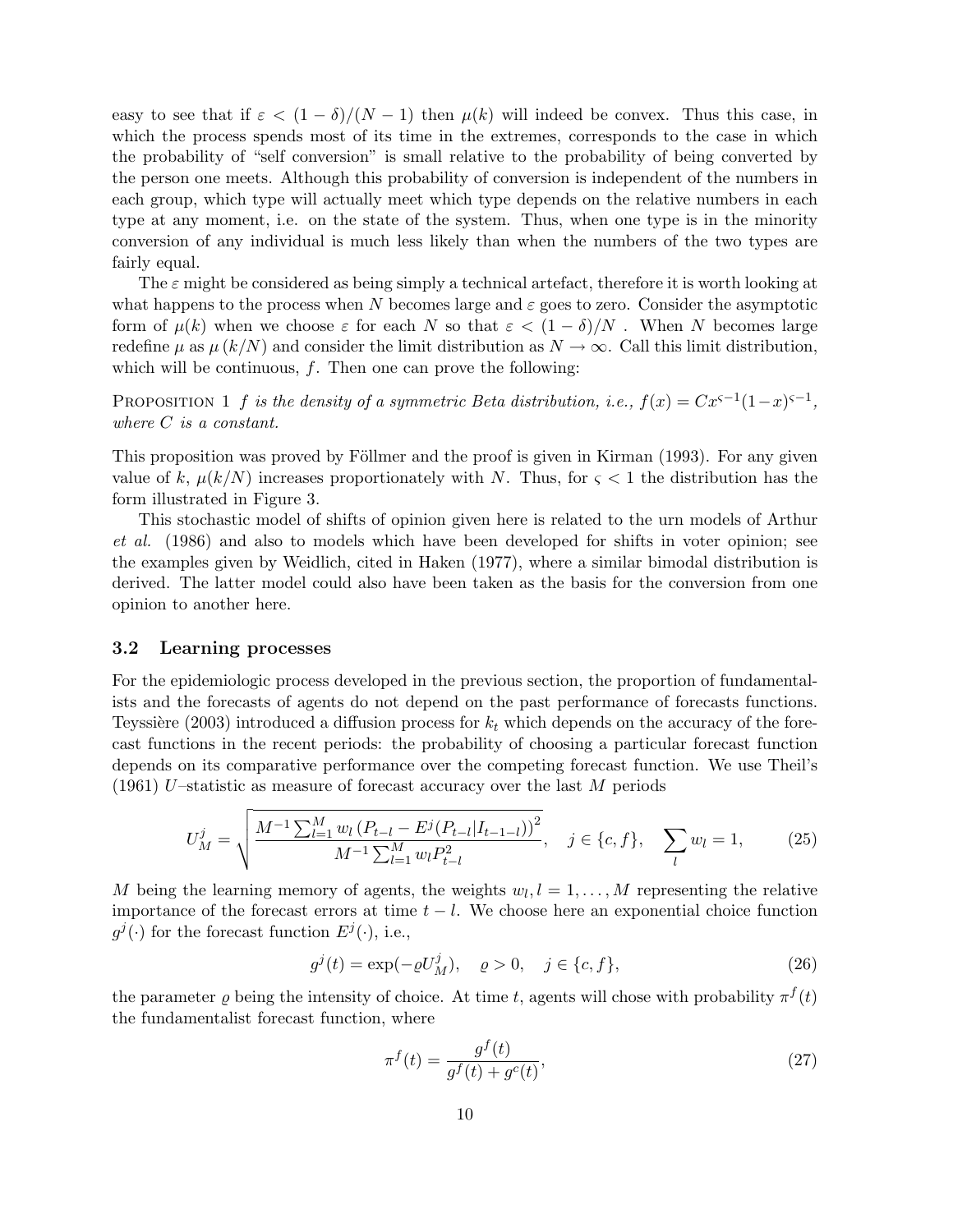the probability of choosing the chartist forecast function is then  $\pi^c(t) = 1 - \pi^f(t)$ . This choice mechanism is standard in the economic literature; see Aoki (1996). Brock and Hommes (1997) considered a similar mechanism for choosing between chartist and fundamentalist view, the choice being based on the comparison between the realized profits without normalising to a common scale.

#### 3.3 Epidemiologic processes with learning

We assume here that agents keep a record of the past meetings with other agents, in particular they keep in memory the relevance of the opinions of the agents they met. If an agent's opinion in the previous meeting appeared to be the "right" one, then the probability of conversion to that agent's opinion is equal to  $(1 - \delta_l)$ , while if this opinion turned out to be "wrong", this probability of conversion is then equal to  $(1 - \delta_h)$ , with  $\delta_h > \delta_l$ . The herding behaviour of the process  $\{k_t\}$  is controlled by the two parameters  $\delta_h$  and  $\delta_l$ . By "right", we mean in the simplest model that the forecast was closer to the realised value than that of the other opinion.

We extend this learning mechanism by taking into account the  $M$  previous meetings with the agent, e.g., the probability of conversion is equal  $(1 - \delta_h^{1/M})$  $h^{1/M}$ ) if agent's views were wrong in the last M meetings, and is equal to  $(1 - \delta_l^M)$  if agent's views were right in the last M meetings. We can see that

$$
(1 - \delta_l^M) \to 1, \quad (1 - \delta_h^{1/M}) \to 0, \quad M \to \infty.
$$
 (28)

Generally, if agent was right  $v$  times in the last M meetings, the probability that he converts another agent is equal to

$$
1 - \delta^* = 1 - \delta_h^{\left(\frac{1}{M-v}\right)} \delta_l^v \quad \text{if} \quad v < M,
$$
\n
$$
= 1 - \delta_l^M \quad \text{if} \quad v = M.
$$
\n
$$
(29)
$$

We generalize this approach by considering that  $\delta$  takes a continuum of values in [0, 1], and make  $\delta$  dependent on the magnitude of forecast accuracy  $U^i$  of agent i, i.e.,

$$
\delta = \varkappa + \frac{\exp(-\eta U^i)}{\exp(-\eta U^c) + \exp(-\eta U^f)}, \quad \varkappa \ge 0, \quad \eta > 0, \quad \delta \in [\varkappa, 1], \quad i = 1, \dots, N,
$$
 (30)

where  $\varkappa$  is the minimum value for  $\delta$ ,  $U^i = U_M^c$  if agent i is chartist and  $U^i = U_M^f$  if agent i is fundamentalist,  $U_M^j$ ,  $j \in \{c, f\}$ , being defined by equation (25). This approach, like that defined in (27), can be derived from an "exploration"/"exploitation" trade–off, where agents weight their probabilities by their previous gains from an action and the information they could accumulate by trying other alternatives.

## 4 Long–range dependent vs. change–point processes

According to previous studies by Kirman and Teyssière  $(2002a, 2002b)$  and Teyssière  $(2003)$ , the series  $P_t$  generated by the underlying Markov process described above have the following features: unit roots, heteroskedastic errors and a particular type of nonlinearity such that  $Cov(|R_t|^n, |R_{t+j}|^n)$  decays slowly as  $j \to \infty$ , where  $R_t = \Delta \ln(P_t)$  and  $n > 0$ , this decay being the slowest for  $n = 1$ . This strong dependence is explained by at least two classes of conditional variance processes: the LRD–ARCH processes and some non–homogeneous GARCH processes,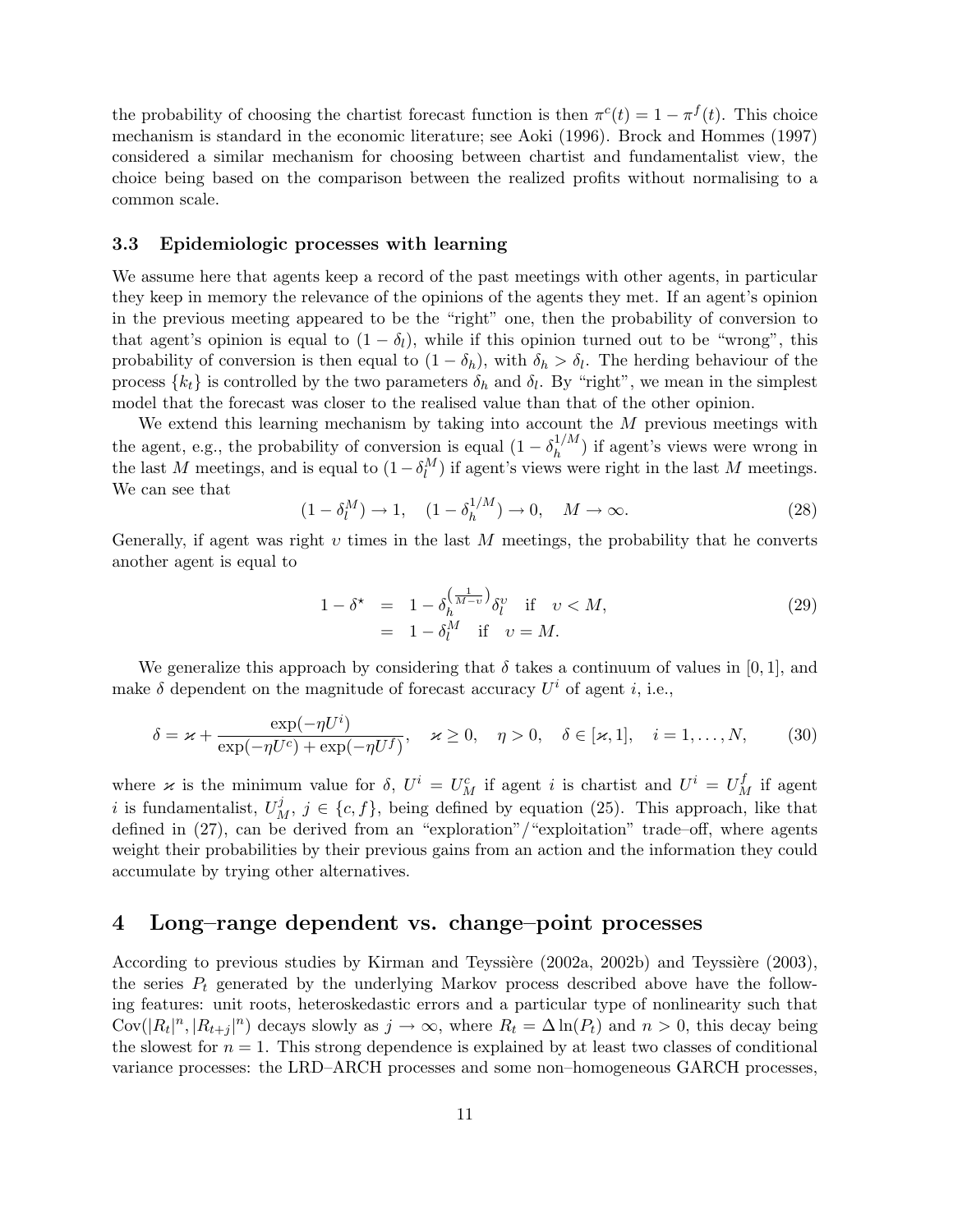i.e., the GARCH processes with parameters changing so that the unconditional variance of the process is not constant. This non–stationarity of the process might explain the behaviour of the sample behaviour and extremes of the correlations structure of financial time series, that cannot be captured by stationary  $GARCH(1,1)$  processes; see Mikosch and Stărică (2004, 2000).

The class of LRD–ARCH processes, introduced by Robinson (1991), extends the class of ARCH/GARCH models of Engle (1982) to the more general case of ARCH( $\infty$ ) models. This class of models has been further developed by Granger and Ding (1995), Ding and Granger (1996) and other authors. The general form of a LRD–ARCH process is

$$
R_t = m_R + \sigma_t \varepsilon_t, \quad \varepsilon_t \sim D(0, 1), \quad \sigma_t^n = \omega + \varphi(L)g(\varepsilon_t), \tag{31}
$$

where  $m_R$  denotes the regression function,  $\varphi(L) = \sum_{i=1}^{\infty} \varphi_i L^i$  is an infinite order lag polynomial the coefficients of which are positive and have asymptotically the following hyperbolic rate of decay  $\varphi_j = O(j^{-(1+\vartheta/2)})$ , where  $\vartheta \in (0,1)$  is the scaling parameter,  $g(\varepsilon_t)$  is a function of the innovations  $\varepsilon_t$  including non-linear transformations,  $D(0, 1)$  is a distribution with mean equal to zero and variance equal to one. With these assumptions, the autocorrelation function (ACF) of the sequence of squared returns satisfies

$$
Cov(R_t^2, R_{t+j}^2) = O(j^{\vartheta - 1}),
$$
\n(32)

where the scaling parameter  $\vartheta$  governs the slow rate of decay of the ACF and then parsimoniously summarizes the degree of long–range dependence of the series. Interested readers are referred to Beran (1994) and Robinson (1994) for a complete reference on long–memory processes, and to Giraitis, Kokoszka and Leipus (2000), Kazakevičius and Leipus (2002, 2003), and Giraitis, Leipus and Surgailis (2003) for the memory properties of the class of ARCH( $\infty$ ) processes. The strong dependence in the conditional variance can be alternatively modeled by the longmemory stochastic volatility processes, the memory properties of which have been investigated by Robinson (2001).

Although this class of LRD–ARCH processes is appealing, the empirical properties of volatility series are more complex than the ones of the simple LRD fractionally integrated  $I(d)$  process, where the fractional differencing parameter d is related to the scaling parameter  $\vartheta$  by  $\vartheta = 2d$ . An  $I(d)$  process exhibits local trends, the slope of which is increasing with the parameter d, while the empirical volatility series  $|R_t|^n$  are not trended. These features, generously pointed out to us by Clive Granger in a personal communication in September 2000, are detailed in Granger (2002). In fact, as explained in Kirman and Teyssière (2002a, 2002b) and Teyssière (2003), the volatility series generated by our model do not display a trend as well and resemble the volatility series of asset prices returns.

It is well known that statistical tests wrongly detect long–range dependence when the true process is a change–point process. In particular, according to Mikosch and Stărică (1999, 2004) long-range dependence in the volatility process can be spurious and the consequence of the concatenation of short-range dependent  $GARCH(1,1)$  processes with changing coefficients. A subsequent work by Stărică and Granger (2001) has shown that a shift in variance model has a better forecast performance for the volatility than an  $I(d)$  process. There is a substantial literature on change–point analysis, see e.g., Csörgő and Horváth (1997), Basseville and Nikiforov (1993) and Brodsky and Darkhovsky (1993) for recent references, which however focuses on conditional mean processes. An account on the recent developments in the change–point detection literature is given in Kokoszka and Leipus (2003), while Račkauskas and Suquet (2003) provide a survey on the Hölderian principle for testing for epidemic changes.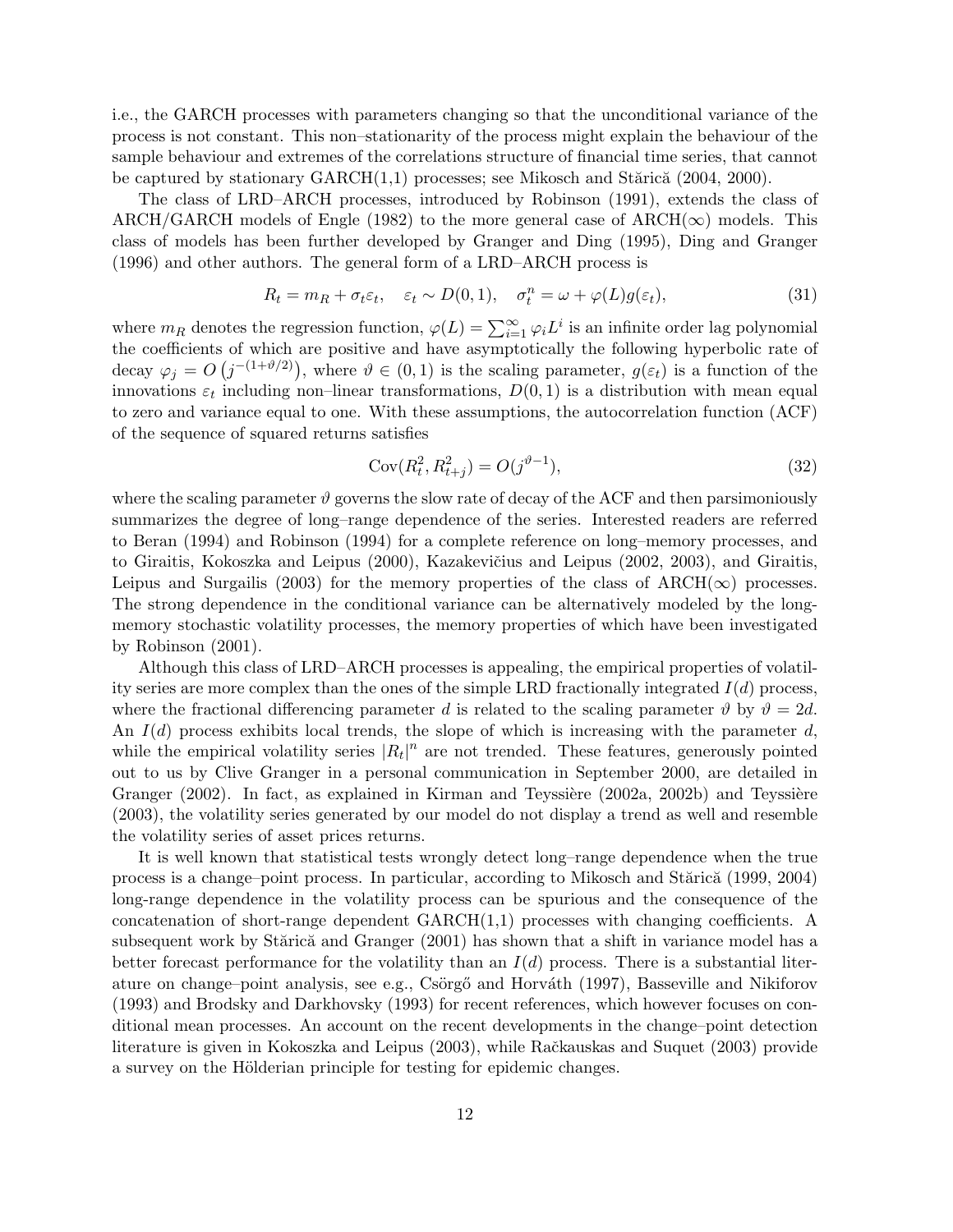Granger's remark lead us to consider the occurrence of change–points in the conditional variance as a possible alternative explanation of the empirical LRD properties. Since in our model asset prices  $P_t$  are a varying combination of the previous prices  $P_{t-1}$ , and the fundamentals  $\bar{P}_t$  and  $\bar{P}_{t-1}$ , we were first interested in checking whether we can detect the changes in the proportion of fundamentalists  $w_t$  at time t, i.e., the swings in opinion, which generate the longmemory in the volatility process, as the degree of long–range dependence in the volatility of the models was linked to the parameters controlling the swings in the process  $\{w_t\}$ . In Kirman and Teyssière (2002b) and Teyssière (2003), we considered some tests for change–points motivated by the recent works of Kokoszka and Leipus (1999, 2000), Horváth, Kokoszka and Teyssière (2001) and Kokoszka and Teyssière (2002), who proposed some nonparametric and parametric tests for change–points in ARCH/GARCH processes. These tests were able to detect the presence of change–points in the volatility series generated by the processes presented in sub-sections 3.1 and 3.2.

Kokoszka and Teyssière  $(2002)$  and Teyssière  $(2003)$  resorted to a wavelet estimator of the scaling parameter for adjudicating between LRD and change–point processes. Unlike Fourier analysis, upon which is based the estimation of the scaling parameter in the frequency domain, wavelet analysis is a multi–resolution analysis. Then the wavelet estimation of the scaling parameter will be unaffected by changes in regime; interested readers are referred to Abry, Flandrin, Taqqu and Veitch (2000, 2003) for further details on wavelet analysis. By comparing the estimates of a semiparametric Gaussian estimator of long–range dependence and the wavelet based estimator, we can conclude whether the empirical LRD properties of asset price volatilities are either genuine or a statistical artefact.

We consider here two semiparametric estimators of the scaling parameter  $\vartheta$ , the local Whittle estimator developed by Robinson (1995), and the wavelet based estimator proposed by Veitch and Abry (1999). Both estimators are based on the assumption that in a close positive neighborhood of the zero frequency, the spectrum of a long–memory process  ${Y_t}$  has the form

$$
f(\lambda) \approx c_f \lambda^{-\vartheta}, \quad \lambda \to 0_+, \tag{33}
$$

where  $c_f$  is a constant. Robinson (1995) considered the local Whittle estimator and replaced in this estimator the expression of the spectrum by the approximation (33), and after concentrating in  $c_f$ , obtained the following estimator for the scaling parameter  $\vartheta$ 

$$
\hat{\vartheta} = \arg\min_{\vartheta} \left\{ \ln \left( \frac{1}{m} \sum_{j=1}^{m} \frac{I_Y(\lambda_j)}{\lambda_j^{-\vartheta}} \right) - \frac{\vartheta}{m} \sum_{j=1}^{m} \ln(\lambda_j) \right\},\tag{34}
$$

where  $I_Y(\lambda_j)$  is the periodogram evaluated on a set of m Fourier frequencies  $\lambda_j = 2\pi j/T, j =$  $1, \ldots, m \ll [T/2]$ , where  $\lceil \cdot \rceil$  denotes integer part, the bandwidth parameter m tends to infinity with the sample size T but more slowly since  $1/m + m/T \to 0$  as  $T \to \infty$ . Under appropriate conditions, which include the differentiability of the spectrum near the zero frequency and the existence of a moving average representation, the estimator has the following asymptotic distribution

$$
\sqrt{m}(\hat{\vartheta} - \vartheta) \xrightarrow{d} N(0, 1), \tag{35}
$$

where  $\stackrel{d}{\longrightarrow}$  means convergence in distribution. We select m by using the automatic bandwidth procedure proposed by Henry and Robinson (1996) and studied further by Henry (2001, 2003).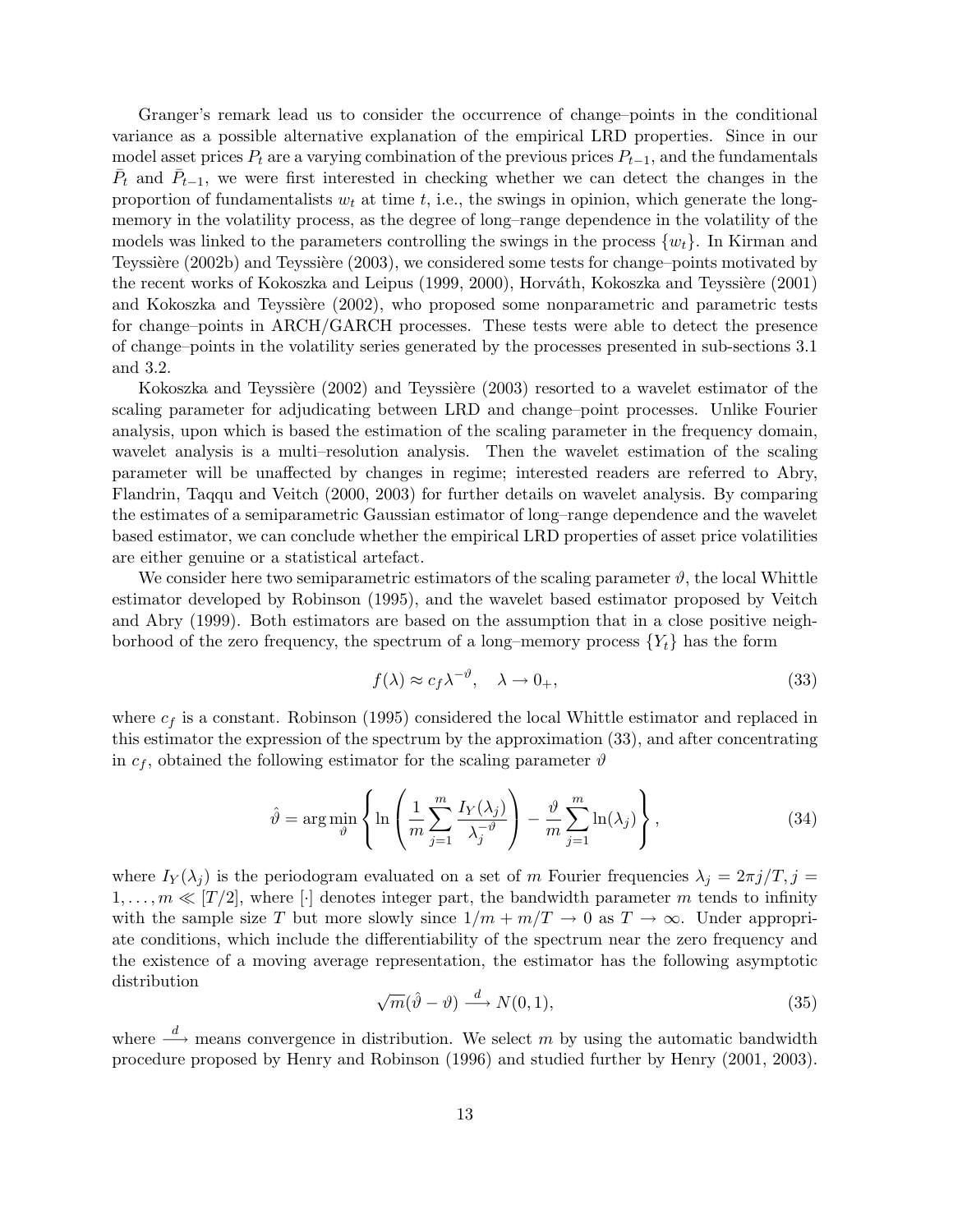Veitch and Abry (1999) proposed an estimator of  $\vartheta$ , which uses the independence properties of the wavelet coefficients  $d_Y(j, k)$  for fractional Gaussian noise and related LRD processes; see Flandrin (1992). The wavelets coefficients are defined as

$$
d_Y(j,k) = \langle Y, \psi_{j,k} \rangle, \tag{36}
$$

where  $\psi_{j,k}$  is a family of wavelet basis functions  $\{\psi_{j,k} = 2^{-j/2}\psi_0(2^{-j}t-k)\},\ j=1,\ldots,J$  are the octaves or scales,  $k \in \mathcal{Z}$ ,  $\psi_0$  is the mother wavelet, which has N zero moments with  $\mathcal{N} \geq 1$ , i.e.,

$$
\int t^k \psi_0(t) dt \equiv 0, \quad k = 0, \dots, \mathcal{N} - 1.
$$
 (37)

The number  $\mathcal N$  is chosen by the user. By construction, the family of wavelet basis functions is scale invariant, which can be written as

$$
Ed_Y(j, \cdot)^2 = 2^{j\vartheta} c_f C, \quad \text{with} \quad C = \int |\lambda|^{-\vartheta} |\Psi_0(\lambda)|^2 d\lambda,
$$
 (38)

where  $\Psi_0(\lambda)$  is the Fourier transform of the mother wavelet  $\psi_0$ . The scaling parameter  $\vartheta$  is estimated from the slope of the linear regression

$$
\log_2 \left( Ed_Y(j, \cdot)^2 \right) = j\vartheta + \log_2(c_f C). \tag{39}
$$

The method by Veitch and Abry (1999) allows one to jointly estimate both parameters  $(\vartheta, c_f)$ . We use this estimator with the Daubechies wavelets, with  $\mathcal{N}=2$ . The wavelet estimator has approximately the following asymptotic distribution

$$
\sqrt{T}(\hat{\vartheta} - \vartheta) \approx N\left(0, \frac{1}{\ln^2(2)2^{1-j_1}}\right),\tag{40}
$$

where  $j_1$  is the lowest octave, the LRD behavior being captured by the octaves larger than  $j_1$ . The choice of  $j_1$ , i.e., the cutoff between short–range dependence and long–range dependence, is similar to the bandwidth selection problem in semiparametric/nonparametric statistics. Bardet *et al.* (2000) established the exact asymptotic distribution for this estimator, as the assumption of independence of the wavelets coefficients  $d_Y(j, k)$  is not true for all LRD processes. Unfortunately, the result by Bardet *et al.* (2000) is not of practical use for statistical inference as the asymptotic variance for this estimator depends on the scaling parameter  $\vartheta$ .

Teyssière (2003) and Kokoszka and Teyssière (2002) considered series of volatilities and co– volatilities of FX rates and stock prices and measured the degree of long–range dependence for these series with these two semiparametric estimators. They reported interesting empirical results on the discrepancy of the estimated intensity of strong dependence, as the estimated scaling parameter is far lower when measured with the wavelet estimator than when measured with the local Whittle estimator. This lead Kokoszka and Teyssière  $(2002)$  and Teyssière  $(2003)$ to consider that the occurrence of long–range dependence in volatility, e.g., of (F)IGARCH processes might be a large sample artefact of a non–homogeneous data generating process and to conduct a change–point analysis of these series. We pursue in this direction here and conduct a change–point analysis of the different volatility processes generated by our models. Interested readers are referred to the revised version of Kokoszka and Teyssière (2002) where these tests and other ones are discussed.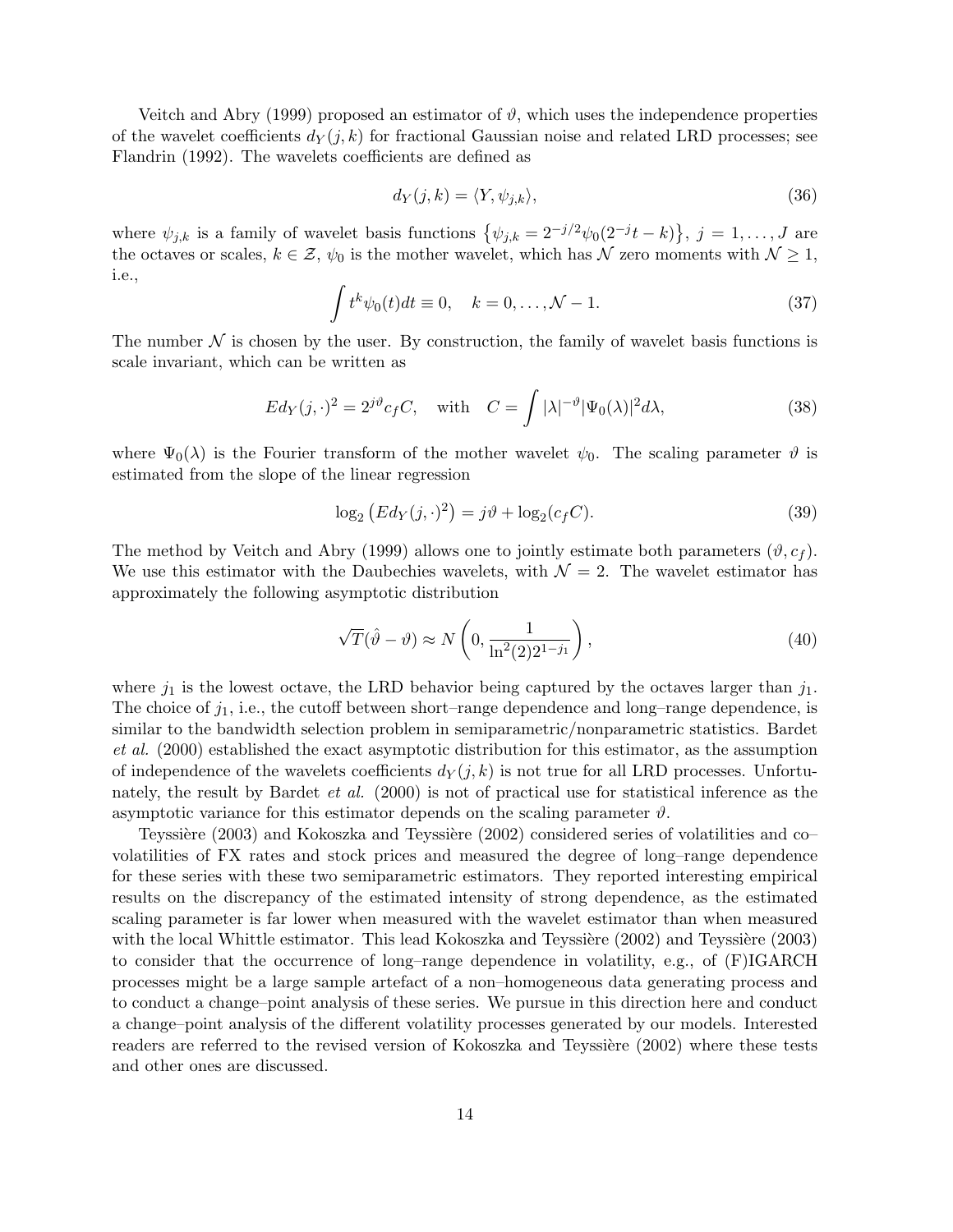### 5 Simulations and testing

In Kirman and Teyssière (2002a, 2002b) and Teyssière (2003), we show that these models are able to generate the sort of strong dependence observed in the volatility of asset returns, and that the degree of long–memory is controlled by the swings in opinions, i.e., the parameters governing the herding behaviour of the process  $\{w_t\}$ . These parameters are tuned so that the simulated series of returns  $R_t$  are  $I(0)$ , and the degree of long–memory in the series  $|R_t|^n$ generated by the microeconomic models are similar to the ones empirically observed. We use the statistics proposed by Lo (1991), Kwiatkowski *et al.* (1992) and Giraitis *et al.* (2003a, 2003b) for testing the memory properties of the simulated series, and evaluate the degree of long-memory in the volatility series by using the semiparametric estimators proposed by Robinson (1995) and Giraitis, Kokoszka, Leipus and Teyssière (2000).

#### 5.1 Testing for bubbles

In the standard methodology for bubbles testing, the logarithms of asset prices is regressed on the logarithms of fundamentals,

$$
\ln P_t = \rho_0 + \rho_1 \ln \bar{P}_t + \varepsilon_t. \tag{41}
$$

as it is assumed that if asset prices  $P_t$  contain a bubble, then the sequence of residuals  $\{\hat{\varepsilon}_t\}$  is not stationary. Tests for the existence of unit roots are then applied to the series of residuals  $\hat{\epsilon}_t$ of the regression

$$
\hat{\varepsilon}_t = \theta \hat{\varepsilon}_{t-1} + e_t,\tag{42}
$$

i.e., we test  $H_0: \theta = 1$  against  $H_A: |\theta| < 1$ , bubbles testing amounts to unit root testing. There is a huge literature on this issue of unit root testing, see e.g., Dickey and Fuller (1979), Phillips and Perron (1988), MacKinnon (1991, 1996), Zarepour and Knight (1991), Paparoditis and Politis (2003), Horváth and Kokoszka (2003), Jach and Kokoszka (2004) and Kokoszka and Parfionovas (2004), among others.

We consider here the bootstrap unit root tests by Paparoditis and Politis (2003) and Kokoszka and Parfionovas (2004), and the subsampling unit root tests by Jach and Kokoszka (2004). These methods are based on the centered residuals  $\bar{e}_t = \hat{e}_t - (T - 1)^{-1} \sum_{j=2}^T \hat{e}_j$ ,  $t = 2, \ldots, T$  from the regression (42), and consider bootstrap or subsampling data generating processes which satisfy the null hypothesis  $H_0$  for obtaining a better approximation of the null distribution of the test statistics, and then increase the power of these tests.

The residual block bootstrap method by Paparoditis and Politis (2003) consists in constructing B block–bootstrap series satisfying  $H_0$  as follows: for each block bootstrap sample k,  $k = 1, \ldots, B$ , we choose an integer  $b = b(T) < T$  such that  $1/b + b/\sqrt{T} \to 0$  as  $T \to \infty$ , define  $\kappa = \frac{(T-1)}{b}$ , draw with replacement  $\kappa$  integers  $i_0, \ldots, i_{\kappa-1}$  from the set  $\{1, \ldots, T-b\}$ , and build the bootstrap samples  $\varepsilon_i(k)$  as follows

$$
\varepsilon_1(k) = \hat{\varepsilon}_1, \quad \varepsilon_j(k) = \varepsilon_{j-1}(k) + \bar{\hat{e}}_{i_m+s}, \quad j = 2, ..., l, \quad l = \kappa b + 1, \nm = [(j-2)/b)], \quad s = j - mb - 1, \quad k = 1, ..., B.
$$
\n(43)

Let  $\hat{\theta}_T$  be the least squares (LS) estimator of  $\theta$  in equation (42) and  $\tilde{\theta}_l(k)$  be the LS estimator of the regression of  $\varepsilon_j(k)$  on  $\varepsilon_{j-1}(k)$ . For a test of size  $\gamma$ , we reject  $H_0$  if  $T(\hat{\theta}_T - 1) < q_{l,B}(\gamma)$ where  $q_{l,B}(\gamma)$  is the  $\gamma^{th}$  quantile of the distribution of  $l(\tilde{\theta}_l(\cdot) - 1)$ .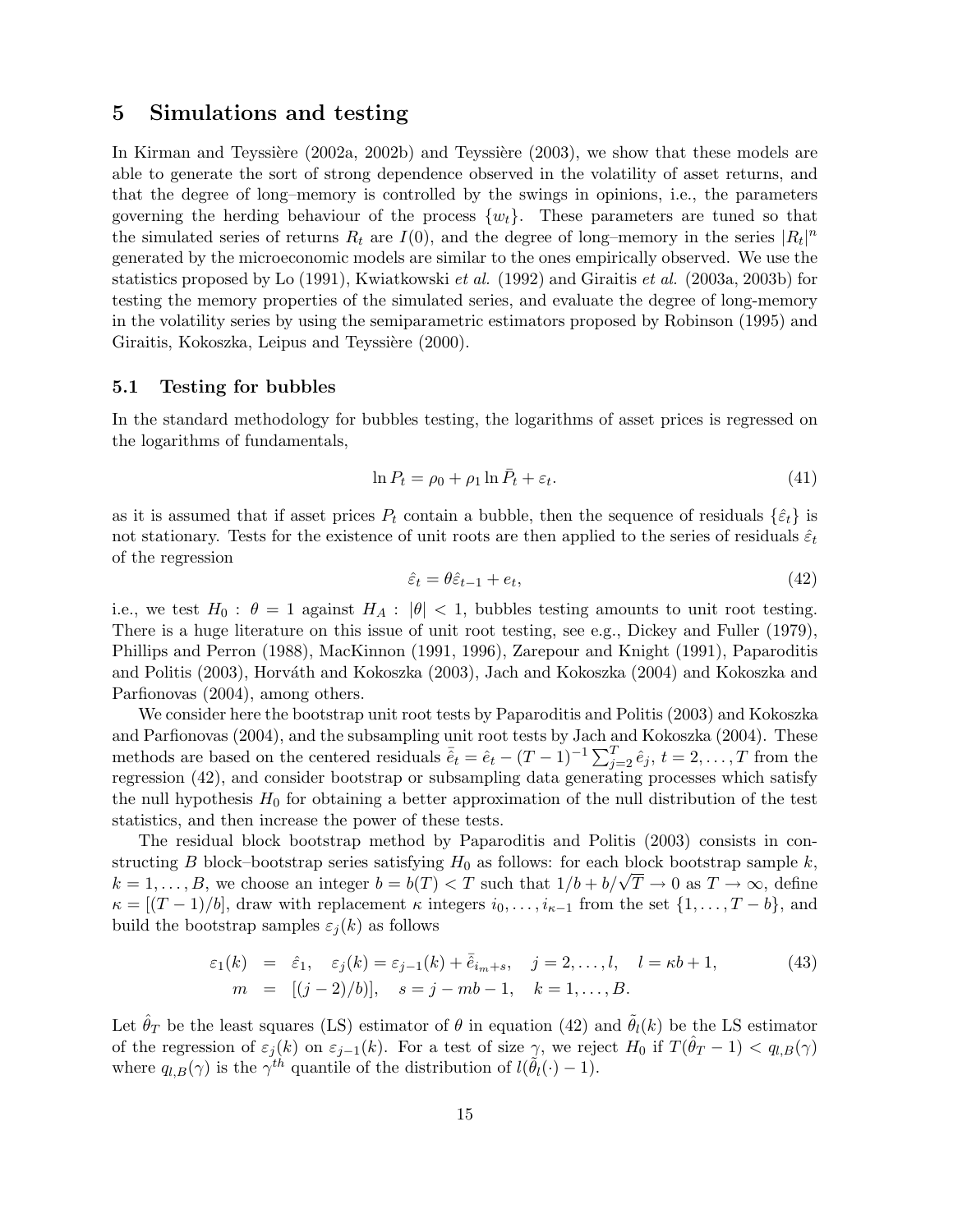The tests by Horváth and Kokoszka (2003), Kokoszka and Parfionovas (2004), and Jach and Kokoszka (2004) take into account that in the standard unit root regression (42), the process  ${e_t}$  might have heavy tails, i.e.,  $Pr(|e_t| > x) \sim x^{-\alpha}$  as  $x \to \infty$  for some  $\alpha > 0$ ,  $\alpha$  is called the tail index. This assumption is relevant in our case since some financial time series might not have a finite variance, i.e.,  $\alpha < 2$ , and indeed some of our generated series exhibit a large variance. For  $\alpha \geq 2$  the standard asymptotic theory for unit root tests is valid.

Horváth and Kokoszka (2003) and Jach and Kokoszka (2004) made the mild hypothesis that the  $E(e_t) = 0$  and that the  $\{e_t\}$  are in the domain of attraction of an  $\alpha$ -stable law with  $\alpha \in (1, 2)$ , while Kokoszka and Parfionovas (2004) considered the more general case  $\alpha \in (1, 2]$ which then includes the Gaussian case  $\alpha = 2$ . Chan and Tran (1989) have shown that under the null hypothesis  $H_0$ 

$$
T(\hat{\theta}_T - 1) \xrightarrow{d} \xi := \frac{\int_0^1 L_\alpha(\tau -) dL_\alpha(\tau)}{\int_0^1 L_\alpha^2(\tau) d\tau},\tag{44}
$$

where  $\hat{\theta}_T$  is the LS estimator of  $\theta$  in equation (42),  $\{L_\alpha(\tau), \tau \in [0,1)\}\$ is an  $\alpha$ -stable Levy process and  $L_{\alpha}(\tau-)$  denotes the left limit of  $L_{\alpha}(\cdot)$  at  $\tau$ ; see chapter 15 of Rachev and Mittnik (2000) for further details on this process. The purpose of the unit root and subsampling tests considered here is to approximate the distribution of the unit root statistic  $\xi$  without knowledge of the tail index  $\alpha$  which is difficult to estimate; see Embrechts *et al.* (1997).

Horváth and Kokoszka (2003) demonstrated that the distribution of the unit root statistic  $\xi$ can be approximated using residual bootstrap, where the bootstrap sample size  $m$  satisfies the bandwidth condition for processes with infinite variance  $m/T + 1/m \rightarrow 0$  as  $T \rightarrow \infty$  insuring the convergence of the bootstrap distribution  $m(\tilde{\theta}_m - \hat{\theta}_T)$  to  $\xi$ .

Kokoszka and Parfionovas (2004) construct B bootstrap samples satisfying  $H_0$  as

$$
\varepsilon_1(k) = \hat{\varepsilon}_1, \quad \varepsilon_j(k) = \varepsilon_{j-1}(k) + e_j(k), \quad j = 2, \dots, m, \quad k = 1, \dots, B,
$$
 (45)

where the  $e_j(k)$  are randomly drawn with replacement from the  $\bar{e}_t$ . Denote by  $\tilde{\theta}_m(k)$  the LS estimator of the regression of  $\varepsilon_j(k)$  on  $\varepsilon_{j-1}(k)$ , the distribution of  $T(\hat{\theta}_T - 1)$  is approximated by the distribution of  $m(\tilde{\theta}_m(\cdot) - 1)$ . The choice of m is still an open question, although results reported in Kokoszka and Parfionovas (2004) show that taking  $m = T$  yields a precise test. We choose  $m = |0.9T|$ .

The subsampling method advocated by Jach and Kokoszka (2004) consists in constructing  $T - b$  processes which satisfies  $H_0$ , i.e.,

$$
\varepsilon_1(k) = \bar{\hat{e}}_k, \dots, \quad \varepsilon_b(k) = \bar{\hat{e}}_k + \dots + \bar{\hat{e}}_{k+b-1}, \quad k = 2, \dots, T - b + 1,\tag{46}
$$

where b is the size of the subsampling blocks. Let  $\tilde{\theta}_b(k)$  be the LS estimator of the regression of  $\varepsilon_j(k)$  on  $\varepsilon_{j-1}(k)$ , we estimate the distribution of  $\xi$  by the one of  $b(\tilde{\theta}_b(\cdot) - 1)$ . As in Jach and Kokoszka (2004), we set  $b = [0.15T]$  and use their correction factor for the critical region of the test.

After Evans (1991) who pointed out that unit root based procedures were unable to detect a class of bubbles, Wu and Xiao (2002) have shown that unit root tests do not detect collapsible bubbles and have proposed a procedure, close in spirit to the cointegration tests by Xiao and Phillips (2002), and based on the magnitude of variation of the partial sum processes  $S_k =$  $\sum_{t=1}^{k} \hat{\varepsilon}_t$  of the residuals of regression (41). If there is no bubble, the magnitude of fluctuation of the process  $\{S_k\}$  is proportional to  $k^{1/2}$ , while the presence of a bubble makes the process  $\{S_k\}$ diverging to  $\infty$ .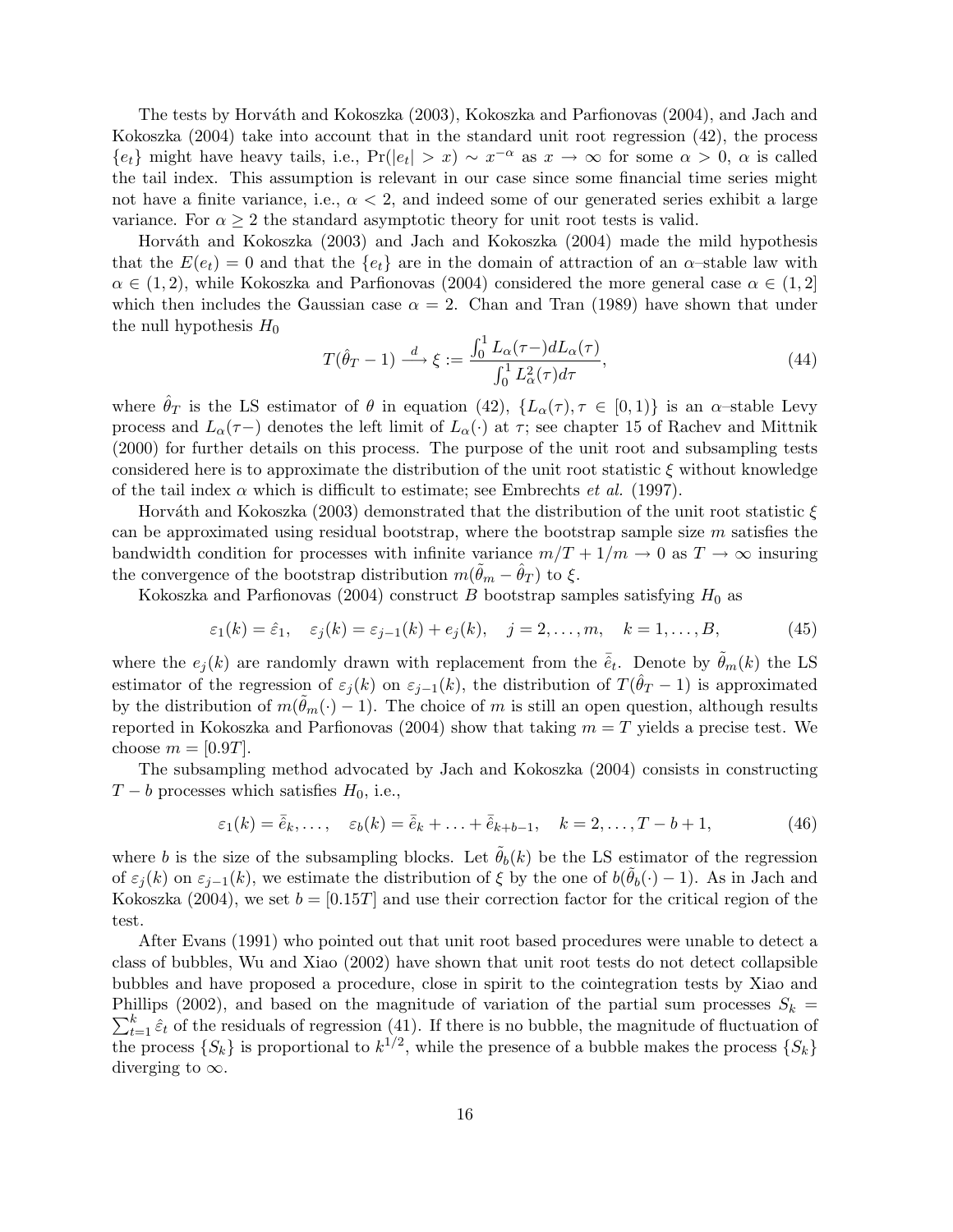The statistic proposed by Wu and Xiao (2002) is based on the partial sum processes  $S_k^+$ k of the transformed residuals  $\tilde{\varepsilon}_t^+$ , so as to obtain a statistic, the limiting distribution of which under the null hypothesis is unaffected by any consequences of the serial correlation and the correlation between the residuals  $\hat{\varepsilon}_t$  and the fundamentals  $\bar{P}_t$ . Under the null hypothesis of no bubbles this statistic, denoted by  $\underline{R}$ , converges to the supremum of a rather complex functional of Brownian motions, i.e.,

$$
\underline{R} := \max_{1 \le k \le T} \frac{k}{\hat{\omega}_{\varepsilon,d}\sqrt{T}} \left| k^{-1}S_k^+ - T^{-1}S_T^+ \right| \stackrel{d}{\longrightarrow} \sup_{0 \le \tau \le 1} \left| \tilde{V}(\tau) \right|, \tag{47}
$$

where  $\tilde{V}(\tau) = W_d(\tau) - \tau \underline{W}_d(1)$ ,  $\underline{W}_d(\tau) = W_1(\tau) - \left[\int_0^1 dW_1 S'\right] \left[\int_0^1 SS'\right]^{-1} \int_0^{\tau} S$ ,  $S(\tau)' =$  $(1, W_2(\tau))$ ,  $W_1(\tau)$  and  $W_2(\tau)$  are Brownian motions that are independent of each other,  $\hat{\omega}_{\varepsilon,d}$  is a nonparametric long–run variance estimator. For the estimation of  $\hat{\omega}_{\varepsilon,d}$  we use the Bartlett lag window with the bandwidths used by Wu and Xiao (2002), i.e.,  $M_1 = [4m^*], M_2 = [6m^*]$  and  $M_3 = [8m<sup>*</sup>]$ , with  $m<sup>*</sup> = (m/100)<sup>1/4</sup>$  and  $m = [T<sup>0.9</sup>]$ . We tabulate the statistic  $\underline{R}$  for the sample size  $T = 1500$  used in our simulations using the quantiles of 100,000 simulations of this statistic for a process where the price  $P_t$  differs from the fundamentals  $\bar{P}_t$  by a white noise random variable, the fundamentals following a random walk, see equation (1). We compare the results of this procedure with the ones provided by standard unit root tests which serve as benchmarks.

#### 5.2 Testing for changes in the volatility

#### 5.2.1 Parametric and semiparametric tests

We consider a first class of tests for detecting change–points in the volatility, which are based on the assumption that there is a unique change–point in the volatility process, which is assumed to follow an ARCH/GARCH process. The parameters of the ARCH/GARCH process are not constant and are changing at an unknown time denoted by  $t_0$ , e.g., for an ARCH( $\infty$ ) process:

$$
R_t = m_R + \varepsilon_t, \quad E(\varepsilon_t) = 0, \quad \text{Var}(\varepsilon_t | I_t) = \sigma_t^2,
$$
  
\n
$$
\sigma_t^2 = \omega + \sum_{j=1}^{\infty} \alpha_j \varepsilon_{t-j}^2, \quad t = 1, \dots, t_0,
$$
  
\n
$$
\sigma_t^2 = \omega^* + \sum_{j=1}^{\infty} \alpha_j^* \varepsilon_{t-j}^2, \quad t = t_0 + 1, \dots, T.
$$
\n(48)

Under the null hypothesis  $H_0: \omega = \omega^*$ ,  $\alpha_j = \alpha_j^*$  for all j, while under the alternative hypothesis  $H_A: \omega \neq \omega^*$  or  $\alpha_j \neq \alpha_j^*$  for some j. Kirman and Teyssière (2002b) and Teyssière (2003) used the CUSUM based estimator for change-point in  $\text{ARCH}(\infty)$  processes proposed by Kokoszka and Leipus (2000). One of the assumptions for this estimator is that the unconditional variance of the process changes after  $t_0$ , which is relevant for our purpose as the intensity of long–memory in the volatility spuriously generated by a non–homogeneous ARCH/GARCH type processes is linked to the magnitude in the change of the unconditional variance. This CUSUM estimator of the change–point time is based on the process  $\{U_T(\tau), \tau \in [0, 1]\}$ 

$$
U_T(\tau) := \sqrt{T} \frac{[T\tau](T - [T\tau])}{T^2} \left( \frac{1}{[T\tau]} \sum_{j=1}^{[T\tau]} R_j^2 - \frac{1}{T - [T\tau]} \sum_{j=[T\tau]+1}^{T} R_j^2 \right),\tag{49}
$$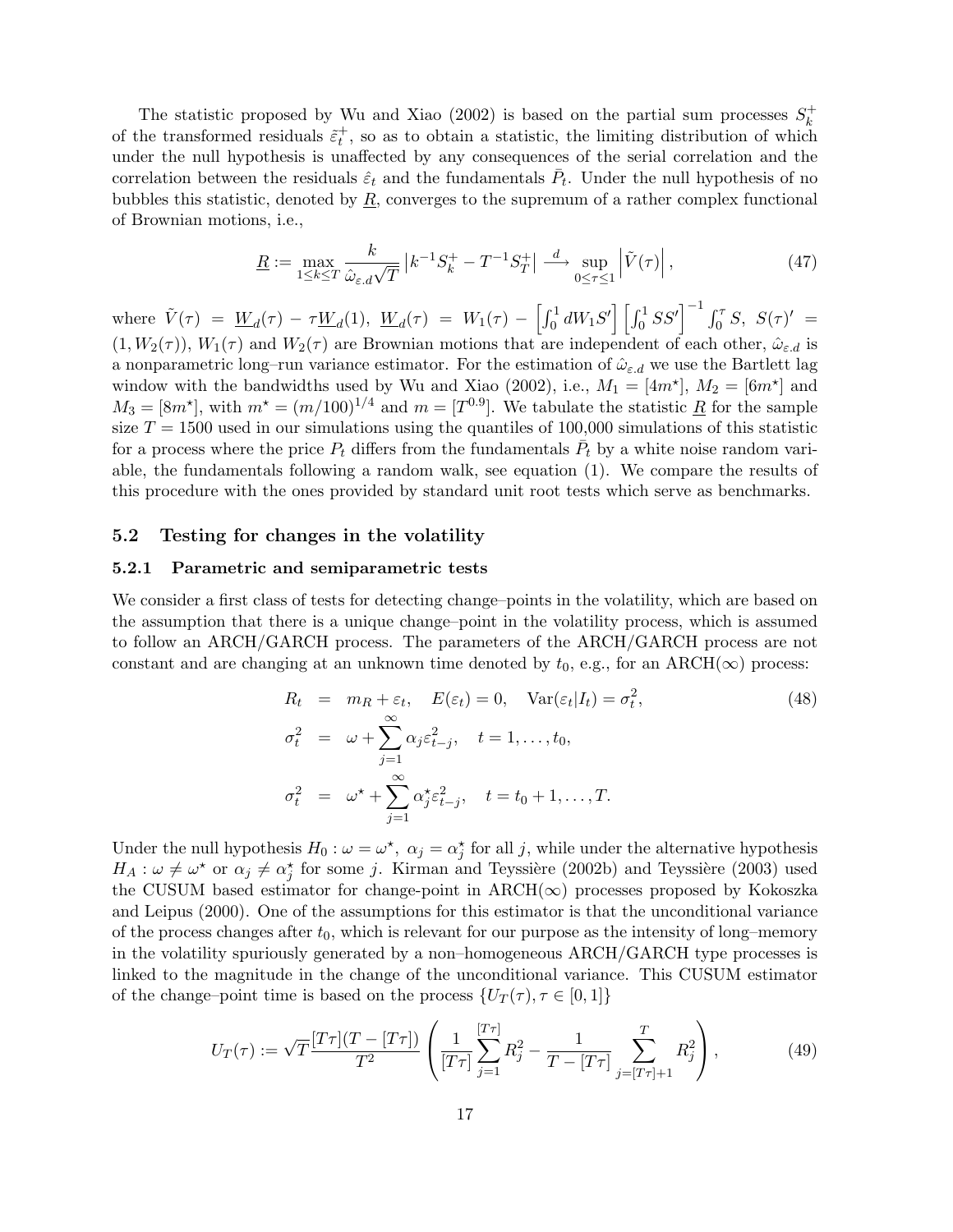and is defined by

$$
\hat{t} = [T\hat{\tau}], \quad \hat{\tau} = \min\left\{\tau : |U_T(\tau)| = \max_{0 < \tau \le 1} |U_T(\tau)|\right\}.\tag{50}
$$

Kokoszka and Leipus (2000) applied this test to two series of returns on FX rates, the German Mark–US dollar and the British Pound–US dollar FX rates, and detected a change in regime in September 1979 which might be the consequence of the inception of the European Monetary System in April 1979. Teyssière (1997) modeled the conditional variance and covariance of the same series by a bivariate long–memory ARCH process, and found a change in the long– memory structure of the conditional covariance matrix after that inception date. These two results illustrate the interplay of strong dependence and change–point for volatility processes.

We applied this CUSUM test to the series  $R_t$  generated by the microeconomic models. A graphical representation of the process  $\{w_t\}$  shows that this test detects changes in the heteroskedastic structure which matches the switches in the process  $\{w_t\}$ . An illustration of the performance of this test is provided by Figures 1 and 2, other examples are reported in Kirman and Teyssière (2002b). We detect here the occurrence of change–point with the test developed by Kokoszka and Leipus (1999), that is based on the process  $\{U_T(\tau), \tau \in [0,1]\}$ , which under the null hypothesis of no change–point converges to the process  $\{\sigma W^0(\tau), \tau \in [0,1]\},$  i.e.,

$$
U_T(\tau) \stackrel{\mathcal{D}[0,1]}{\longrightarrow} \sigma W^0(\tau),\tag{51}
$$

where  $\frac{\mathcal{D}[0,1]}{\longrightarrow}$  means weak convergence in the space  $\mathcal{D}[0,1]$  endowed with the Skorokhod topology,  $W^0(\tau)$  is the Brownian bridge on the unit interval [0, 1] defined as  $W^0(\tau) = W(\tau) - \tau W(1)$ ,  $W(\tau)$  is the Wiener process. We consider here as test statistic the functional based on the process  $\{U_T(\tau), \tau \in [0,1]\}\$ 

$$
\sup_{0 \le \tau \le 1} |U_T(\tau)| / \sigma \xrightarrow{d} \sup_{0 \le \tau \le 1} |W^0(\tau)| , \qquad (52)
$$

where the long–run variance  $\sigma^2$  is usually estimated by nonparametric kernel methods. We use here the heteroskedastic and autocorrelation consistent estimator by Newey and West (1987) with the truncations order  $q = 0, 2, 5, 10, 15,$  and the VARHAC estimator by Den Haan and Levin (1997), the order of dependence of which is selected with the Bayes information parsimony criteria.

We also consider parametric tests for change-point based on the empirical process of squared residuals of ARCH sequences proposed by Horváth, Kokoszka and Teyssière (2001), and further extended by Berkes and Horváth (2003) to the general  $GARCH(p, q)$  case. In Kokoszka and Teyssière  $(2002)$ , we have seen that these tests have some power against non–homogeneous  $GARCH(1,1)$  sequences as well, provided that the unconditional variance of the process changes after  $t_0$ . We assume that for  $t \leq t_0$ , the observations follow the model

$$
R_t = m_R + \varepsilon_t, \quad \varepsilon_t \sim N(0, \sigma_t^2), \quad \sigma_t^2 = \omega + \beta \sigma_{t-1}^2 + \alpha \varepsilon_{t-1}^2,\tag{53}
$$

the unconditional variance of the process is  $\omega/(1 - \alpha - \beta)$ , while for  $t > t_0$  the observations follow the model

$$
R_t = m_R + \varepsilon_t, \quad \varepsilon_t \sim N(0, \sigma_t^2), \quad \sigma_t^2 = \omega^\star + \beta^\star \sigma_{t-1}^2 + \alpha^\star \varepsilon_{t-1}^2. \tag{54}
$$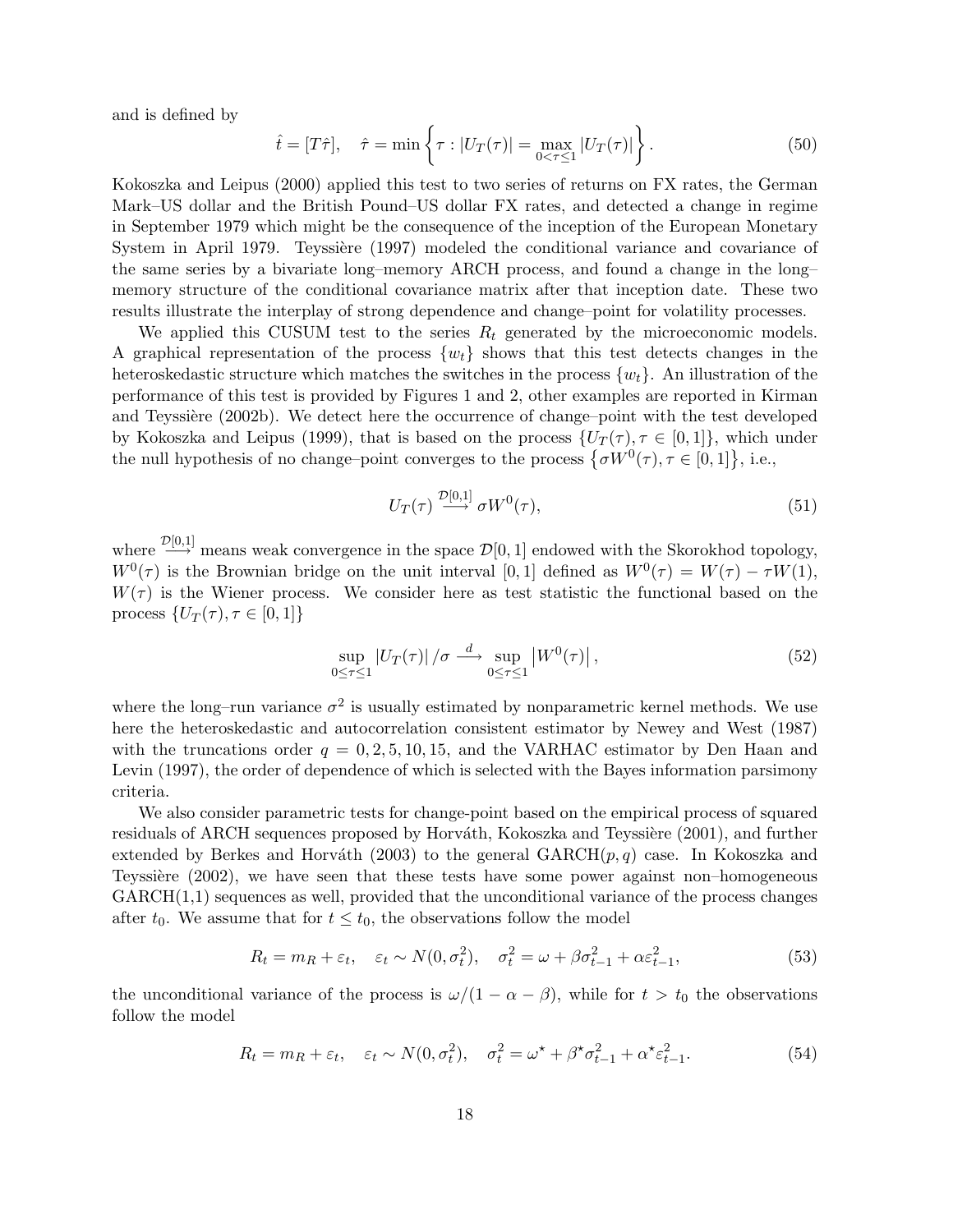Under the null hypothesis of no change in the data, the observations  $R_t$ ,  $t = 1, \ldots, T$ , follow the model (53), while under the alternative hypothesis the parameter vector  $(\omega, \beta, \alpha)$  changes at some unknown time  $t_0$  so that  $\omega/(1 - \alpha - \beta) \neq \omega^{\star}/(1 - \alpha^{\star} - \beta^{\star}).$ 

We fit a GARCH(1,1) process on the sequence of returns  ${R<sub>t</sub>}$  generated by the microeconomic models, the tests being based on the sequential empirical process

$$
\hat{K}_T(\tau, t) := T^{-1/2} \sum_{1 \le i \le [T\tau]} \left( \mathbf{1}(\hat{\varepsilon}_i^2 \le t) - F(t) \right), \quad 0 < \tau \le 1,\tag{55}
$$

where  $\mathbf{1}(\cdot)$  denotes the indicator function,  $\hat{\epsilon}_i^2$  are the squared residuals and  $F(\cdot)$  is the density of the squared error terms  $\varepsilon_t^2$ . Kokoszka and Teyssière (2002) considered the Cramér–von Mises (CVM) type statistics as the CVM asymptotic test has the correct size, even for GARCH(1,1) processes without fourth moments. For  $1 \leq k \leq T$  define

$$
\hat{\mathcal{K}}(k,t) := \sqrt{T} \frac{k}{T} \left( 1 - \frac{k}{T} \right) \left| \hat{F}_k(t) - \hat{F}_k^{\star}(t) \right|, \tag{56}
$$

where

$$
\hat{F}_k(t) := \frac{1}{k} \# \{ i \le k : \hat{\varepsilon}_i^2 \le t \}, \quad \hat{F}_k^*(t) := \frac{1}{T - k} \# \{ i > k : \hat{\varepsilon}_i^2 \le t \}. \tag{57}
$$

The CVM test consists in comparing the empirical distribution of the residuals before and after  $t_k$ . From the results in Horváth *et al.* (2001), for large T the Cramér – von Mises statistic has approximately the following asymptotic distribution

$$
\hat{B} := \int_0^1 \left\{ \frac{1}{T} \sum_{i=1}^T [\hat{\mathcal{K}}([T\tau], \hat{\varepsilon}_i^2)]^2 \right\} d\tau \approx B := \int_0^1 \int_0^1 \mathcal{K}^2(\tau, u) du d\tau,
$$
\n(58)

where  $\{\mathcal{K}(\tau, u), 0 \leq \tau, u \leq 1\}$  is the tied-down Kiefer process, the square-integral of which has been studied in Blum, Kiefer and Rosenblatt (1961). The critical values for B, derived from Blum *et al.* (1961), are given in Kokoszka and Teyssière (2002).

Kokoszka and Teyssière (2002) introduced two tests for change–point in a  $GARCH(1,1)$ process, based on the generalized likelihood–ratio (GLR) principle. While the GLR tests still have some power for detecting changes in the parameters when the unconditional variance of the GARCH $(1,1)$  process remains constant after the change–point time  $t_0$ , the CVM is more powerful for detecting single and multiple changes in the distribution of the innovations; see also Horváth *et al.* (2004). Furthermore, for  $GARCH(1,1)$  processes without fourth moments, correct inference for the GLR tests is provided by bootstrap based inference, which would be rather computing intensive for the sample size considered in this work.

#### 5.2.2 Online detection of change–points

So far, we consider posterior tests for change–points, i.e., tests which are applied once the whole series  $R_1, \ldots, R_T$  has been generated and observed. The detection procedure is off-line. In contrast, online or sequential change–points tests are applied to the currently observed series for testing whether a change in the parameters recently occurred.

Mikosch and Stărică (1999) proposed a goodness–of–fit test for detecting changes in the parameters of a GARCH(1,1) sequence. If we assume that the sequence of returns  $\{R_t\}$  follows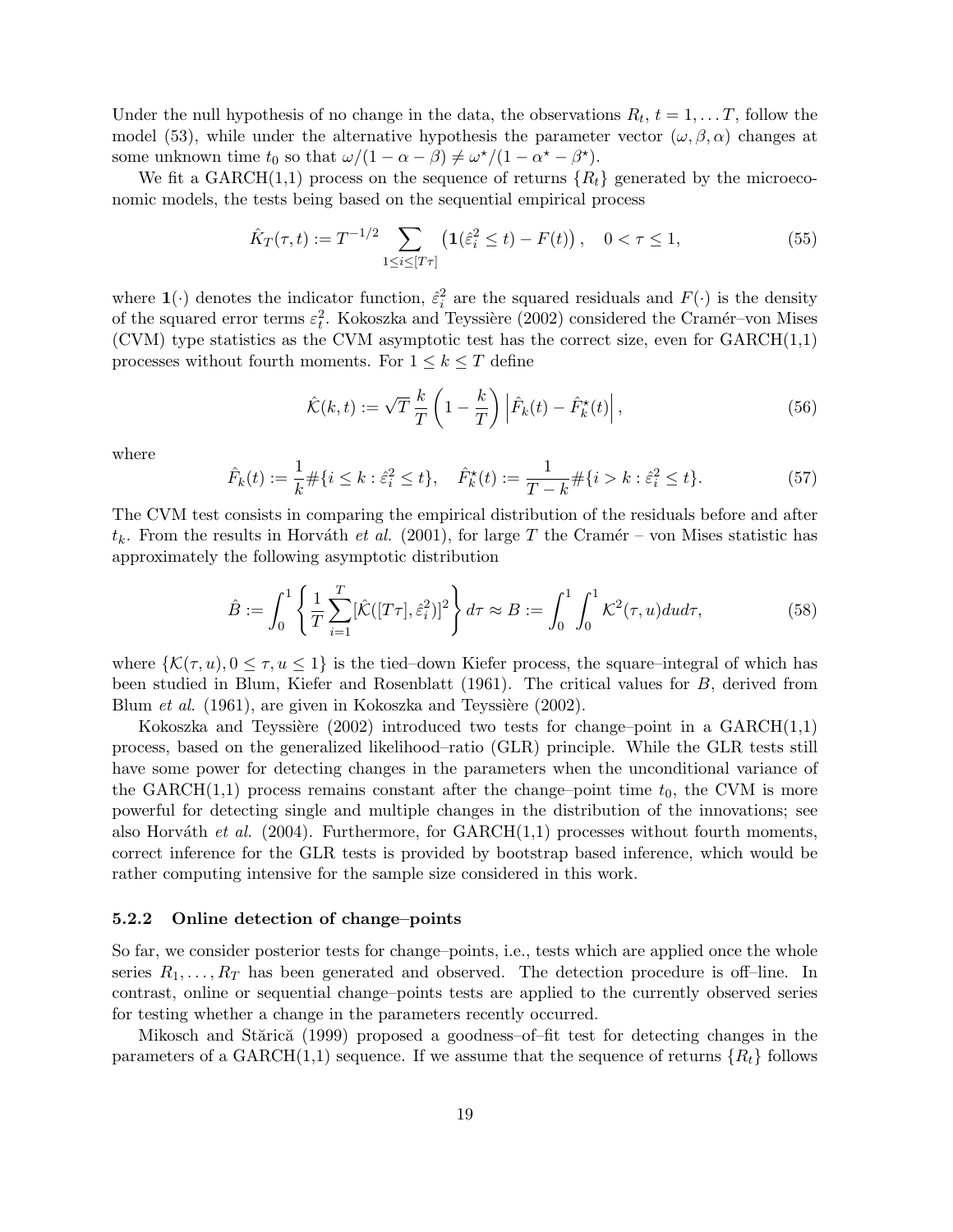a  $GARCH(1,1)$  process, the fourth moments of which do exist, under the null hypothesis of constancy of the parameters of this process into the interval  $[R_1, R_m]$ , we have

$$
MS_m := \sqrt{m} \sup_{\lambda \in [0,\pi]} \left| \sum_{h=1}^{m-1} \frac{\gamma_m(h)}{[\text{Var}(R_0 R_h)]^{1/2}} \frac{\sin(\lambda h)}{h} \right| \xrightarrow{d} \sup_{\lambda \in [0,\pi]} |W^0(\lambda)|,
$$
(59)

where  $W^0(\lambda)$  is a Brownian bridge on  $[0, \pi]$ , m is the window width of the so called "interval of homogeneity"  $[R_1, R_m], \gamma_m(h)$  are the sample autocovariances at lag h, the normalising factor  $Var(R_0R_h)$  depends on the estimated parameters of the GARCH $(1,1)$  model and the estimated fourth moments of the innovations; see Mikosch (1999) for further details. We consider a first interval of homogeneity  $m = 125$  that we increment by a step–size equal to 1 until the null hypothesis of no change–point is rejected. Then, we resume the procedure from the detected change–point until the next detected change point or the end of the process.

#### 5.2.3 Nonparametric tests for multiple change–points

These off–line tests do not make any assumption on the functional form of the volatility process, but assume that the process  $\{R_t\}$  is piecewise stationary. After a suggestion by Murad Taqqu, we consider tests for change in the unconditional variance as Mikosch and Stărică (1999, 2004) claimed that the degree of long–range dependence in asset prices returns is the consequence of a change in the parameters of the conditional variance function, the intensity of strong dependence being proportional to the magnitude of the change in the unconditional variance of the process resulting from the changes in the parameters. Granger and Hyung (1999) considered the test for change in the variance of a process  $\{R_t\}$  proposed by Inclán and Tiao (1994), which is based on the process  $\{D_T(\tau), \tau \in [0,1]\}\$  defined as

$$
D_T(\tau) := \frac{\sum_{j=1}^{[T\tau]} R_j^2}{\sum_{j=1}^T R_j^2} - \frac{[T\tau]}{T}, \quad \tau \in [0, 1].
$$
 (60)

Under the null hypothesis of constant unconditional variance, the process  $\{D_T(\tau), \tau \in [0, 1]\}\$ converges to a Brownian bridge on  $[0, 1]$ . A test for constancy of the unconditional variance is based on the following functional of the process  $\{D_T(\tau)\}\$ , which under this null hypothesis of constant unconditional variance converges in distribution to the supremum of a Brownian bridge on [0, 1]

$$
\sqrt{T/2} \sup_{0 \le \tau \le 1} |D_T(\tau)| \stackrel{d}{\longrightarrow} \sup_{0 \le \tau \le 1} |W^0(\tau)|. \tag{61}
$$

Given that we are also considering large samples, i.e., over 1000 observations, the occurrence of a unique change point is unlikely. We then have to find the configuration  $\tau = (\tau_0, \tau_1, \dots, \tau_K)$ , i.e., the set of break fractions  $\{\tau_0 = 0 < \tau_1 < \ldots < \tau_{K-1} < \tau_K = 1\}$  so that the  $K-1$ change–points occur at times  $t_j = [T\tau_j], j = 1, \ldots, K - 1$ . The binary segmentation procedure is the standard method for detecting multiple change–points with a test for single change–point, by splitting the series at a detected change–point and repeat the detection procedure on the new segments until no further change–point is found. Vostrikova (1981) studied and proved the consistency of this method; further references on this issue are given in Brodsky and Darkhovsky  $(1993)$ . We use this binary segmentation procedure with the tests by Inclán and Tiao  $(1994)$ and Kokoszka and Leipus (1999) for detecting multiple changes in the variance of the returns generated by the microeconomic models.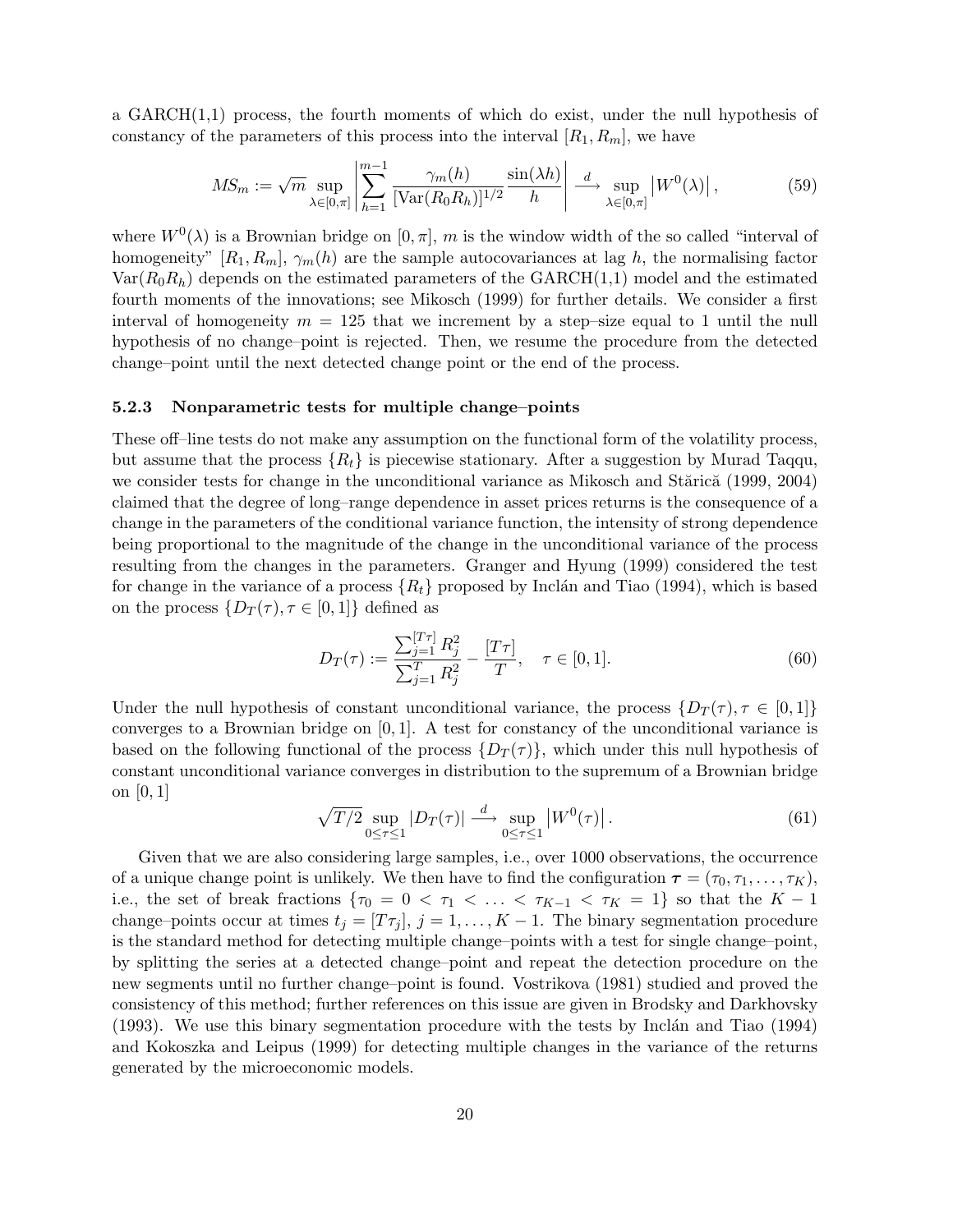Specific tests for multiple change–points have been considered by Lavielle (1999), Lavielle and Moulines (2000), and other authors cited as reference in these papers. One approach consists in detecting the changes in the mean of the volatility proxy series, i.e., the absolute returns  $|R_t|$ and squared returns  $R_t^2$  produced by the microeconomic models. However, since the shifts in the mean of the series  $|R_t|$  and  $R_t^2$  are the direct consequences of the changes in the unconditional variance of the level series  $R_t$ , the straight approach consists in detecting these changes in the unconditional variance.

We then consider the test for multiple changes in variance, which is a particular case of Lavielle's (1999) test for multiple changes in distribution, i.e., changes in mean and variance. An interesting property of this method is that the rate of convergence to the true configuration  $\tau^* = (\tau_0^*, \tau_1^*, \dots, \tau_K^*)$  does not depend on the dependence structure of the data.

Let  $\theta = (\sigma_1^2, \ldots, \sigma_K^2) \in \Theta$  be the parameters of the process, and T be the set of configurations  $\tau$ . We estimate the configuration of the series  $\tau$ , the number of change points, and the vector of parameters  $\theta$ , by minimizing the penalized contrast function, i.e.,

$$
(\hat{\boldsymbol{\tau}}, \hat{\theta}, \hat{K}) = \arg \min_{1 \leq K \leq \bar{K}} \inf_{(\tau, \theta) \in (\mathcal{T} \times \Theta)} \left\{ \frac{1}{T} \sum_{j=1}^{K} \left( \frac{\|\boldsymbol{R}_j - \bar{m}_R\|^2}{\sigma_j^2} + n_j \ln \sigma_j^2 \right) + \beta_T K \right\},\qquad(62)
$$

where K is the upper bound for the dimension,  $\bar{m}_R$  is the empirical mean of the returns process  $R_t$ ,  $\mathbf{R}_j$  denotes the set of observations  $R_t$  which belong to the  $j^{th}$  segment, and  $n_j$  is the number of observations in that segment. The penalty term is  $\beta_T K$ , where the sequence  $\{\beta_T\}$ satisfies  $\beta_T \to 0$  and  $T^{2-h}\beta_T \to \infty$  as  $T \to \infty$ , with  $h \in [1,2)$ . The parameter  $\beta_T$  controls the resolution level of the segmentation  $\tilde{\mathbf{R}} = {\mathbf{R}_1, \ldots, \mathbf{R}_K}$  and should be optimally chosen so that the dimension K is neither underestimated nor overestimated: if the resolution parameter  $\beta_T$  is too large only few breaks are detected, while if  $\beta_T$  is too small all small changes are detected; see Lavielle (1998) for further details. Since Lavielle (1999) underlines the fact that there is no automatic rule for the choice of  $\beta_T$ , we consider here the formulas suggested by Yao (1988), i.e.,  $\beta_T = \ln(T)/T$ , and by Lavielle and Moulines (2000) for the case of strongly dependent processes, i.e.,  $\beta_T = 4 \ln(T)/T^{1-\vartheta}$  where  $\vartheta \in (0,1)$  is the scaling parameter of the series that we estimate with the wavelet estimator defined in equation (39). The maximum dimension is set to  $K = 50$ . We use here the iterative conditional mode algorithm, which is not as optimal as the simulated annealing algorithm as it can be "trapped" by local optima in the optimisation problem (62), but is computationally feasible for the large number of simulations considered here.

#### 5.3 Simulation results

The details of the simulation are as follows:

- $T = 1500$ , (sample size). We avoid transient effects by discarding for each simulated series the first 200 observations and by keeping the next  $T$  ones.
- number of simulated series  $= 10000$ ,
- number of agents  $N = 1000$ ,
- the number of fundamentalists at the beginning of the process  $= N/2$ , thus  $k_0 = 0.5$ ,
- $P_0 = 1000$ ,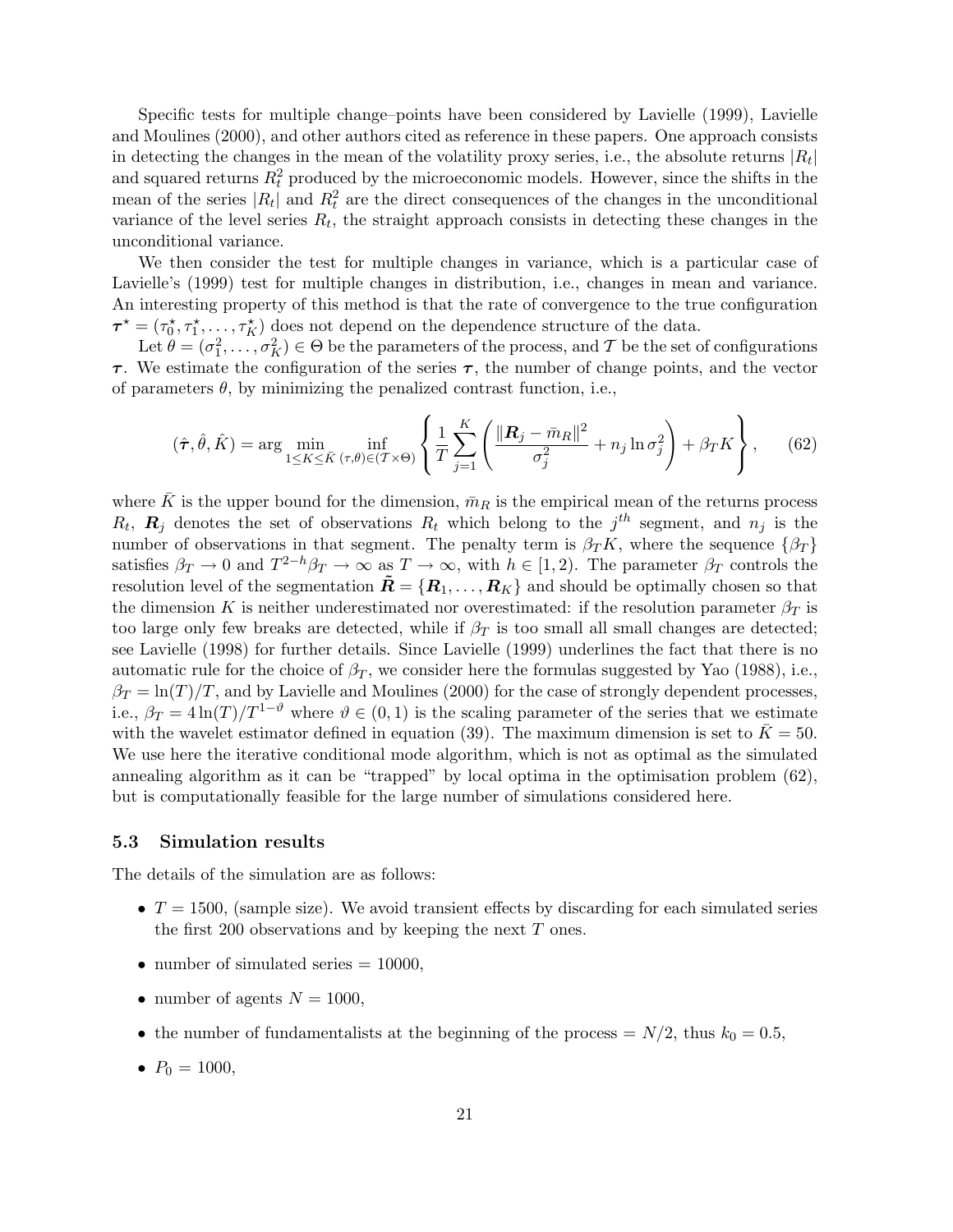- $\bar{P}_0 = 1050,$
- annual domestic interest rate,  $r = 0.04$ , the daily domestic interest rate is 0.000133668,
- annual foreign interest rate,  $\rho = 0.07$ , the daily foreign interest rate is 0.00018538.
- For the forecast functions,  $h_0 = 0.6250$ ,  $h_1 = 0.3685$ ,  $\nu_1 = 0.6000$ ,
- For the learning model, the memory of agents  $M = 10$ , while  $\varkappa = 0.09$  and  $\eta = 12$ .

Notice that the choice of the parameters is not unique, as other configurations can produce similar results. The series of error terms have been generated by using the Box-Muller transformation, the sequence of uniform deviates used by this transformation succeeds Marsaglia's (1996) DIEHARD tests.

A series of standard tests were now run on the simulated data to see if it was possible to reject alternative specifications which have different statistical characteristics from those of the process used in the model. In particular it is interesting to see if an econometrician faced with this data would have been able to detect the bubbles in the level series and the changes in regimes in the volatility. Results are displayed on p 30 ff.

The presence of bubbles was quite always detected by the test by Wu and Xiao (2002) for all the choices of the bandwidth parameter. We observe that the power of this test monotonically decreases as the bandwidth increases. The standard methodology based on unit root testing was not able to detect the bubbles, a result which is casting doubts on the relevance of these methods for the detection of bubbles on large samples, which are likely to contain collapsible bubbles. Interestingly, the subsampling method by Jach and Kokoszka (2004) rejects less often the null hypothesis of unit root than the tests by Paparoditis and Politis (2003) and Kokoszka and Parfionovas (2004), and then detects 40 % of the time the presence of bubbles.

The wavelet analysis of the long range dependence parameter shows that the average estimated scaling parameter (0.1389) of the absolute returns is far below the one measured with the standard local Whittle estimator (0.6270). A similar result is observed for squared returns. This result, which is similar to what is empirically observed on real data, suggests the presence of changes in regimes in the series of absolute and squared returns.

Nonparametric tests for multiple change points and the parametric sequential test by Mikosch and Stărică (1999) for detecting changes in a  $GARCH(1,1)$  process detected several changes in the volatility process. The test by Kokoszka and Leipus (1999) and Inclán and Tiao (1994) detected several changes in regime, but less than the number of change-points detected by Lavielle's (1999) test. The result of the test by Kokoszka and Leipus (1999) is not too much affected by the choice for the estimator  $\hat{\sigma}$ . The results of the test by Lavielle (1999) strongly depend on the penalty term  $\beta_T$ . Table 2 reports the results with  $\beta_T = 4 \ln(T)/T^{1-\vartheta}$ . For  $\beta_T = \ln(T)/T$ , i.e., with the Bayes criterion, the average number of detected change–points increases to 22.3804, while for  $\beta_T = 4 \ln(T)/T$  on average 2.2327 change–points are detected. Since the results for  $\beta_T = 4 \ln(T)/T^{1-\vartheta}$  are consistent with the results of the tests by Inclán and Tiao (1994) and Kokoszka and Leipus (1999), the choice of this resolution parameter looks sensible.

The goodness–of–fit test by Mikosch and Stărică (1999) rejects more frequently the null hypothesis of homogeneous conditional volatility. However, a rejection of the null hypothesis might be the consequence of the fact that the data are more volatile than the ones implied by a  $GARCH(1,1)$  process, which is rather likely in our case.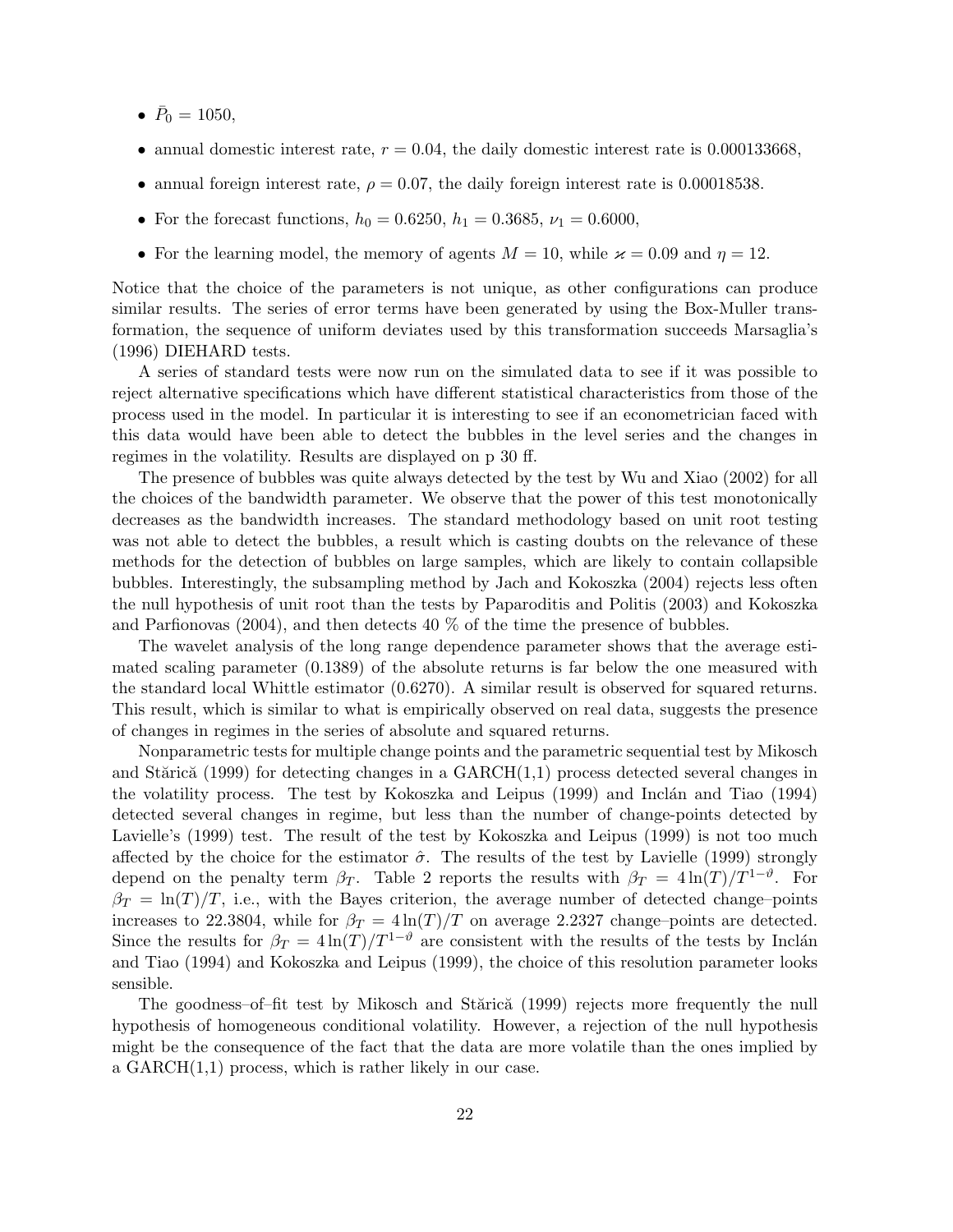The hypothesis of no change in regime was rejected 30 % of the time by the CVM test. A limited number of replications with bootstrap based inference seems to indicate that bootstrap tests have a higher power.

Finally, the statistical properties of the generated series do not strongly differ between the opinion diffusion models presented here, which is not surprising since we tune the parameters of the microeconomic models so as to obtain statistical properties close to the ones of real financial time series.

## 6 Conclusion

In this paper we have discussed the problem of bubbles, their nature and in particular their detection in empirical time series. The nature of bubbles is somewhat ambiguous but can be summarised as a departure from fundamentals. We have presented several versions of a model which lead to such departures and where there is always a return to these fundamentals.

Our model suggests that the underlying reasons for the bubbles phenomena are that there are switches in expectations caused by individuals changing their forecasting rules. There is, in our model, a tendency for these changes to be self reinforcing.

This leads to regime shifts albeit not of the sort typically found in the literature. We discuss the econometric methods available to detect the change points in this process. Standard unit roots tests perform poorly on the series generated by our model. This is not surprising since the process is indeed a unit root one for some of the time. Nevertheless some of the recent tests that we use do remarkably well in picking up these shifts.

The regime shifts are important since it is often argued that the property of "long memory" in financial series is often spurious and due to switching regimes. Our analysis shows that there is a combination of "genuine" long memory in the physical sense and of the switching regime effect. To be more precise, a wavelet analysis of the series generated by our models shows that the strong persistence in the volatility is likely to be the outcome of a mix of changes in regimes and a moderate level of long–range dependence.

We seem thus to have made significant progress towards the detection of bubbles. At the same time there is the problem of the different possible origins of such phenomena.

Our model is but one of the possible explanations for the bubbles phenomenon, and others such as the presence of expectations of the expectations of others; see Allen *et al.* (2003). The tests proposed should be a step towards enabling us to distinguish between these explanations. Another interesting route is to try to differentiate between the sort of chaotic models proposed for example by Brock and Hommes (1997) and the stochastic process that we propose. Recent work by Bhansali, Holland and Kokoszka (2003a, 2003b) shows that chaotic intermittent dynamics can produce long memory and it would be an interesting research problem to see to what extent the distinction between this sort of dynamic and that of our simple stochastic process can be made.

## References

Abry, P., Flandrin, P., Taqqu, M.S., Veitch, D., (2003). Self–similarity and long–range dependence through the wavelet lens, in: Doukhan, P., Oppenheim, G., Taqqu, M.S. (Eds.), Long–Range Dependence: Theory and Applications. Birkhauser, Boston, pp. 527–556.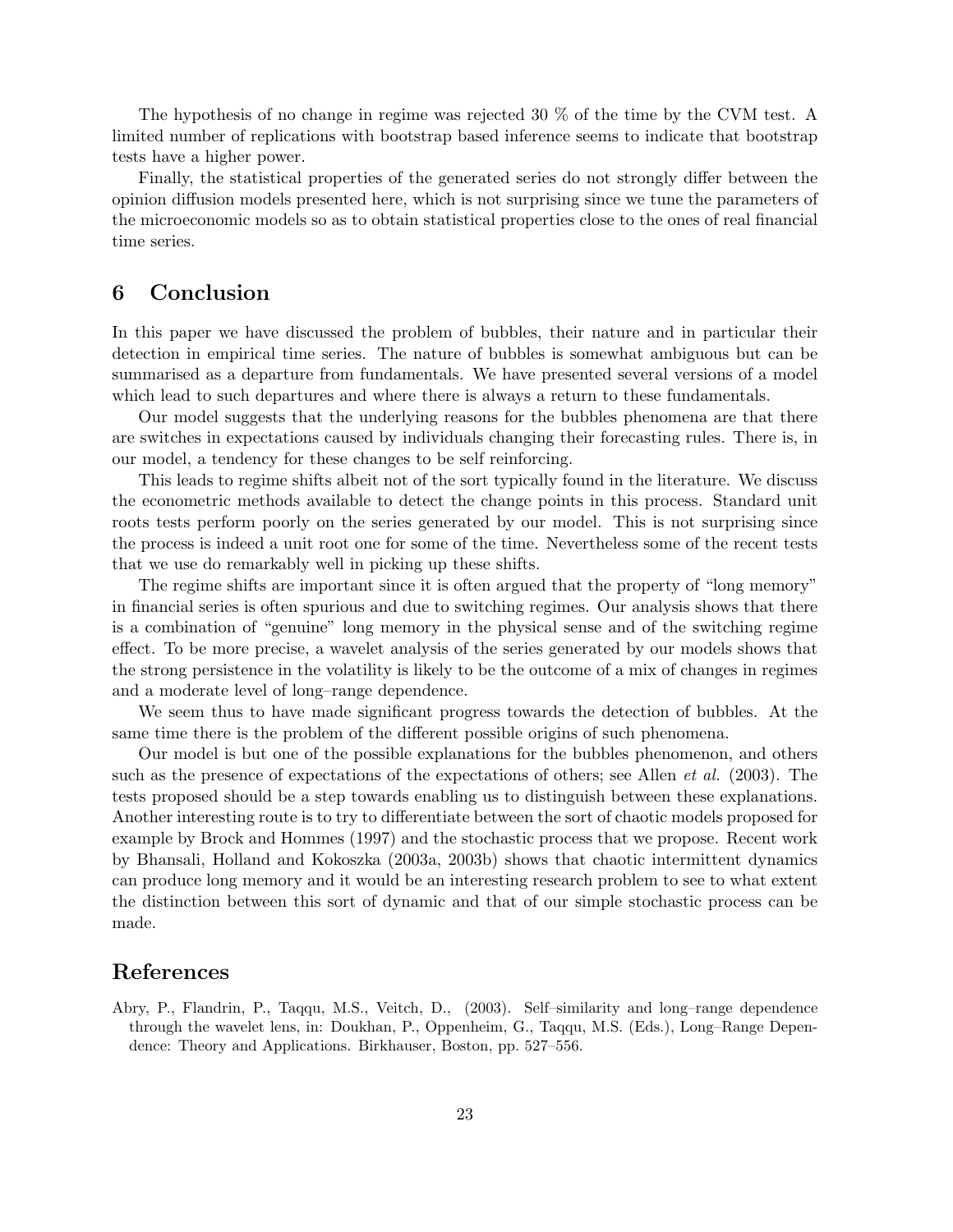- Abry, P., Flandrin, P., Taqqu, M.S., Veitch, D., (2000). Wavelets for the analysis, estimation, and synthesis of scaling data, in: Park, K., Willinger, W. (Eds.), Self Similar Network Traffic and Performance Evaluation. Wiley, pp. 39–88.
- Allen, F., Morris, S., Shin, H-S., (2003). Beauty contests, bubbles and iterated expectations in asset markets. Preprint.
- Aoki, M. (1996). A New Approach to Macroeconomic Modeling. Cambridge University Press, New York.
- Arthur, W.B., Ermoliev, Yu.M., Kaniovski, Yu.M., (1986). Strong laws for a class of path–dependent urn processes, in: Arkin, V.I., Shiryaev, A., Wets, R. (Eds.), Proceedings of International Conference on Stochastic Optimisation, Kiev 1984. Lecture Notes in Control and Information Sciences, Vol. 81. Springer Verlag, New York.
- Avery, C., Zemsky, P., (1998). Multidimensional uncertainty and herd behavior in financial markets. American Economic Review 88, 724–748
- Bacchetta, P., van Wincoop, E., (2003). Can information heterogeneity explain the exchange rate determination puzzle? Preprint.
- Bardet, J.M., Lang, G., Moulines, E., Soulier, P., (2000). Wavelet estimator of long range dependent processes. Statistical Inference for Stochastic Processes 3, 85–99
- Barrow, S., (1994). Fundamental currency forecasting: an agnostic view. Chemical Working Papers in Financial Economics 3, September, 8–12.
- Basseville, M., Nikiforov, I.V., (1993). Detection of Abrupt Changes: Theory and Applications. Prentice Hall, Englewood Cliffs, NJ.
- Beran, J., (1994). Statistics for Long–Memory Processes. Chapman & Hall, New York.
- Berkes, I., Horváth, L., (2003). Limit results of the empirical process of squared residuals in GARCH models. Stochastic Processes and their Applications 105, 271–298.
- Berkes, I., Horváth, L., Kokoszka, P.S., (2003). Testing for parameter constancy in  $GARCH(p,q)$  models. Statistics and Probability Letters, forthcoming.
- Berkes, I., Gombay, E., Horváth, L., Kokoszka, P.S., (2004). Sequential change–point detection in  $GARCH(p,q)$  models. Econometric Theory 20, 1140-1167.
- Bhansali, R.J., Holland, M.P., Kokoszka, P.S., (2003a). Chaotic maps with slowly decaying correlations and intermittency. Fields Institute Communications, 44, 99–126.
- Bhansali, R.J., Holland, M.P., Kokoszka, P.S., (2003b). Intermittency, long–memory and financial returns, in: Teyssière, G., Kirman, A. (Eds.), Long–Memory in Economics. Springer Verlag, Berlin, forthcoming.
- Blanchard, O., Watson, M.W., (1982). Bubbles, rational expectations and financial markets, in: Wachtel, P. (Ed.), Crisis in the Economic and Financial System. Lexington, MA, Lexington Books, pp. 295–315.
- Blum, J.R., Kiefer, J., Rosenblatt, M., (1961). Distribution free tests of independence based on the sample distribution function. The Annals of Mathematical Statistics 32, 485–498.
- Brock, W.A., Hommes, C.H., (1999). Rational animal spirits, in: Herings, P.J.J., van der Laan, G., Talman, A.J.J. (Eds.), The Theory of Markets. North Holland, Amsterdam, pp. 109–137.
- Brock, W.A., Hommes, C.H., (1997). A rational route to randomness. Econometrica 65, 1059–1095.
- Brodsky. B., Darkhovsky, B., (1993). Nonparametric Methods in Change–Point Problems. Kluwer Academic Publishers, The Netherlands.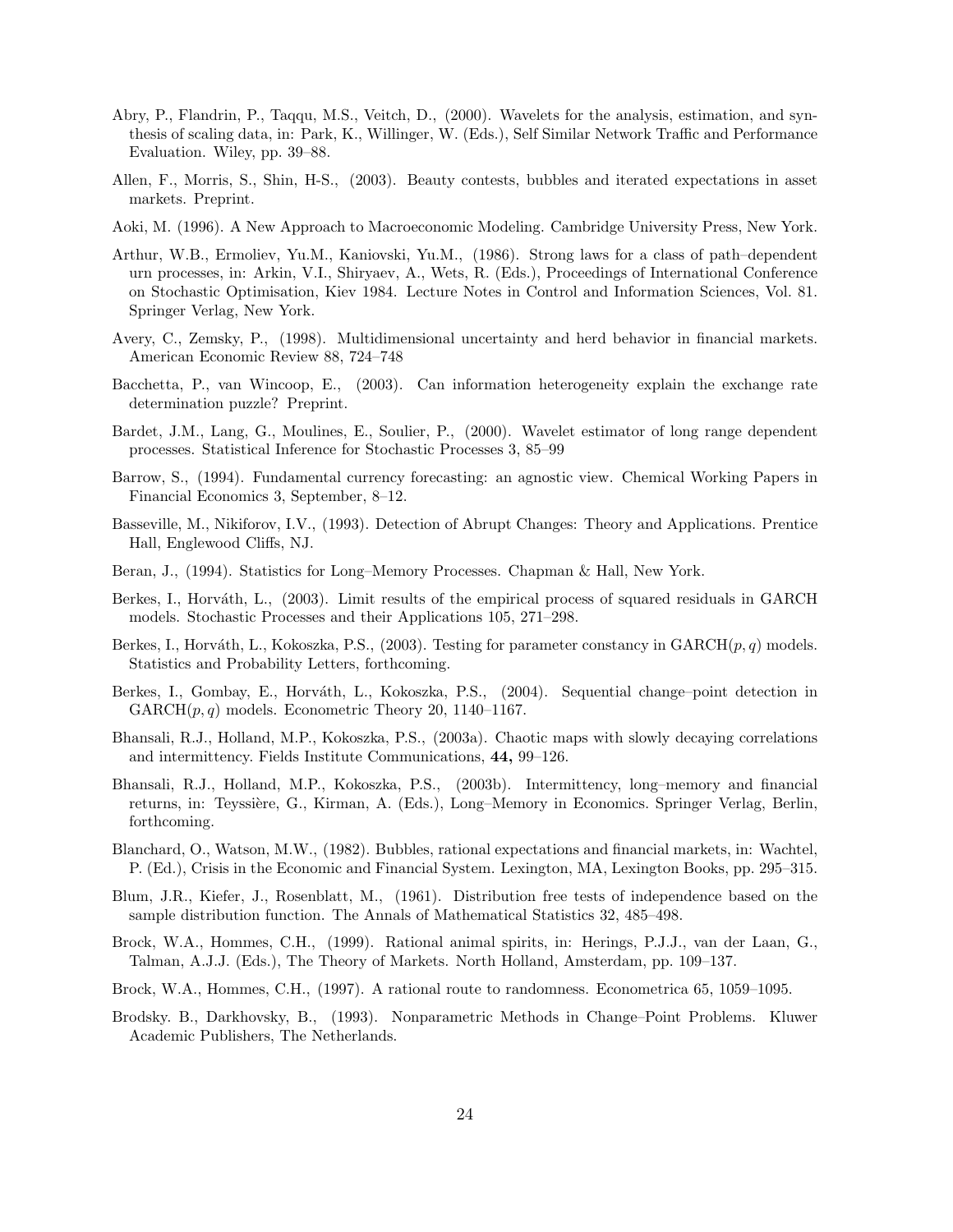- Caginalp, G., Porter, D., Smith, V.L., (1998). Experimental asset markets, in: Earl, P.E., Kemp, S. (Eds), The Elgar Companion to Consumer Research and Economic Psychology. Edwar Elgar, Cheltenham, UK, pp. 215–222.
- Campbell, J.Y., Shiller, R.J., (1987). Cointegration and tests of present value models. Journal of Political Economy 95, 1062–1088.
- Chan, N.H., Tran, L.T., (1989). On the first order autoregressive process with infinite variance. Econometric Theory 5, 354–362.
- Cheung, Y-W., Chinn, M.D., Pascual, A.G., (2002) Empirical exchange rate models in the nineties: Are they fit to survive. NBER. Working Paper, 9393.
- Chionis, D., MacDonald, R., (2002). Aggregate and disaggregate measures of the foreign exchange risk premium. International Review of Economics and Finance 11, 57–84.
- Csörgő, M., Horváth, L., (1997). Limit Theorems in Change-Point Analysis. Wiley.
- Den Haan, W.J., Levin, A., (1997). A practitioner's guide to robust covariance matrix estimation, in Maddala, G.S., Rao, C.R. (Eds.), Handbook of Statistics, Vol. 15. North Holland, Amsterdam, pp. 291–341.
- De Long, J.B., Schleifer, A., Summers, L.H., Waldmann, R.J., (1989). The size and incidence of the losses from noise trading. Journal of Finance 44, 681–699.
- Diba B.T., Grossman, H.I., (1988). Explosive rational bubbles in stock prices? American Economic Review 78, 520–530.
- Dickey, D.A., Fuller, W.A., (1979). Distribution of the estimators for autoregressive time series with a unit root. Journal of the American Statistical Association 74, 427–431.
- Ding, Z., Granger, C.W.J., (1996). Modelling volatility persistence of speculative returns. A new approach. Journal of Econometrics 73, 185–215.
- Donaldson, R.G., Kamstra, M., (1996). A new dividend procedure that rejects bubbles in asset prices: The case of the 1929's stock crash. The Review of Financial Studies 9, 333–383.
- Ellison, G., Fudenberg, D., (1993). Rules of thumb for social learning. Journal of Political Economy 101, 612–643.
- Embrechts, P., Klüppelberg, C., Mikosch, T., (1997). Modelling Extremal Events for Insurance and Finance. Springer Verlag, Berlin.
- Engle, R.F., (1982). Autoregressive conditional heteroskedasticity with estimates of the variance of United Kingdom inflation. Econometrica 50, 987–1007.
- Evans, G.W., (1991). Pitfalls in testing for explosive bubbles in asset prices. American Economic Review 81, 922–930.
- Evans, G.W., (1986). A test for speculative bubbles in the Sterling Dollar exchange rate. American Economic Review 76, 621–636.
- Flandrin, P., (1992). Wavelet analysis and synthesis of fractional Brownian motion. IEEE Transactions on Information Theory 38, 910–917.
- Flood, R.P., Garber, P.M., (1980). Market fundamentals versus price level bubbles: the first tests. Journal of Political Economy 88, 745–770.
- Flood, R.P., Hodrick, R.J., (1990). On testing for speculative bubbles. Journal of Economic Perspectives 4, 85–102.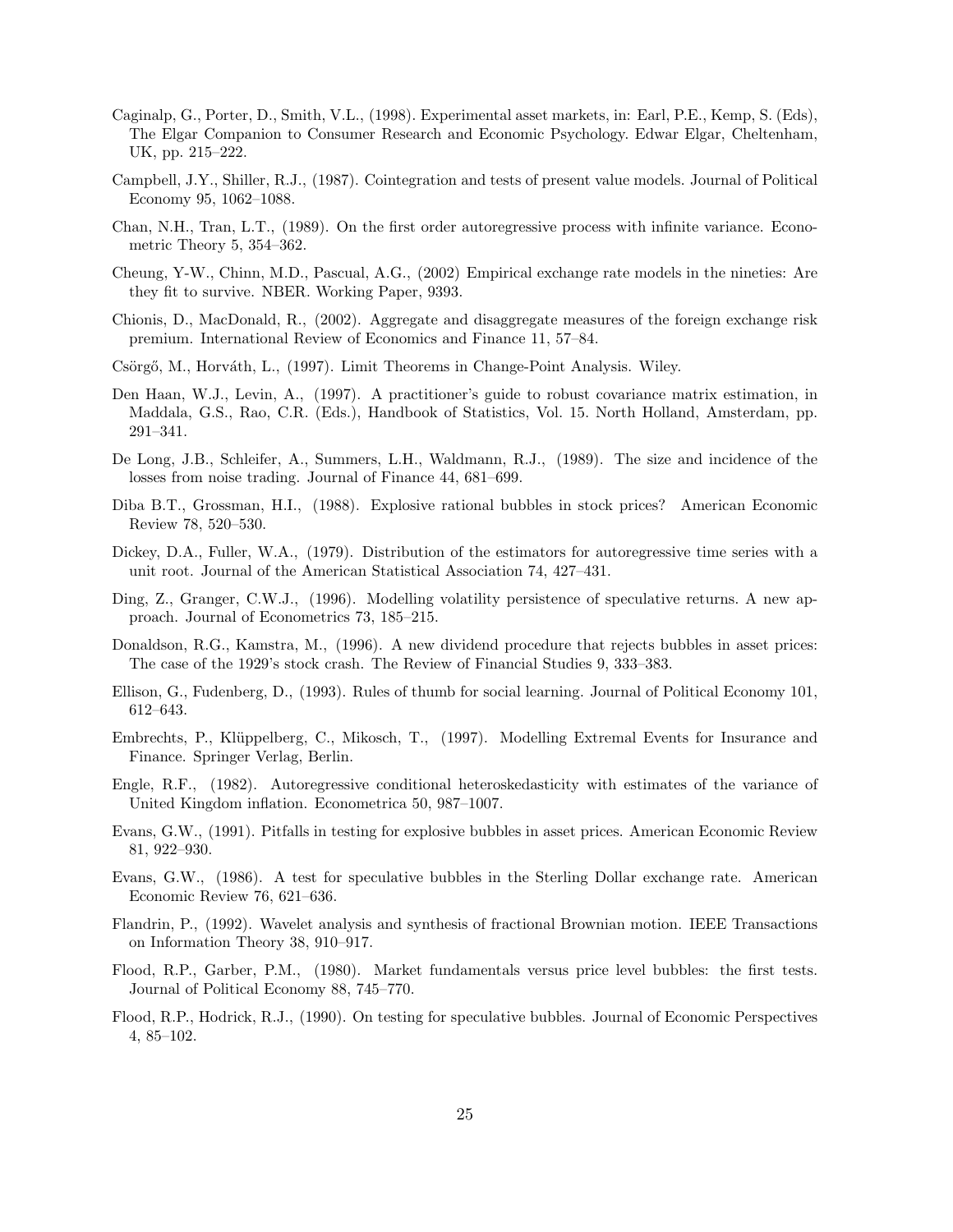- Frankel, J., Rose, A.K., (1995). Empirical research on nominal exchange rates, in: Grossman, G.M., Rogoff, K. (Eds.), Handbook of International Economics, Vol. 3. North-Holland, Amsterdam, pp. 1680–1729.
- Frankel, J.A., Froot, K.A., (1986). The dollar as an irrational speculative bubble: the tale of fundamentalists and chartists. The Marcus Wallenberg Papers on International Finance 1, 27–55.
- Garber, P.M., (2000). Famous First Bubbles. MIT Press.
- Giraitis, L., Leipus, R., Surgailis, D., (2003). Recent advances in ARCH modelling, in: Teyssière, G., Kirman, A. (Eds.), Long–Memory in Economics. Springer Verlag, Berlin, forthcoming.
- Giraitis, L., Kokoszka, P.S., Leipus, R., Teyssière, G., (2003a). Rescaled variance and related tests for long–memory in volatility and levels. Journal of Econometrics 112, 265–294.
- Giraitis, L., Kokoszka, P.S., Leipus, R., Teyssière, G., (2003b). On the power of  $R/S$ -type tests under contiguous and semi long–memory alternatives. Acta Applicandae Mathematicae 78, 285–299.
- Giraitis, L., Kokoszka, P.S., Leipus, R., (2000). Stationary ARCH models: dependence structure and central limit theorem. Econometric Theory 16, 3–22.
- Giraitis, L., Kokoszka, P.S., Leipus, R., Teyssière, G., (2000). Semiparametric estimation of the intensity of long–memory in conditional heteroskedasticity. Statistical Inference for Stochastic Processes 3, 113–128.
- Granger, C.W.J., (2002). Long memory, volatility, risk and distribution. Preprint.
- Granger, C.W.J., Hyung, N., (1999). Occasional structural breaks and long–memory. Preprint.
- Granger, C.W.J., Ding, Z., (1995). Some properties of absolute returns, an alternative measure of risk. Annales d'Economie et de Statistique 40, 67–91. ´
- Haken, H., (1977). Synergetics. Springer Verlag, Berlin.
- Hamilton, J.D., Whiteman, C.H., (1985). The observable implications of self–fulfilling expectations. Journal of Monetary Economics 16, 353–373.
- Henry, M., Robinson, P.M., (1996). Bandwidth choice in Gaussian semiparametric estimation of long range dependence, in: Robinson, P.M., Rosenblatt, M. (Eds.), Athens Conference on Applied Probability and Time Series Analysis, Time Series Analysis, In Memory of E.J. Hannan. Lecture Notes in Statistics, Vol. 115. Springer Verlag, New York, pp. 220–232.
- Henry, M., (2003). Bandwidth choice, optimal rates and adaptivity in semiparametric estimation of long memory, in: Teyssière, G., Kirman, A. (Eds.), Long–Memory in Economics. Springer Verlag, Berlin, forthcoming.
- Henry, M., (2001). Robust automatic bandwidth for long–memory. Journal of Time Series Analysis 22, 293–316.
- Horváth, L., Kokoszka, P.S., (2003). A bootstrap approximation to a unit root test statistic for heavy tailed observations. Statistics and Probability Letters 62, 163–173.
- Horváth, L., Kokoszka, P.S., Teyssière, G., (2004). Bootstrap misspecification tests for ARCH based on the empirical process of squared residuals. Journal of Statistical Computation and Simulation 74, 469–485.
- Horváth, L., Kokoszka, P.S., Teyssière, G., (2001). Empirical process of the squared residuals of an ARCH sequence. The Annals of Statistics 29, 445–469.
- Inclán, C., Tiao, G.C., (1994). Use of cumulative sums of squares for retrospective detection of changes in variance. Journal of the American Statistical Association 89, 913–923.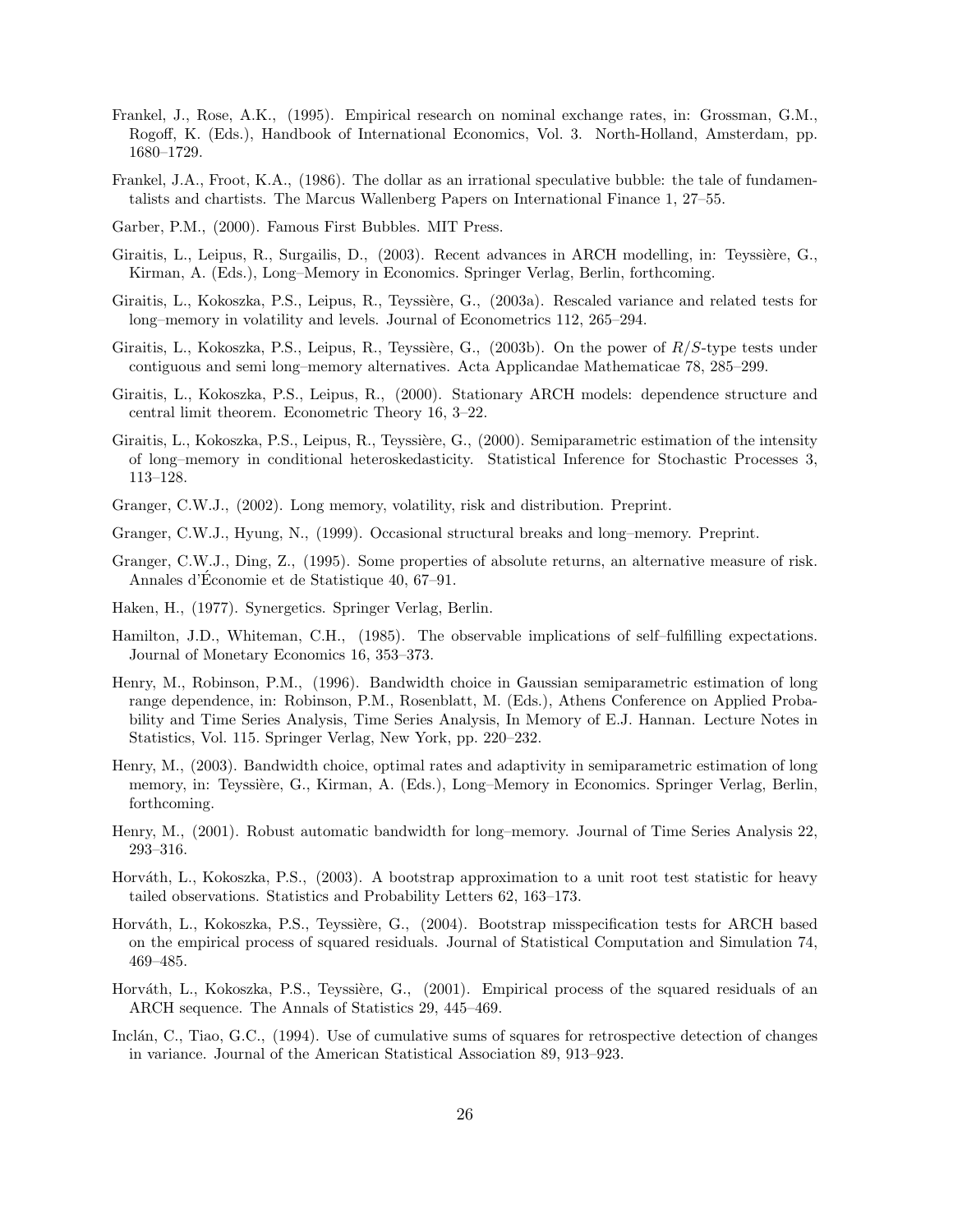- Jach, A., Kokoszka, P.S., (2004). Subsampling unit root tests for heavy–tailed observations. Methodology and Computing in Applied Probability 6, 73–97.
- Kazakevičius, V., Leipus, R., (2003). A new theorem on existence of invariant distributions with applications to ARCH processes. Journal of Applied Probability 40, 147–162.
- Kazakevičius, V., Leipus, R., (2002). On stationarity in the ARCH( $\infty$ ) model. Econometric Theory 18, 1–16.
- Kirman, A., (1993). Ants, rationality and recruitment. The Quarterly Journal of Economics 108, 137–156.
- Kirman, A., (1991). Epidemics of opinion and speculative bubbles in financial markets, in: Taylor, M. (Ed.), Money and Financial Markets. Macmillan London, pp. 354–368.
- Kirman, A., Teyssière, G., (2002a). Microeconomic models for long–memory in the volatility of financial time series. Studies in Nonlinear Dynamics and Econometrics 5, 281–302.
- Kirman, A., Teyssière, G., (2002b). Bubbles and long–range dependence in asset prices volatilities, in: Hommes, C.H., Ramer, R., Withagen, C. (Eds.), Equilibrium, Markets and Dynamics. Essays in Honour of Claus Weddepohl. Springer Verlag, Berlin, pp. 307–327.
- Kokoszka, P.S., Parfionovas, A., (2004). Bootstrap unit root tests for heavy tailed time series, in: Rachev, S.T. (Ed.), Handbook of Computational and Numerical Methods in Finance. Springer Verlag, pp. 175–197.
- Kokoszka, P.S., Teyssière, G., (2002). Change–point detection in GARCH models: asymptotic and bootstrap tests. Under revision for the Journal of Business and Economic Statistics.
- Kokoszka, P.S., Leipus, R., (2003). Detection and estimation of changes in regime, in: Doukhan, P., Oppenheim, G., Taqqu, M.S. (Eds.), Long–Range Dependence: Theory and Applications. Birkhauser, Boston, pp. 325–337.
- Kokoszka, P.S., Leipus, R., (2000). Change–point estimation in ARCH models. Bernoulli 6, 513–539.
- Kokoszka, P.S., Leipus, R., (1999). Testing for parameter changes in ARCH models. Lithuanian Mathematical Journal 39, 231–247.
- Kouri, P.J.K., (1983). Balance of payments and the foreign exchange market: a dynamic partial equilibrium model, in: Bhandari, J.S., Putnam, B.H. (Eds.), Economic Interdependence and Flexible Exchange Rates. MIT Press, Cambridge, Massachussets.
- Kwiatkowski, D., Phillips, P.C.B., Schmidt, P., Shin, Y., (1992). Testing the null hypothesis of stationarity against the alternative of a unit root: how sure are we that economic series have a unit root? Journal of Econometrics 54, 159–178.
- Lavielle, M., (1999). Detection of multiple changes in a sequence of dependent variables. Stochastic Processes and their Applications 83, 79–102.
- Lavielle, M., (1998). Optimal segmentation of random processes. IEEE Transactions on Signal Processing 46, 1365–1373.
- Lavielle, M., Moulines, E., (2000). Least squares estimation of an unknown number of shifts in a time series. Journal of Time Series Analysis 21, 33–59.
- LeBaron, B., (2001). Empirical regularities from interacting long- and short-memory investors in an agent-based stock market. IEEE Transactions on Evolutionary Computation 5, 442–455.
- Le Roy, S.F., Porter, R.D., (1981). The present value relation: tests based on implied variance bounds. Econometrica 49, 555–574.
- Lo, A.W., (1991). Long–term memory in stock market prices. Econometrica 59, 1279–1313.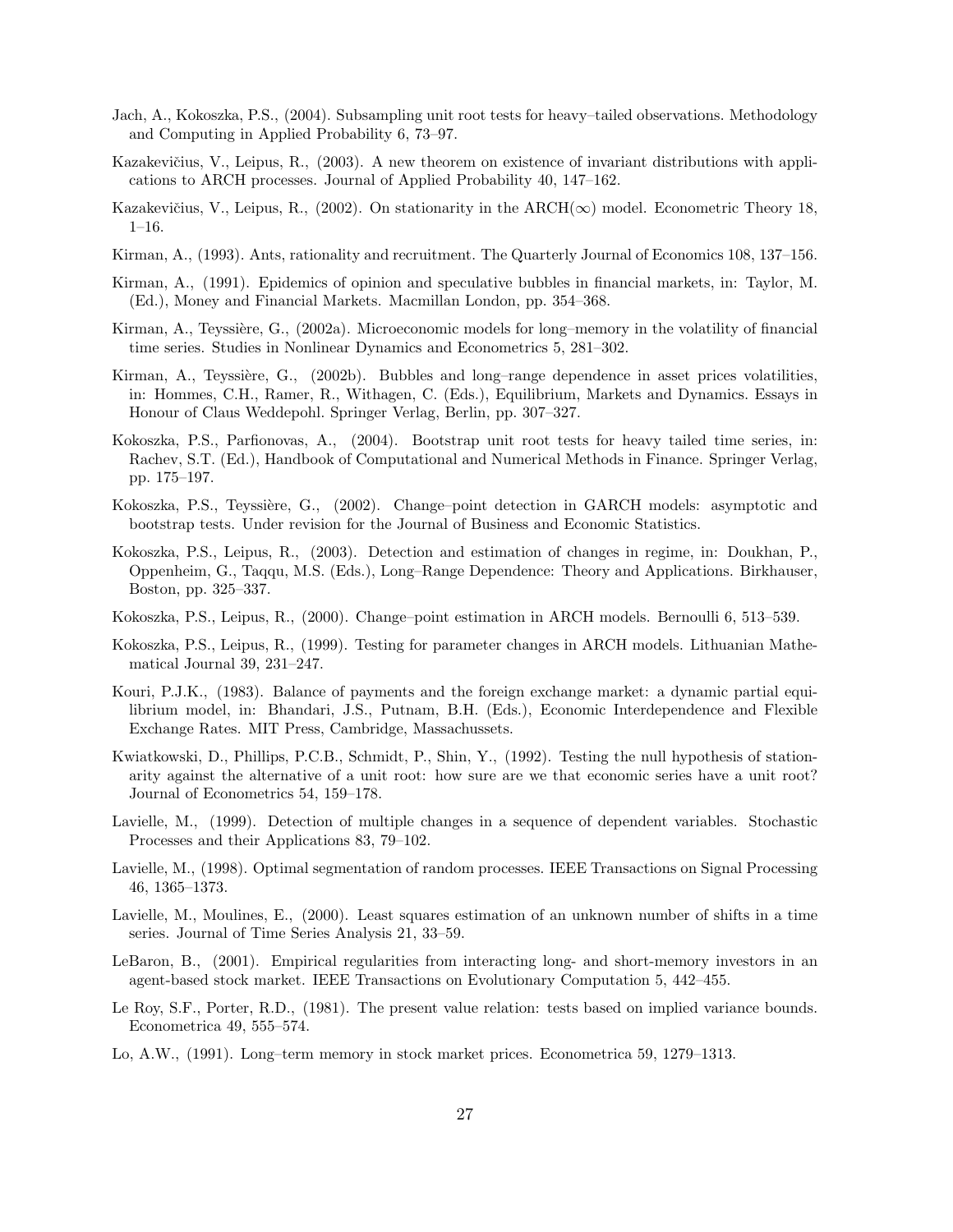- Lyons, R., (2001). The Microstructure Approach to Exchange Rates. MIT Press, Cambridge, Massachussets.
- MacKinnon, J.G., (1996). Numerical distribution functions for unit–root and cointegration tests. Journal of Applied Econometrics 11, 601–618.
- MacKinnon, J.G., (1991). Critical values for cointegration tests, in: Granger, C.W.J., Mizon, G. (Eds.), Long Run Economic Relations: Readings in Cointegration. Oxford University Press, pp. 267–276.
- Mankiw, N.G., Romer, D., Shapiro, M., (1985). An unbiased reexamination of stock market volatility. Journal of Finance 40, 677–689.
- Marsaglia, G., (1996). DIEHARD: A Battery of Tests of Randomness. http://stat.fsu.edu/pub/diehard.
- Marsh, T.A., Merten, R.C., (1986). Dividend variability and variance bounds tests for the rationality of stock market prices. American Economic Review 76, 483–498.
- McCallum, B., (1983). On non–uniqueness in rational equilibrium models: An attempt at perspective. Journal of Monetary Economics 11, 139–168.
- Meese, R.A., (1986). Testing for bubbles in exchange markets: the case of sparkling rates. Journal of Political Economy 94, 345–373.
- Meese, R.A., Rogoff, K., (1983). Empirical exchange rate models of the seventies: do they fit out–of– sample? Journal of International Economics 14, 3–24.
- Mikosch, T., (1999). Modelling financial time series. Preprint.
- Mikosch, T., Stărică, C., (2004). Non-stationarities in financial time series: the long range dependence and the IGARCH effects. Review of Economics and Statistics, 86, 278–290.
- Mikosch, T., Stărică, C., (2000). Limit theory for the sample autocorrelations and extremes of a GARCH(1,1) process. The Annals of Statistics 28, 1427–1451.
- Mikosch, T., Stărică, C., (1999). Change of structure in financial time series, long range dependence and the GARCH model. Preprint.
- Miller, M.H., (1991). Financial Markets and Market Volatility. Basil Blackwell, Cambridge, MA.
- Newey, W.K., West, K.D., (1987). A Simple Positive Definite, Heteroskedasticity and Autocorrelation Consistent Covariance Matrix. Econometrica 55, 703–708.
- Paparoditis, E., Politis, D., (2003). Residual–based block bootstrap for unit root testing. Econometrica 71, 813–855.
- Perron, P., (1989). The great crash, the oil price shock, and the unit root hypothesis. Econometrica 57, 1361–1401.
- Phillips, P.C.B., Perron, P., (1988). Testing for a unit root in time series regression. Biometrika 75, 335–346.
- Rachev, S.T., Mittnik., S., (2000). Stable Paretian Models in Finance. John Wiley & Sons, New-York.
- Račkauskas, A., Suquet, C., (2003). Hölderian invariance principle and some applications for testing epidemic changes, in: Teyssière, G., Kirman, A. (Eds.), Long–Memory in Economics. Springer Verlag, Berlin, forthcoming.
- Robinson, P.M., (2001). The memory of stochastic volatility models. Journal of Econometrics 101, 195–218.
- Robinson, P.M., (1995). Gaussian semiparametric estimation of long range dependence. The Annals of Statistics 23, 1630–1661.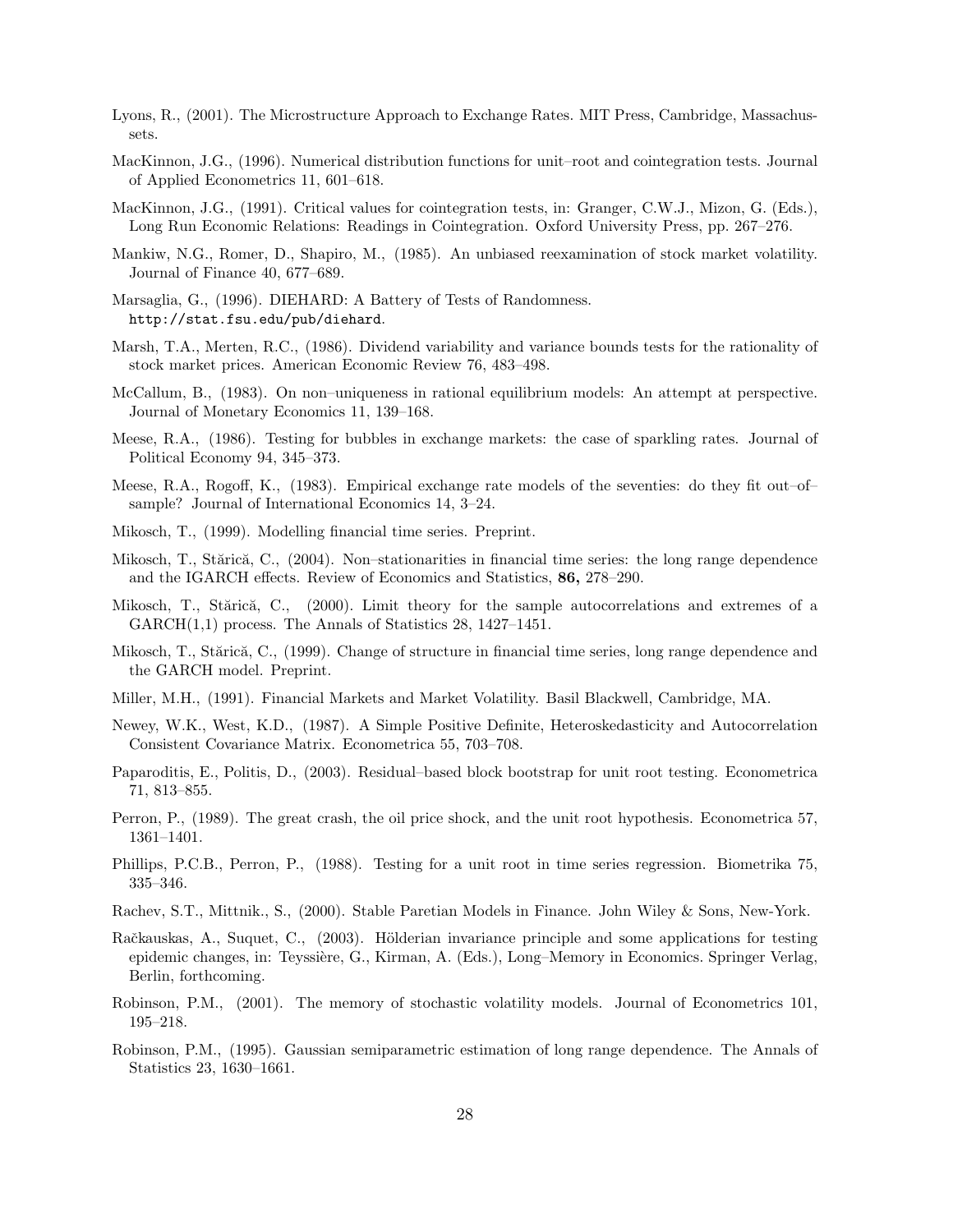- Robinson, P.M., (1994). Time series with strong dependence, in: Sims, C.A. (Ed.) Advances in Econometrics, Sixth World Congress. Cambridge University Press, pp. 47–95.
- Robinson, P.M., (1991). Testing for strong serial correlation and dynamic conditional heteroskedasticity in multiple regression. Journal of Econometrics 47, 67–84.
- Shiller, R.J., (2000). Irrational Exuberance. Princeton University Press, Princeton, N.J.
- Shiller, R.J., (1981). Do stock prices move by too much to be justified by subsequent changes in dividends? American Economic Review 71, 421–436.
- Stărică, C., Granger, C.W.J., (2001). Non-stationarities in stock returns. Review of Economics and Statistics, forthcoming.
- Stiglitz, J.E., (1990). Symposium on bubbles. Journal of Economic Perspectives 4, 13–18.
- Teyssière, G., (2003). Interaction models for common long–range dependence in asset price volatility, in: Rangarajan, G., Ding, M. (Eds.), Processes with Long Range Correlations: Theory and Applications, Lecture Notes in Physics, Vol. 621. Springer Verlag, Berlin, pp. 251–269.
- Teyssière, G. (1998). Multivariate long–memory ARCH modelling for high frequency foreign exchange rates, in: Proceedings of the HFDF-II Conference, Zurich 1998. Olsen & Associates, Zurich.
- Teyssière, G., (1997). Modelling exchange rates volatility with multivariate long–memory ARCH processes. Under revision for the Journal of Business and Economic Statistics.
- Teyssière, G., (1996). Double long–memory financial time series. Preprint.
- Theil, H., (1961). Economic Forecast and Policy. North Holland, Amsterdam.
- Tirole, J., (1985). Asset bubbles and overlapping generations. Econometrica 53, 1499–1528.
- Townsend, R.M., (1983). Forecasting the forecasts of others. Journal of Political Economy 91, 546–588.
- Veitch, D., Abry, P., (1999). A wavelet based joint estimator of the parameters of long–range dependence. IEEE Transactions on Information Theory 45, 878–897.
- Vostrikova, L.Ju., (1981). Detection of "disorder" in multidimensional random processes. Soviet Mathematics Doklady 24, 55–59.
- Wärneryd, K–E., (2001). Stock Market Psychology. Edwar Elgar, Cheltenham, UK.
- West, K.D., (1988). Bubbles, fads and stock price volatility tests: a partial evaluation. Journal of Finance 43, 639–656.
- West, K.D., (1987). A specification test for speculative bubbles. Quarterly Journal of Economics 102, 553–580.
- Woo, W.T., (1987). Some evidence of speculative bubbles in the foreign exchange markets. Journal of Money, Credit and Banking 19, 499–514.
- Wu, G., Xiao, Z., (2002). Are there speculative bubbles in stock markets? Evidence from an alternative approach. Preprint.
- Xiao, Z., Phillips, P.C.B., (2002). A CUSUM test for cointegration using regression residuals. Journal of Econometrics 108, 43–61.
- Yao, Y., (1988). Estimating the number of change–points via Schwarz criterion. Statistics and Probability Letters 6, 181–189.
- Zarepour, M., Knight, K., (1991). Bootstrapping unstable first order autoregressive process with errors in the domain of attraction of a stable law. Communications in Statistics-Stochastic Models 15, 11–27.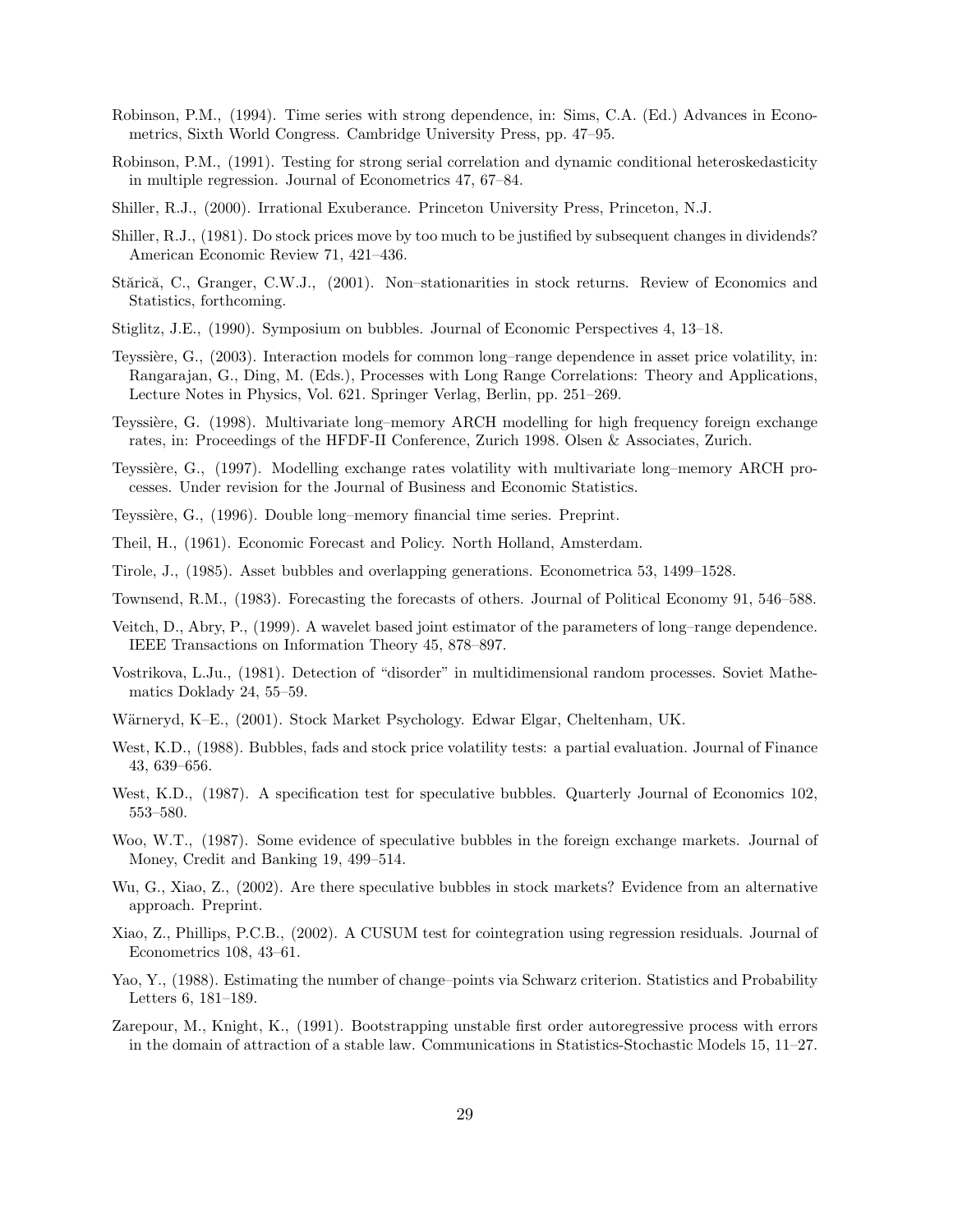## A Tables

Table 1: Bubbles Tests. (Test size 5%)

| Model          | $P_P$ | $K-P$ | $J-K$ |                                     | $W-X_{M_1}$ $W-X_{M_2}$ $W-X_{M_3}$ |        |
|----------------|-------|-------|-------|-------------------------------------|-------------------------------------|--------|
| Without memory |       |       |       | $0.8380$ $0.9542$ $0.6029$ $0.9911$ | 0.9507                              | 0.8716 |
| With memory    |       |       |       | $0.8692$ $0.9680$ $0.6947$ $0.9971$ | 0.9651                              | 0.8982 |

- P–P: Percentage of rejection of the unit root hypothesis with the test by Paparoditis and Politis (2003),
- K–P: Percentage of rejection of the unit root hypothesis with the test by Kokoszka and Parfionovas (2004),
- J–K: Percentage of rejection of the unit root hypothesis with the test by Jach and Kokoszka  $(2004),$
- W–X: Percentage of rejection of the hypothesis of no bubbles with the test by Wu and Xiao (2002), for different choices of the bandwidth parameter:  $M_1, M_2, M_3$ .

|  | Table 2: Change–Point Tests. |  |
|--|------------------------------|--|
|--|------------------------------|--|

| Model          | CVM | $K-I$ | $I-T$                              | Lav. | $M-S$ |
|----------------|-----|-------|------------------------------------|------|-------|
| Without memory |     |       | 0.2890 2.9605 4.0300 1.9081 6.9059 |      |       |
| With memory    |     |       | 0.2875 2.2346 3.6510 1.7302 5.3871 |      |       |

- CVM: Percentage of rejection of the null hypothesis of no change point, for the Cramér–von Mises test, (Test size 5%),
- K–L: Average number of change–points detected by the test by Kokoszka and Leipus (1999), combined with the binary segmentation procedure,
- I–T: Average number of change–points detected by the test by Inclán and Tiao (1994),
- Lav.: Average number of change–points detected by Lavielle's (1999) test,
- M–S: Average number of change–points detected by the goodness of fit test by Mikosch and Stărică (1999).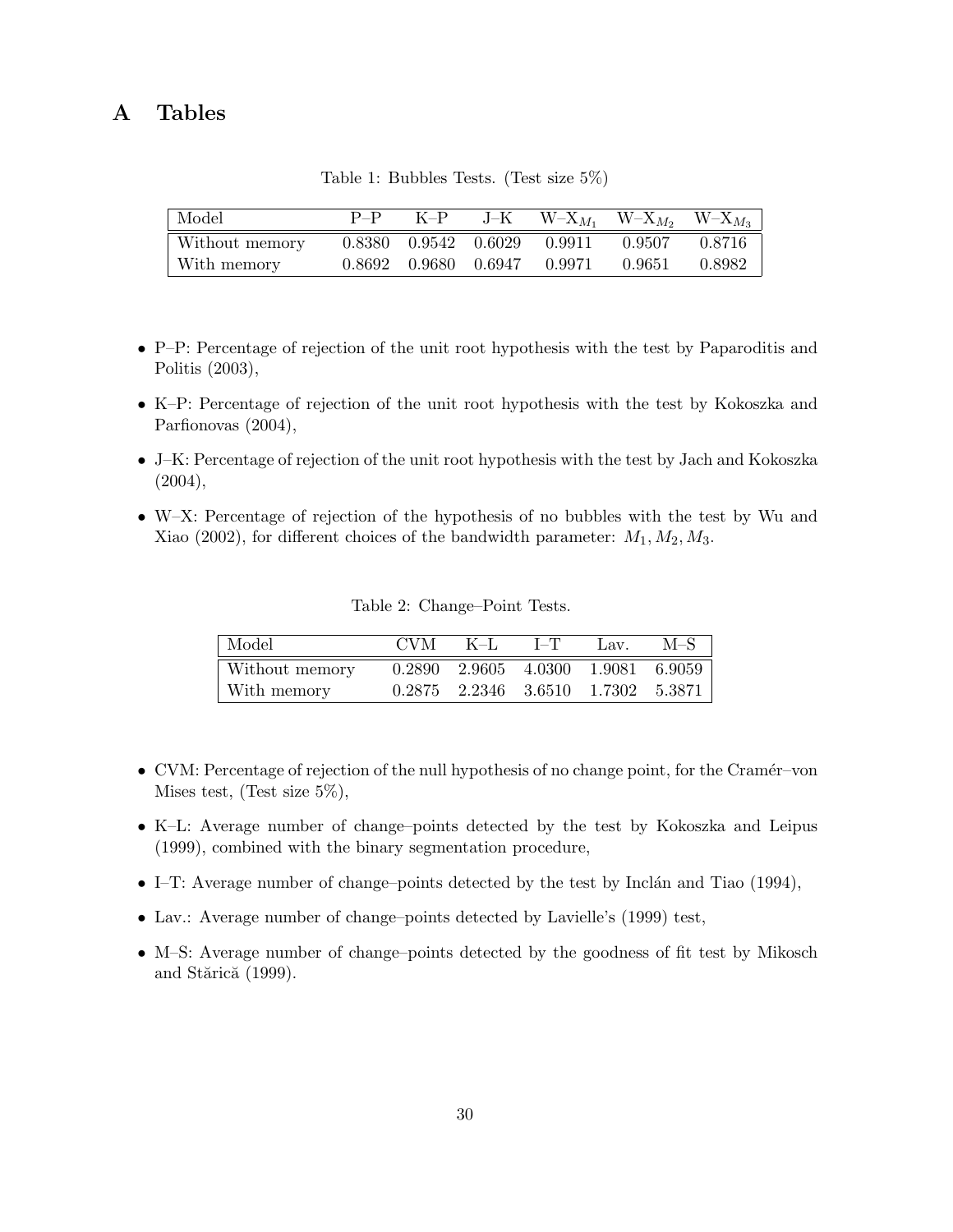Table 3: Estimation of the scaling coefficient for the absolute returns and squared returns.

| Model          | Local Whittle $ R_t $ | Wavelets $ R_t $ | Local Whittle $R_t^2$ | Wavelets $R_t^2$ |
|----------------|-----------------------|------------------|-----------------------|------------------|
| Without memory | 9.6270-               | 0.1389           | 0.5898                | 0.1456           |
| With memory    | 0.5868                | 0.0875           | 0.5678                | 0.0914           |

# B Graphs



Figure 1: A realisation of the process  $\{w_t\}$ . The vertical line shows the location of the change– point detected by the CUSUM test of Kokoszka and Leipus (2000).



Figure 2: A realisation of the process  $\{w_t\}$ . The vertical line shows the location of the change– point detected by the CUSUM test of Kokoszka and Leipus (2000).